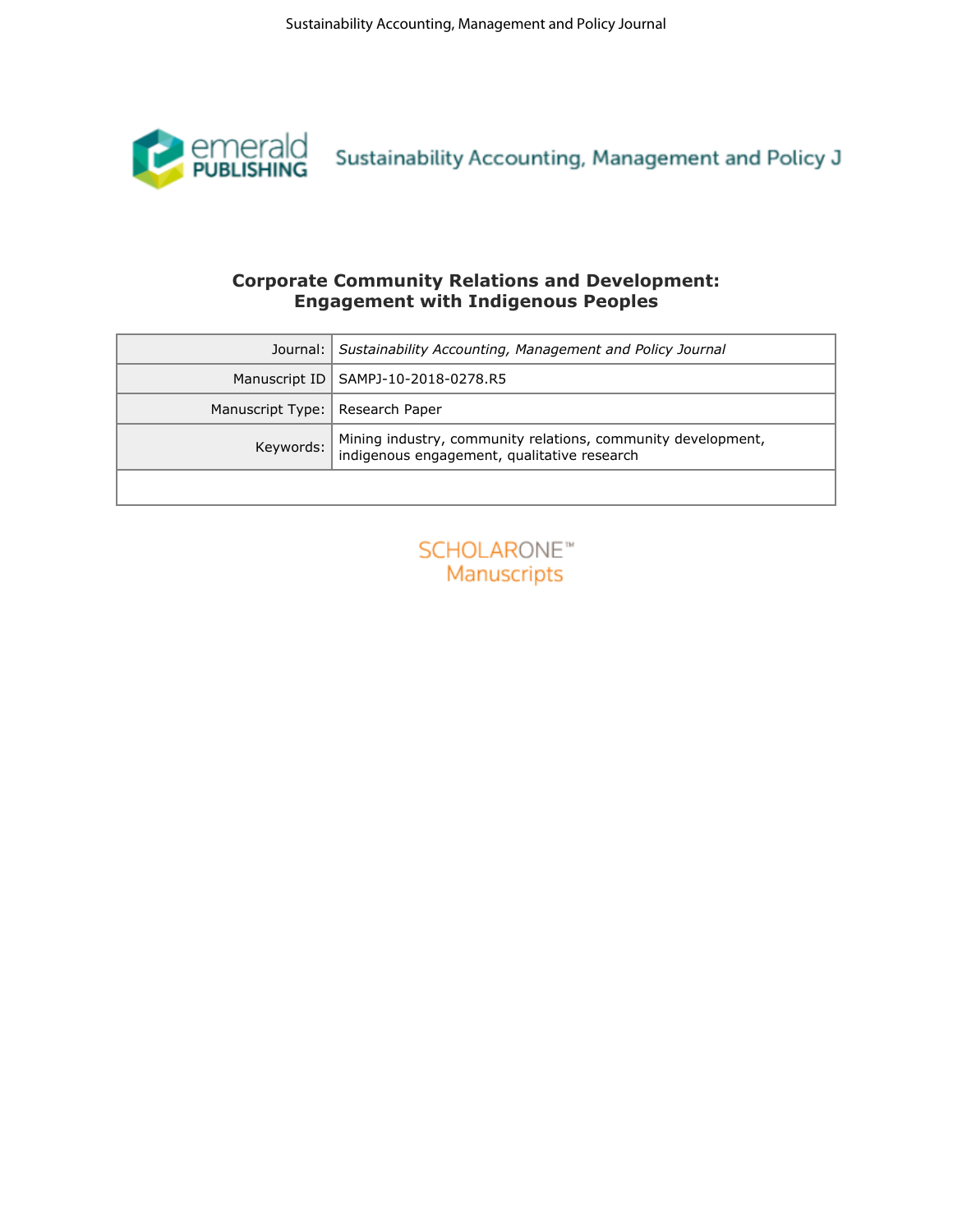#### 

# **Corporate Community Relations and Development: Engagement with Indigenous Peoples**

# **Abstract**

Sustainability Accounting, Management and Hersencontroller, sounding<br>
Surface Comparison (Schement Benderster Metallien and Policy Journal of the Integration (SD)<br>
A Northern Progress Constrained Comparison (SD)<br>
The Mana *Purpose* – To increase knowledge about *community relations and development* (CRD) activities done in conjunction with mining activities of multinational companies affecting indigenous peoples, and thus help improve relationships between them, despite continuing bad consequences the people continue to endure. It is through such better relationships that these consequences may be redressed and mitigated, and greater sharing of benefits of mining may occur, bearing in mind what constitute benefits may differ from the perspectives of the indigenous peoples and the miners.

*Design/methodology/approach* – A qualitative approach is taken, including interviews with company officials responsible for CRD activities, elaborated with observations, company and public documents, and previous literature about these mining operations and the peoples.

*Findings* – The CRD activities have gradually increased compared with their absence previously. They are officially labelled social investment in community development programmes, and are funded from profits and couched in terms of human development, human rights, preservation of culture and physical development of infrastructure. Dissatisfied with programme quality and relevance, company officials now relate with indigenous people, their leaders and representatives in ways called engagement and partnerships.

*Practical Implication* – The findings can inform policies and practices of the parties to CRD, which in this West Papua case would be the miners and their company, CRD practitioners, the indigenous peoples and the civil authorities at local and national level, and aid industry participants.

*Social Implication* – The study acknowledges and addresses social initiatives to develop the indigenous peoples affected by mining.

*Originality value* – The study extends older studies in the same territory before CRD had matured, and corroborates and elaborates other studies of CRD in different territories.

**Keywords**: Mining industry, community relations, community development, indigenous engagement, qualitative research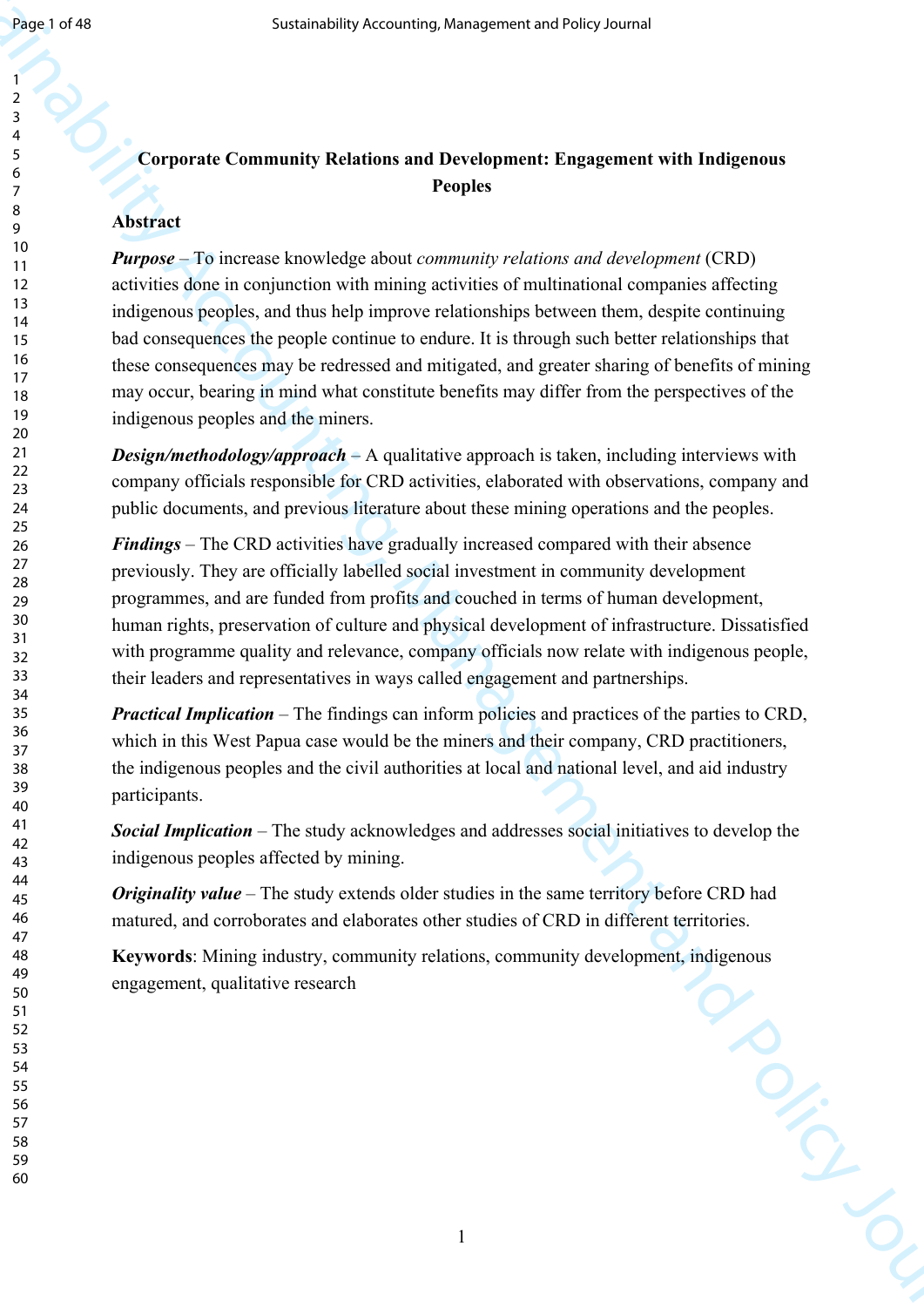#### **1. Introduction**

The phenomenon of a for-profit business sponsoring and carrying out community activities and projects to fulfil social commitments is not new (Bowen *et al*., 2008). However, it has recently applied to multinational companies engaged, often controversially, in mining, or similar commodity extraction or production, on lands previously occupied only by indigenous peoples. The activities, labelled here as *community relations and development* (CRD), take the form of economic and social development programmes resembling those more often associated with governmental and non-profit aid agencies, and supranational organisations; indeed, they may be criticised for by-passing government institutions, and so eroding or excluding the state's development functions (Eweje, 2006; Nana and Beddewela, 2019; Van Alstine and Afionis, 2013).

CRD activities are often a direct, visible manifestation of what companies refer to conceptually and rhetorically as corporate social responsibility (CSR), exercised seemingly for peoples for whom a company's normal activities have bad consequences (Jamali and Karam, 2018; Kemp and Owen, 2013; O'Faircheallaigh, 2013, 2015). The activities may be seen as presenting a balance between community demands (or *social sustainability*) and environmental protection (*environmental sustainability*) with profitability (*economic sustainability*) (Jenkins and Yakovleva, 2006), and making up for absence of or inadequacies in governmental regulations, policies and activities to protect the interests of the vulnerable, including indigenous peoples (Cooney, 2013; Van Alstine and Afionis, 2013). An alternative interpretation is that, consistent with emergent practices of CSR, they signify an almost unhealthy enthusiasm among people in businesses to be progressively sensitised "to systems and dynamics of governance beyond government, regulation beyond law, and responsiveness beyond responsibility" (Horrigan, 2007, p. 85).

Sustainability Accounting, Management and the ysterial research of the specific controller in the policy of the policy of the specific controller in the specific controller in the specific controller in the specific contr In keeping with academic research about accounting, management and policy to find solutions to sustainable development issues (Adams, 2019), the aims of this article are to articulate current practices around CRD activities and to help improve these practices in places where indigenous worlds and corporate mining collide (cf. Hill *et al*., 2012; Kemp and Owen, 2013). These aims are justified by a literature accumulated from a wide range of studies in several countries, some of which are about mining and other extractive industries. The aims are consistent with building relationships between those involved in mining operations and the indigenous peoples for whom these operations are having consequences, many of them bad and harmful. Through these relationships, these consequences might be redressed and mitigated, and a greater sharing of mining benefits might ensue. Increased public knowledge about performing CRD will assist mining and similar companies to realise greater social, environmental and economic sustainability. More importantly, when it comes to the present imbalances between these companies and indigenous peoples, knowledge can inform indigenous peoples, and so empower them, in order that they benefit from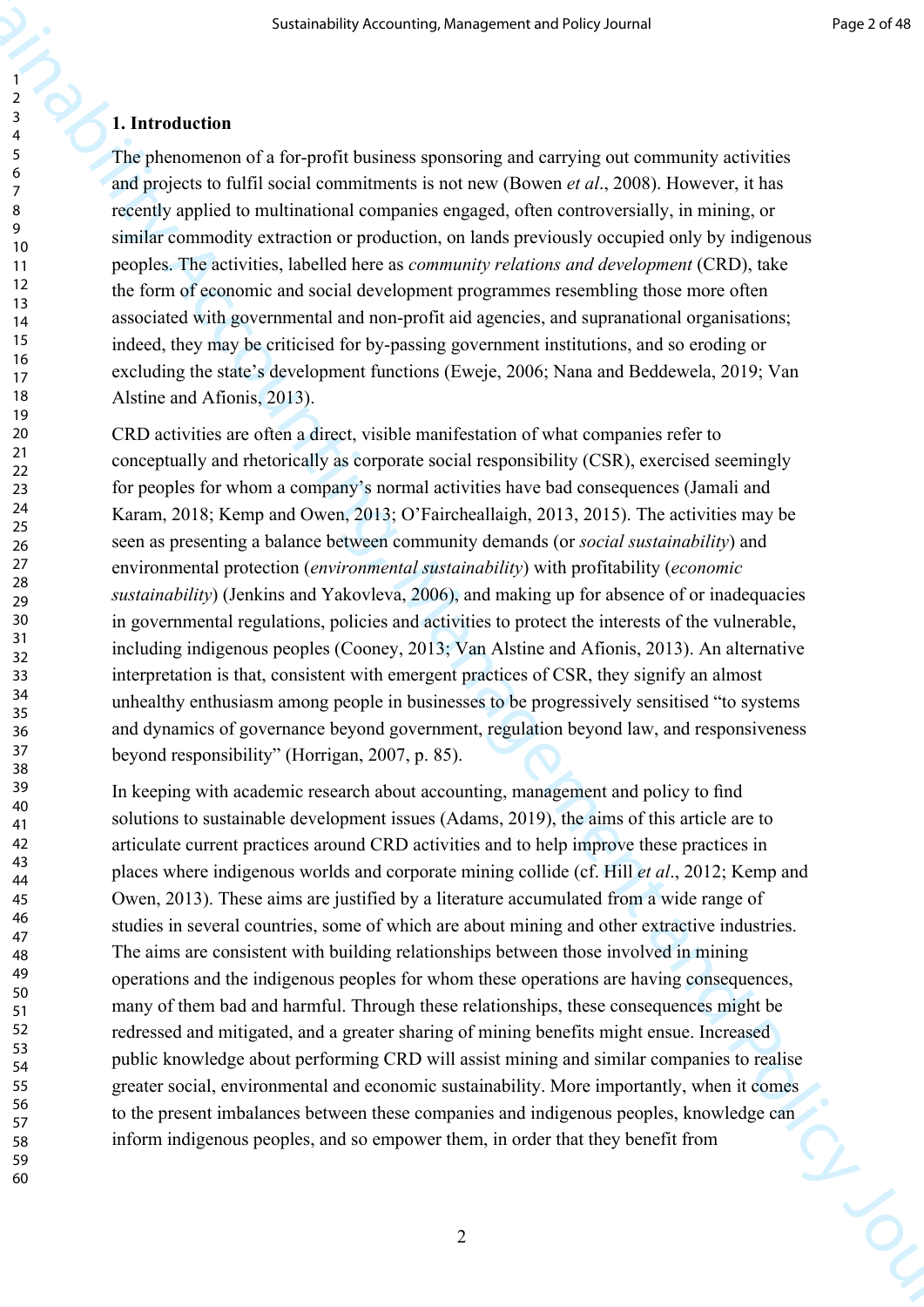> 59 60

development programmes (Díaz-Puente *et al*., 2007) and their awareness of, and ability to participate in, policy debates on issues affecting them increases.

Sustainability Accounting, Management and Sustainability Accounting the spectral of each of the spectral of the spectral of the spectral of the spectral of the spectral of the spectral of the spectral of the spectral of t These aims are achieved by drawing on insights from the case of an American-Indonesian joint-venture mining company, PT Freeport Indonesia (PTFI), and its Ertsberg/Grasberg Mines (hereafter Grasberg) in the Mimika Regency (cap. Timika) of West Papua (i.e., the western half of the island of New Guinea), over which, controversially, the Government of Indonesia (hereafter, the Government) has sovereignty. The mine is reputed to be the world's largest gold mine and second largest copper mine. According to PTFI (2017), the company is spending an average of US\$95 million annually on programmes of a CRD nature. This expenditure is funded ostensibly from a specified appropriation of profits, perhaps implying that the indigenous peoples are sharing in these profits. The programmes, distinguished as health, education, infrastructure, business development, culture preservation and stakeholder engagement, are seemingly carried out for the sake of communities of indigenous peoples in the mine's vicinity, with aims couched in terms of human development, human rights, preservation of culture and physical development of infrastructure. The programmes are rationalised and publicised using notions of *pemangku kepentingan*, or stakeholders, and stakeholder engagement, in particular engagement, or partnership, with indigenous peoples and their communities, and CSR (see Freeport-McMoRan, 2020; PTFI, 2018b; cf. Kemp and Owen, 2013). They may be held up as an example of CSR legitimising otherwise questionable activities among stakeholders, including in terms of the company acquiring a "(social) licence to operate" where those most affected could otherwise feel aggrieved (cf. Harvey, 2014; Moffat and Zhang, 2014; Vanclay and Hanna, 2019).

The status and extent of PTFI's CRD activities follow two decades of their gradual increase in size and scope; in the three decades before that, such activities barely existed. Starting in the 1970s, the company regularly uprooted the indigenous peoples in order to conduct its mining and ancillary operations (e.g., transporting and processing of ore, accumulating tailings, shipping processed ore to smelters inside and outside Indonesia, building employee dwellings and facilities). The general territory around these activities has been an arena of environmental damage, human rights violations, protests against these and in support of change, and other conflicts between the indigenous peoples and the miners. The miners have been mostly supported by the Government, which has had a stake in the company for some time and has benefited considerably longer from royalties and taxes. Significant economic costs to indigenous peoples came without anything approaching equivalent economic benefits.

The indigenous peoples comprise one from the highlands who identify as Amungme (total population less than 20,000), and a second from the coastal plain whom the company and other outsiders identify as Kamoro (less than 15,000). The two have had ancestral ties since time immemorial to land now directly affected by mining, accumulation of overburden and ancillary operations [1]. Perhaps because of the mine's remoteness and the difficulty of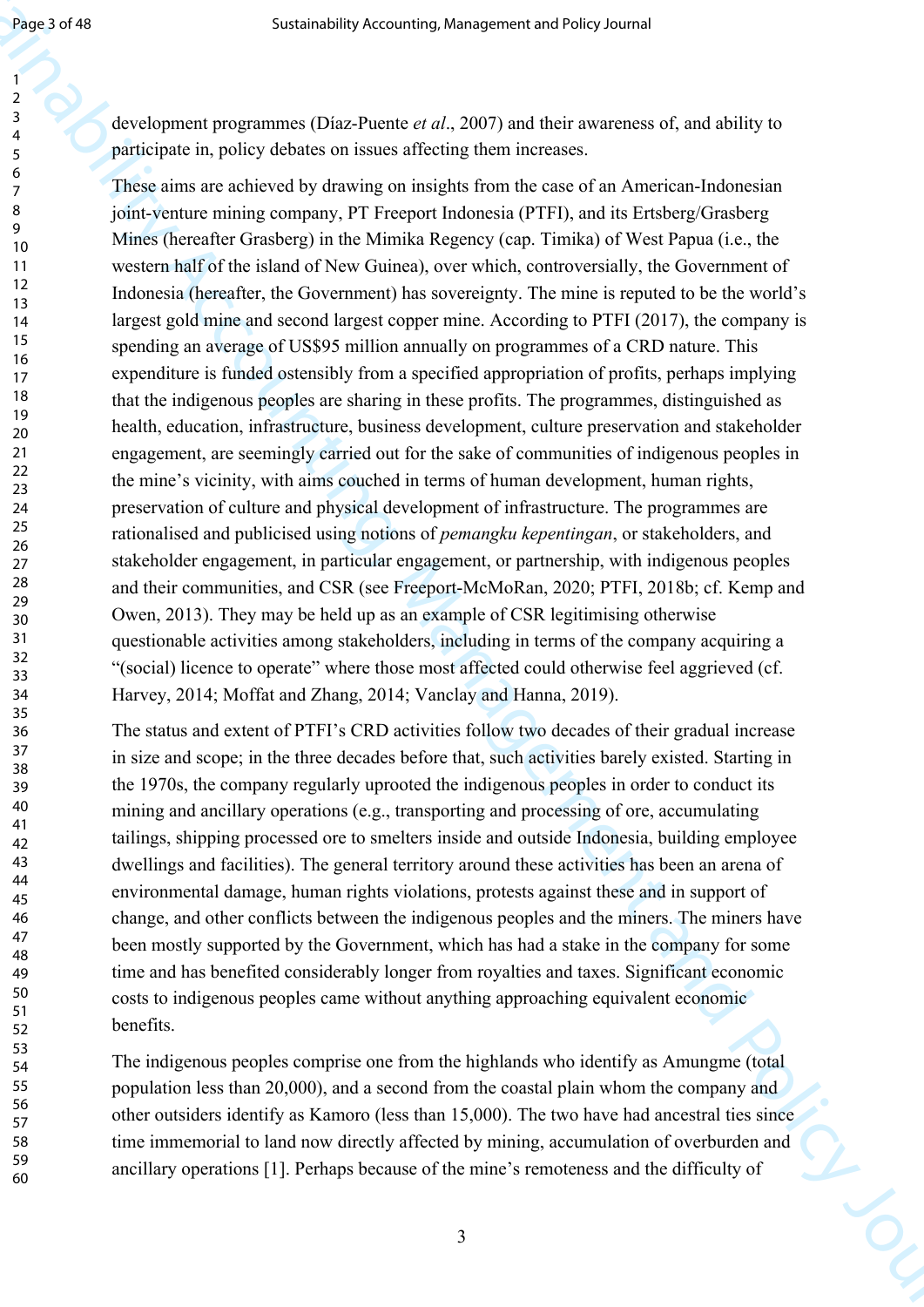observing it or obtaining data about it which is regarded as reliable (Correa and Larrinaga, 2015; Paull *et al*., 2006; Ross, 2008), what has occurred is not general knowledge in the outside world, even though it is well documented (e.g., see Amiruddin and de Jesus Soares, 2003; Ballard, 2001; Ballard and Banks, 2009; de Jesus Soares, 2004; Kyriakakis, 2005; Leith, 2002; McKenna, 2015a, 2015b; McKenna and Braithwaite, 2011; Muller, 2001; Nakagawa, 2008; O'Brien, 2010; Perlez and Bonner, 2005; Price, 2015; Rifai-Hasan, 2009; Sethi *et al.*, 2011). The mining's undesirable consequences range among environmental (e.g., landslides, land degradation, pollution), social (e.g., settlement displacement, illness and infirmity, diminution of local skills), economic (e.g., loss of natural resources and traditional livelihoods, underutilisation of local factors of production, inequitable distribution of benefits and costs, exploitation), cultural (e.g., change in conception of "self") and political (e.g., loss of de facto sovereignty, violent suppression). They have represented unimaginable surprises for both peoples, who have differed in their responses to them, with the Amungme being more inclined to resist what has been occurring (Muller, 2001).

Sustainability Accounting, Management and Folio Correlation and Theoretical Correlation (1993). Then I on 2008, I (A)  $\approx$  300, I (A)  $\approx$  300, I (A)  $\approx$  300, I (A)  $\approx$  300, I (A)  $\approx$  300, I (A)  $\approx$  300, I (A)  $\approx$  30 A qualitative approach, involving fieldwork at the company and among the two indigenous peoples, was used in researching the company's presence and activities in West Papua and how these have disturbed the entire ways of life of these peoples. This article is based on data from intensive interviews conducted with company officials responsible for CRD activities. Thus, it tends to advance the perspective of the company, including what the company does and how it claims to engage, and so, like other studies of community engagement and similar, may be criticised for not clarifying the perspectives of the community itself (cf. Mathur *et al.*, 2008). However, the stories of the Amungme and Kamoro are for later articles, although it is impossible to present the present analysis without reference to these stories. The interview data used were analysed using initial and selective/focussed coding. The analysis was further elaborated with observations, company and public documents, and previous literature just cited about these mining operations and the peoples. The analysis results in, and is based on, a model to consider CRD in terms of engagement with indigenous peoples, and so provide insights into how collaboration with a community can enhance the quality of CRD activities.

The rest of this article is in four more sections. Section 2 reviews the literature mentioned above as justifying the aims of the article. Section 3 outlines the study domain in West Papua and the methods used in the research investigations. Section 4 draws on the results of the investigations to put forward a model for carrying out CRD activities and programmes, including how these programmes live up to ideas of community engagement and sustainable development. The workings and implications of the model are elaborated and criticised, with consideration given to other areas which the officials and their company make claims about, namely culture, religion and human rights. Section 5 discusses how the insights obtained from this case study might inform practical and policy actions elsewhere aimed at benefiting an indigenous people and similar societies. In keeping with the aims of the article, the discussion considers how to improve social and environmental sustainability performance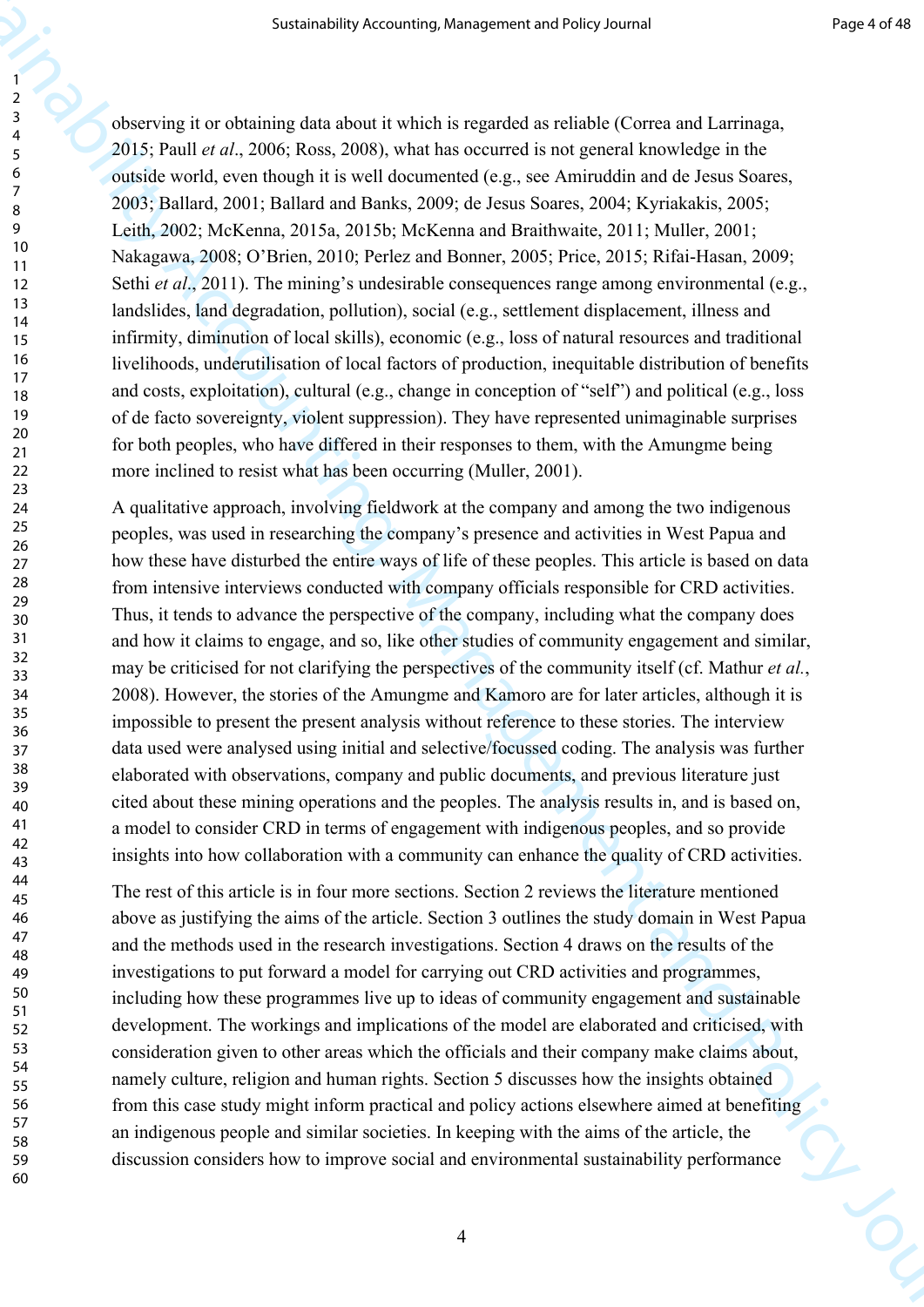60

generally in places where industrial mining, or similar corporate activities, collide with indigenous worlds. The article concludes with limitations and ideas for further research.

## **2. Review of Literature**

Addressing bad consequences of human activities carried out under the auspices of businesses and other organisations has increasingly become part of policy debates, research and additions to the curriculum, including in accounting (see Atkinson, 2014; Fleischman and Schuele, 2006; Gold and Heikkurinen, 2018). Examples of catchwords and phrases associated with these matters include responsible business practices, diversity and inclusion, carbon footprint, climate change and global warming, environmental threats, deforestation and human rights abuses. These matters have gradually been brought together under the labels CSR and sustainability, but then nuanced by distinctions being made between economic, social and environmental aspects (e.g., see Australian Centre for CSR, 2017).

Viewed normatively (Carroll, 1979, L'Etang, 1994), CSR is about things companies and other organisations should do to respond to society's broader expectations of them in terms of values, policies and activities, not least in social and environmental matters. At more micro levels, processes of CSR have increasingly involved engagement with so called stakeholders (Bartlett and Devin, 2011). This is notwithstanding the concept of *stakeholders*, and theorising with it, having a chequered history (see Freeman, 1984; Freeman and Reed, 1983) and still being problematic (e.g., see Fassin, 2009; Mitchell *et al*., 1997; Parmar *et al*., 2010; Phillips *et al*., 2003). Similarly with the concept of *engagement* (e.g., see Gambetti and Graffigna, 2010; Jeung, 2011; Grudens-Schuck, 2000), Dent (2016) suggesting it amounts to any instances of human interaction in any sphere where entities meet, increase knowledge, form opinions and negotiate with one another.

Space of the statement of the statement and the statement and the statement and the statement and the statement and the statement and the statement and the statement and the statement and the statement and the statement a As for *stakeholder engagement*, Clayton (2014) argues it is more than merely a combination of the two words literally, but rather an evolution and application, including in conjunction with CSR and then with CRD activities and programmes (e.g., see Van Alstine and Afionis, 2013). Normatively, the concept has acquired institutional standing via the organisation AccountAbility, its practice standards indicating that "stakeholder engagement is the process used by an organisation to engage relevant stakeholders for the purpose of achieving agreed outcomes" (AccountAbility, 2018, p. 37). Others have put it in the context of organisations being accountable: an organisation is obliged to more than just interact with selected interested parties but rather to engage people as stakeholders, critical and otherwise, through a systematic process, to identify, understand, and respond to social and environmental concerns, as well as to report about its decisions, actions and performance in explanatory ways, including answering stakeholders' questions and responding to their comments (e.g., see Afreen and Kumar, 2016; Swift, 2001; Waddock and Graves, 1997).

Still others regard stakeholder engagement more widely as associated with business and organisational ethics and a broad dialogue among interested parties to facilitate mutual social learning and understanding and reconciliation of interests (e.g., see Mathur *et al*., 2008). By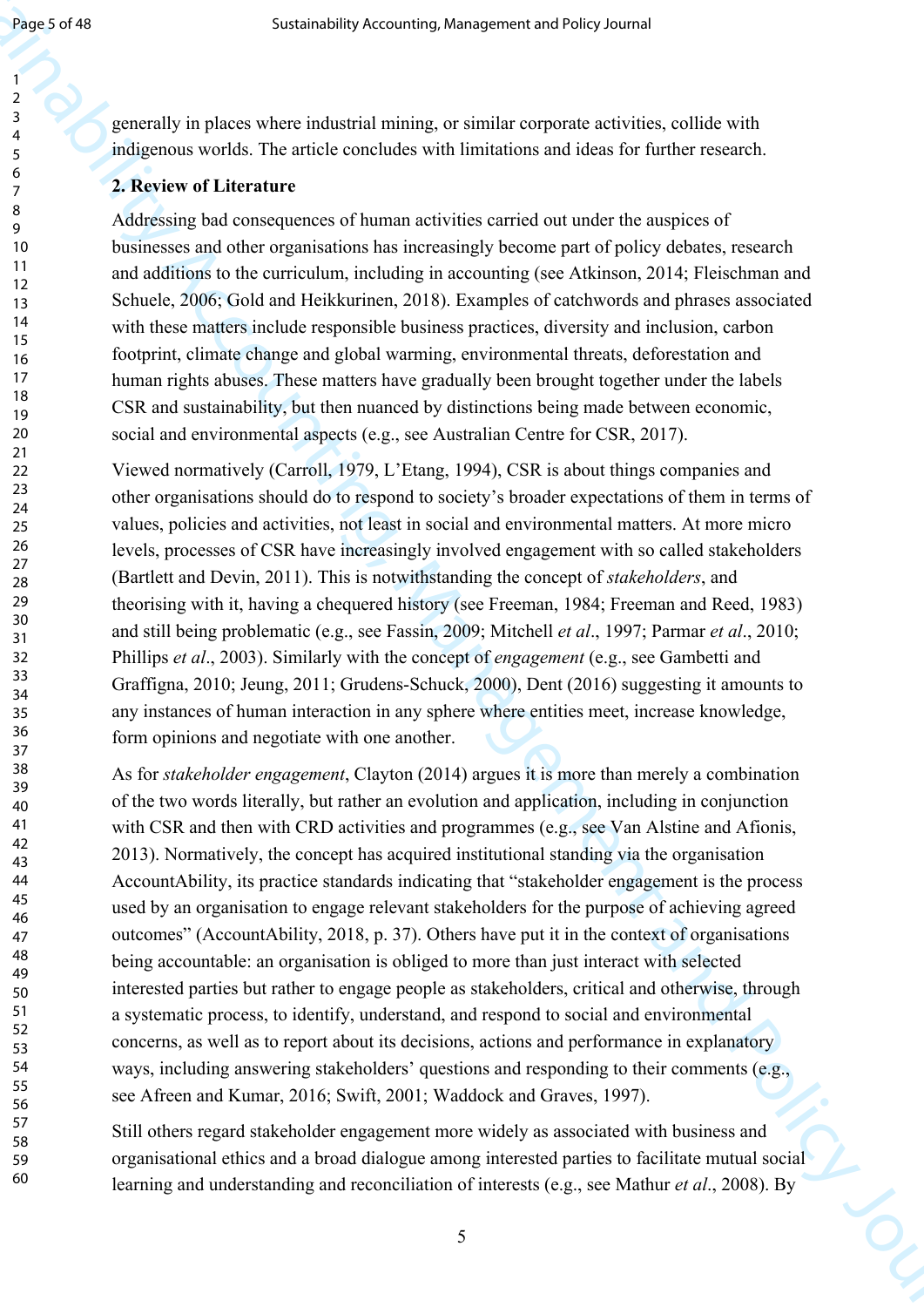Sustainability Accounting, Management and Policy Journal Properties Associates (accounting the subsect of the subsect of the subsect of the subsect of the subsect of the subsect of the subsect of the subsect of the subsec engaging their stakeholders, through consultation, communication, working collaboratively, etc., those conducting the activities know more about the various perspectives which stakeholders might have about those activities, and so can turn this knowledge to mutual advantage. On the other hand, instrumentally, stakeholder engagement may also be construed as an attempt on the part of an organisation's senior managers to organise or structure relations with the various people inside and outside the organisation in order to prioritise some over others, to play them off against each other, to ignore some, deliberately or inadvertently, and otherwise to manipulate them (Boesso and Kumar, 2016; Clarkson, 1995; Donaldson and Preston, 1995; Foster and Jonker, 2005). Such manipulations could be at a strategic level, including trying actively to influence the social expectations of stakeholders seen by managers as crucial to the organisation's strategies, resources and standing with society, government and law (e.g., see Scherer *et al*., 2013). In any case, an association between stakeholder engagement and CSR is widely recognised in corporate business activities (e.g., see Black, 2015; Greenwood, 2007; Tregidga and Milne, 2006) and in the aid industry (e.g., see Bayiley and Teklu, 2016; Vogel *et al*., 2007).

The same applies to mining which, being a human activity which is invariably dirty and dangerous, entailing the disturbance of nature, including the land or sea and their flora and fauna, human and otherwise, is prominent in the CSR debate and research (Rodrigues and Mendes, 2018). Further consequences arise in mining from the raw or processed material being transported elsewhere and its use in agriculture, manufacturing, construction, etc. (see ERMITE-Consortium *et al.*, 2004; O'Faircheallaigh, 2015). Probably for as long as there has been mining, there have been concerns about its more overt bad consequences, be it muck, grime, stench, injury, illness, death, land degradation, air pollution, water contamination (e.g., see Galloway, 1882; Cheney *et al.*, 2007). However, the industrialisation of mining, its conduct along business lines and it spread away from places where materials have already been exhausted, have meant its consequences have increased in scale and their range is also better articulated, that is as environmental, economic, social, cultural and political (Ross, 2008). This includes mining companies being under increasing pressure to show how they create value in the long-term and how that value is distributed.

Given where mining takes place (i.e., where mineral deposits are found), an undeniable aspect of CSR is the relationships and interactions between people disturbed or otherwise affected by mine operations and their share of value distributed (Phiri *et al.*, 2019). Arguably, these people are stakeholders, and so entitled to be heard, engaged with and inspired. The more mining companies do this, the more these companies are understood, trusted and supported (Pilot, 2017). This is based on the notion that incorporating stakeholders into CSR practices creates mutual understanding, and convinces the stakeholders that organisations are committed to behaving responsibly and are worthy of the mutual trust inextricably linked to long-term value creation (Campbell, 2007; Rifai-Hasan, 2009). However, ideas of relations between business organisations and people cast in the roles of stakeholders have mostly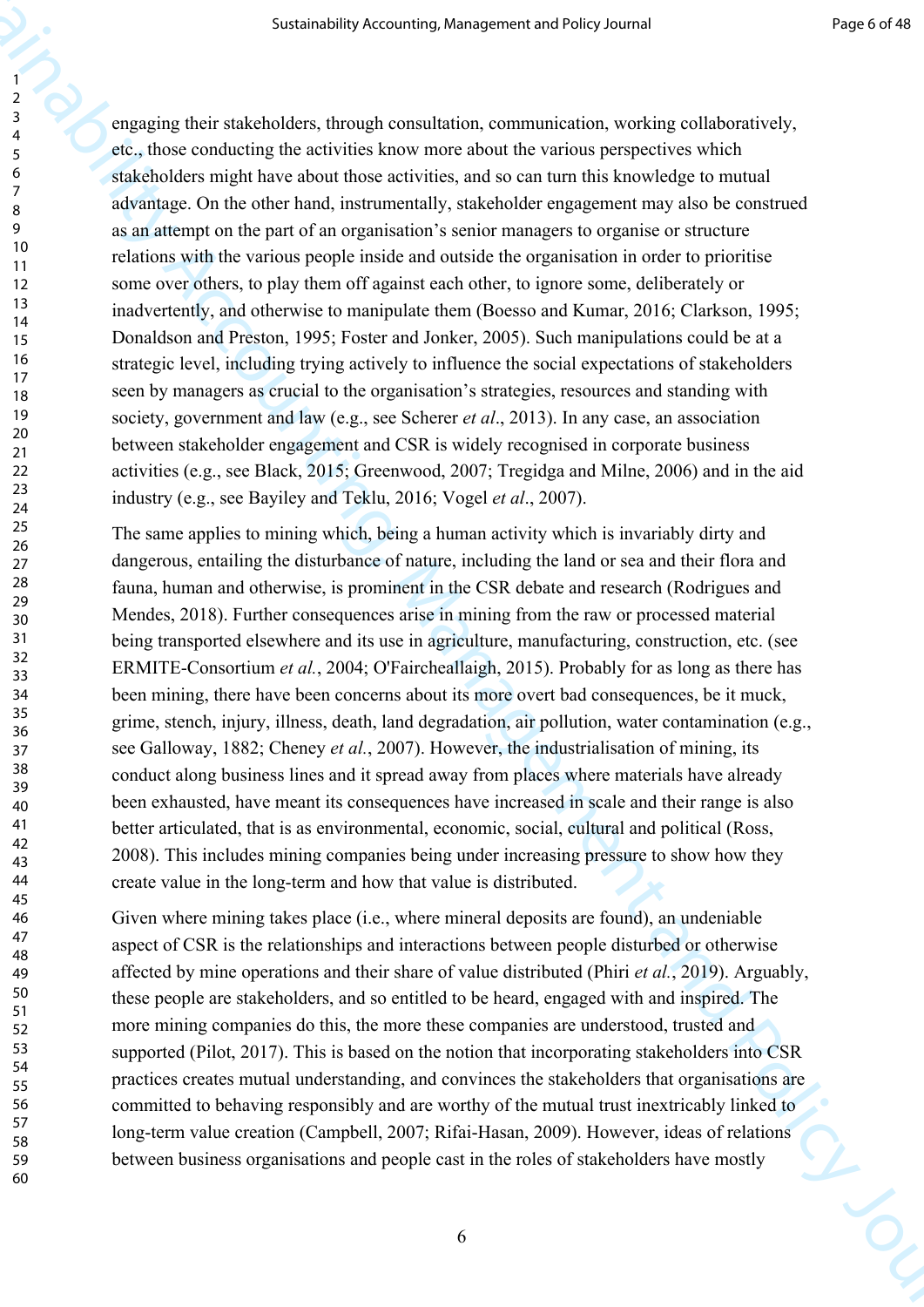developed either within a quite well-defined economy or society, or among economies or societies with similar characteristics, including relatively high levels of income, wealth, education, technology and institutional sophistication. Conversely, mining often takes place elsewhere, including in places where it disturbs an indigenous society.

Sustainability Accounting, Management and Policy Journalisty Accounting Management and Policy Journalisty Pressure (and Contents). And Accounting the policy of the substitution of the substitution of the substitution of t The notion of indigenous peoples as stakeholders is recent, under-developed and, in the many cases, not widely accepted. These cases include where mining is occurring in territories sometimes designated as *less-developed*, *developing*, etc., which until recently were colonies, and which, although nation states, are still subject to neo-imperialism. In such nation states, the notion of a foreign mining company having in-country stakeholders is predated by the continuing idea of a binary relationship between the foreign company and the externally recognised government of the nation state (Ballard and Banks, 2003). In these territories, and even elsewhere (e.g., Canada, Australia, the United States), despite indications of mining companies accepting obligations in line with CSR, engagement of indigenous peoples affected by the immediate mess of mining exploration, extraction and closure (including any reclamation works) still has considerable scope for being embedded practically (e.g., Fordham *et al*., 2018; Kemp and Owen, 2013). This scope is reflected in mining industry and government oversight body advice to multinational mining companies about policies and practices (e.g., International Council on Mining and Metals (ICMM), 2015; Mining Association of Manitoba, 2016; Victoria State Government, 2018) being carried across from elsewhere into the new nation states just alluded to.

A related consideration is differences in how CSR is applied, stemming from social, cultural, economic and political characteristics of a nation's peoples, indigenous and otherwise. Jamali and Karam (2018) find that within and outside national business systems, CSR is influenced greatly and complexly by what has preceded it institutionally and at a macro-level. The CSR itself is a mix of ideas, rhetoric and posturing, it involves multiple actors with both formal and informal roles in governance, and things done in its name have outcomes, results and impacts which vary between developmental and detrimental. Nana and Beddewela (2019) delve into the issue of CSR being not so much altruistic but opportunistic and instrumental, a means to the end of corporate political activity, which is about mining companies managing their interactions in the binary relationship they have with governments, specifically to influence public policy on mining, foreign ownership, labour relations, corporate taxes, etc.

The process just alluded to of organisations working collaboratively with and through groups of people to address issues affecting the well-being of those people has been labelled *community engagement* (Bowen *et al*., 2008). This concept is used or alluded to in various studies of mining situations where the engagement is with communities of indigenous peoples. Dent (2016) argues that community engagement represents human interaction where people meet, grow knowledge, form opinions, negotiate with one another, build relationships, and develop mutual understanding and respect (see also Kwiatkowski *et al*., 2009). Influencing this interaction are antecedents and the attitudes and perceptions they engender,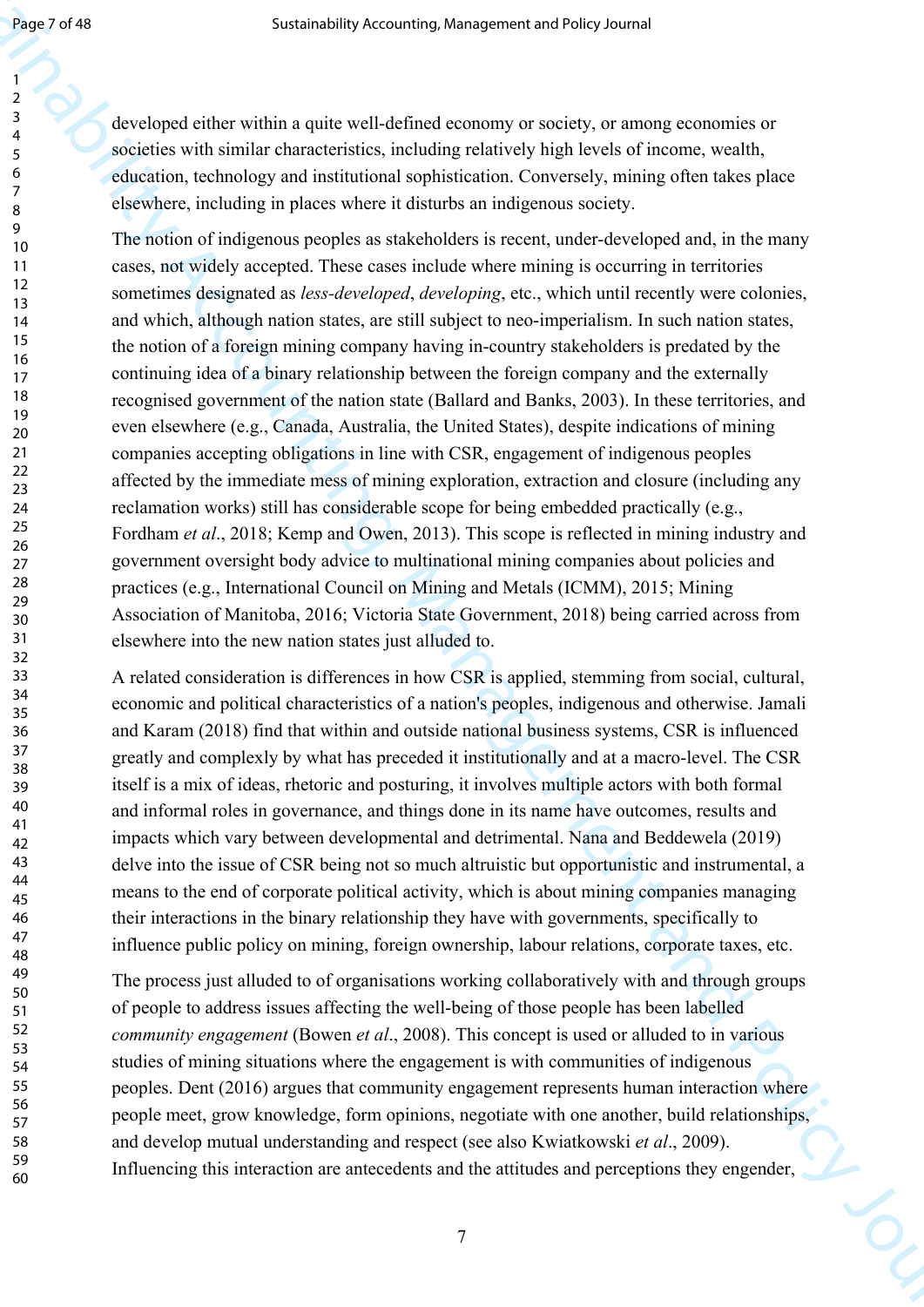how transformational the engagement is likely to be and the consequences, including the distributions of costs and benefits (Bebbington and Unerman, 2018; Bowen *et al*., 2008; Cheney *et al.*, 2007; Jamali and Karam, 2018).

While consultation is a cornerstone of this engagement, because it enables members of a community to determine their own development (Flemmer and Schilling‐Vacaflor, 2016), the engagement also comprises "iterative mutual learning processes designed to promote transformative action" (Bebbington *et al*., 2007, p. 357). In the case of indigenous people, such transformative action amounts to preparing these communities for and moving them towards profound change. For example, impact assessments may be carried out because mining affects lands and communities in often profound and irreversible ways. Successfully engaging communities of indigenous people in mining depends much on these assessments being effective. However, they are often impaired because of lack of knowledge and skills among the indigenous people to define matters, whether from their perspectives or otherwise, in the areas being assessed. Hence, once mining commences, communities encounter and are overawed by surprises they could never have imagined. This applies not only to the mining as a whole but also to particular, related aspects such as for a health project, which requires a community to have the capacity to define its health risks, trends and related issues.

Sustainability Accounting, Management and Policy Counting, The Eq. (31) American control of the Constraine Counting (Fig. 2) American control of the Counting Counting (Fig. 2) American control of the Counting Counting Cou These sorts of issues are evident in Hill *et al*. (2012). They devise a continuum of indigenous engagement, but in the field of environmental management rather than CRD. They find four types of engagement which vary according to whose knowledge shows up most, and so whether authority lies with the indigenous people or otherwise. The four types range from *agency governance*, through *co-governance* being either *agency-driven* or *indigenous-driven*, to *indigenous governed collaborations*. Most engagement in mining situations is agencydriven (i.e., company-driven), reflecting the extent to which companies have financed CRD programmes and their desire for quick and visible results (e.g., roads, schools, hospitals). The notion of a social licence to operate, referred to in Section 1, provides a theoretical basis for this: advancement of an organisation requires some engagement with its communities, even if those communities are perceived to be politically weak, economically poor, and bound by tradition and superstition; the engagement process contributes to mutual understanding and community legitimacy and respect (Scherer *et al*., 2013). Legitimacy is important not only with the communities themselves but also with other stakeholders, such as the mining industry and government oversight bodies cited above.

Agency-driven governance results in tangible CRD being dominated by the creation of modern infrastructure, attempts to establish social, economic and political institutions associated with modernisation, and attempts to transfer and embed modern technology. It also results in the focus of the capacity building being on training indigenous persons to function in their new, modern surroundings (cf. Sillitoe, 1998). Other tangible aspects of engagement fit with this adaptation to a modern, monetised way of life. They include indigenous peoples receiving payments as restitution and compensation for companies encroaching on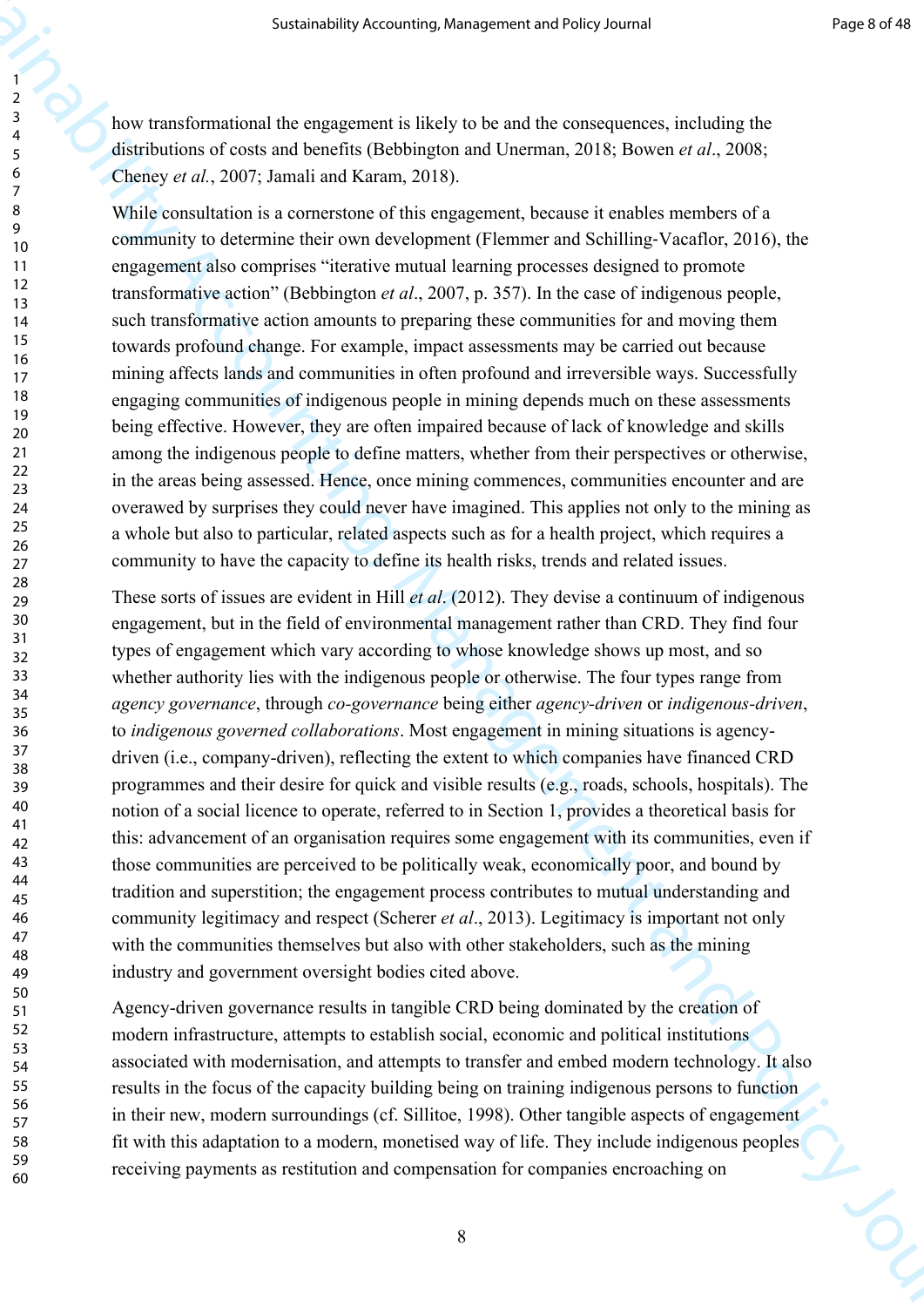indigenous lands, being provided with paid employment and receiving other financial benefits (Holcombe, 2009, Howard, 1994; Lahiri-Dutt, 2004; Xanthaki, 2003; Van Alstine and Afionis, 2013; Vanclay and Hanna, 2019).

In terms of the less tangible, social relations side of CRD, community engagement can go further than mere communication of information from a company to a community about planned projects. It can refer to problem solving and decision making the company undertakes, in which an affected community is involved and contributes in ways which lead to better results. It may involve discussion about sharing in business and employment opportunities. In addition, active dialogue and partnering may occur in a sustained manner across the life cycle of mining or of projects and other activities which fall within the sphere of CDR. From an indigenous perspective, the ideology underlying any engagement is important, particularly that it is aligned with the people's culture. Above all, tangible signs of positive changes are needed (Holcombe, 2005; ICMM, 2015; Mining Association of Manitoba, 2016; Victoria State Government, 2018).

Sugary of the Sustainability Accounting, Management and New Polyce and Receivery of the Theorem is the Sustainability Accounting to the Sustainability Accounting to the Sustainability Accounting to the Sustainability Acco In contrast to these ideals of engagement, and how they flow from broader ideas of CSR, indigenous perspectives on engagement are often not taken into consideration (Boiral *et al.*, 2019), or some corporate officials exhibit the narcissism of knowing what is best for everyone their mining activities affect. Consequently, indigenous peoples continue to feel overlooked, not heard and given no chance to express their opinions about the impacts of the mining and the destruction of their territories. Indeed, they can be treated as being in the way of the exploration and development, and so forcibly displaced (Cooney, 2013). However, CSR means companies are under pressure to change, including to engage with indigenous peoples, including as stakeholders with requisite entitlements, and to operate in ways which reduce the harm of mining to these peoples and mean they benefit from it (Phiri *et al.*, 2019). For example, the Mining Association of Manitoba (2016) emphasizes the importance of conducting meaningful consultation with the community in order to accommodate the exercise of the community's rights, which are now recognised according to treaties, laws and modern-day ethics differently from even a few decades ago.

In summary, the literature indicates the mining industry still being in a state of flux, including ebbing and flowing of the desirable, as far as indigenous peoples are concerned. Perhaps of greatest concern is a list of generic undesirables, including absence of or shortcomings in community consultation (Flemmer and Schilling‐Vacaflor, 2016; Mamen and Whiteman, 2001) and in community participation (Booth and Skelton, 2011; O'Faircheallaigh and Corbett, 2005), and problems with community development projects and CRD activities (O'Faircheallaigh, 2013; 2015); and, predating these, adverse consequences of mining activities on things on which communities depend (e.g., land or water used for agriculture, hunting or fishing and domestic purposes), on people's health, and on immigration (of workseekers) (Jenkins and Yakovleva, 2006). The earlier issues triggered calls for community engagement responses and so gave rise to a range of approaches to engage communities,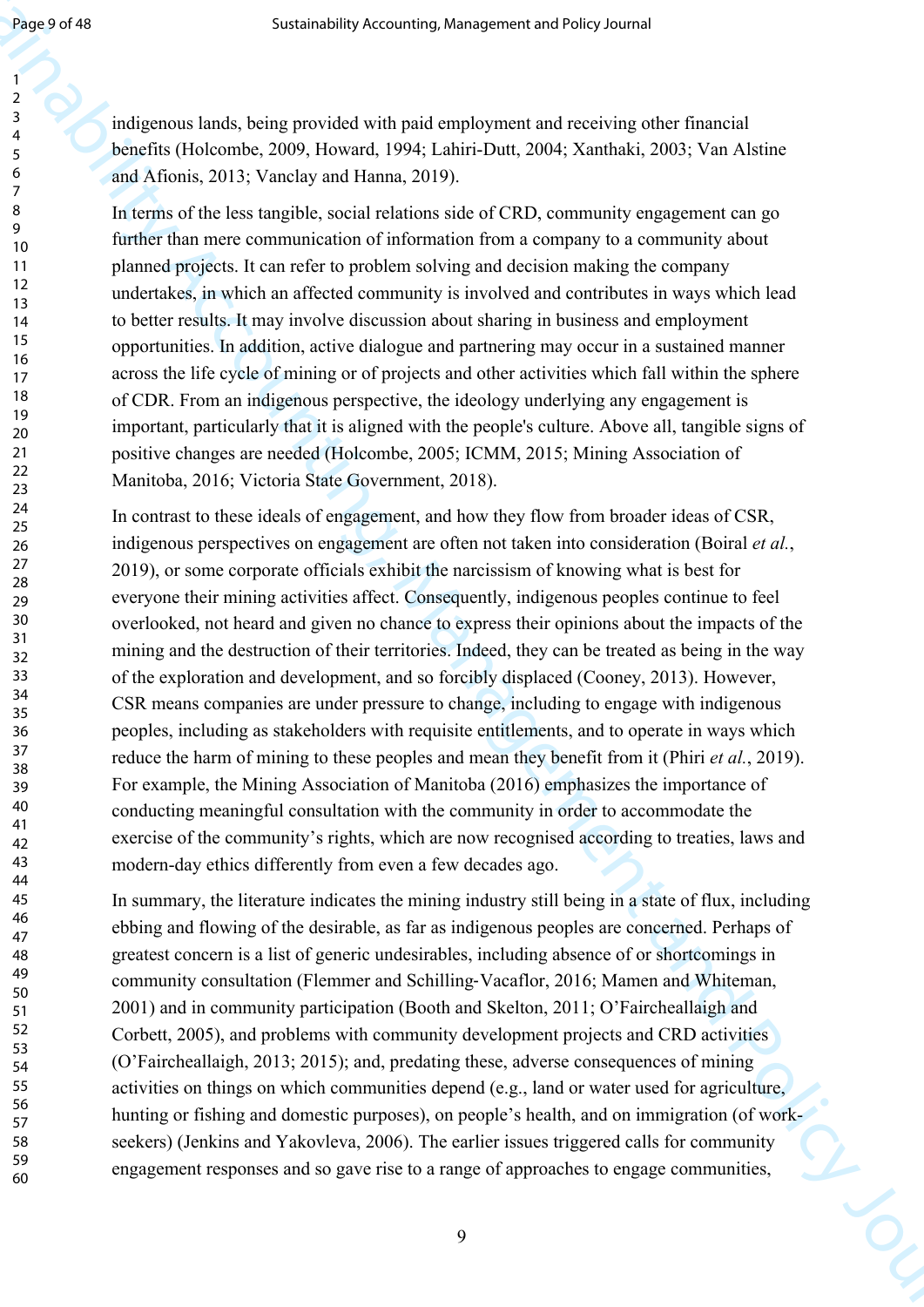varying from one mining site to another, or even one project to another (e.g., see Brereton and Parmenter, 2008; Hill *et al*., 2012; Kwiatkowski *et al*., 2009). Indigenous worlds and corporate mining continue colliding, and so there is still much scope for improving practices around CRD activities, including for a model of building relationships between parties performing and benefitting from CRD activities and programmes. Through these relationships, longer-lived adverse consequences might be redressed and mitigated, and a greater sharing of mining benefits might ensue.

#### **3. Study Domain and Method**

This study is based on a single case. However, this singularity should not be of great concern, given the significant size of the case on a world scale and the previous attention it has attracted in the academic and other literatures. Besides, there are precedents, such as studies by Kemp and Owen (2013), of a large-scale mine in West Africa, and by Afreen and Kumar (2016), of a seaport in India. Indeed, case studies are one of several common ways to undertake social science research (Dul and Hak, 2008; Mills and Durepos, 2013).

The rest of this section is in two parts, the first outlining the study domain and the second describing how primary fieldwork data were collected and then analysed in conjunction with secondary data. The study domain information is provided here because it influenced how the fieldwork was carried out and the data analysed. This part explains discretion exercised and some things the researcher was unable to do, for example, because of personal safety.

#### **3.1 Mining by PTFI and its Collision with Amungme and Kamoro**

Sustainability Accounting, Management and Policy Journal Properties<br>
2.4 very significant and the stationary of the stationary of the stationary (Eq. 34). Detection<br>
4.4 substitutions are also that  $\alpha$ , 3012; As between Consequences of mining endured by the Amungme and Kamoro in terms of land seizures, human rights violations and environmental damage are mentioned in Section 1. They are consistent with much of the literature just reviewed, indicating that where a mining company operates within or near territories of indigenous peoples, social, economic and other disadvantages for those peoples are invariably exploited. As Ross (2008, p. 208) points out, both indigenous peoples were "wholly unprepared" for what was to happen after "placing their thumbprint on the contract" with Freeport-McMoRan half a century ago. This contract is the so called 1974 Agreement, which was supposedly designed to deliver them from isolation, ignorance and poverty but which proved ineffective. The proposed mining enterprise was far beyond their experience and comprehension, including what would happen to the landscape and in terms of infrastructure, facilities, immigration, the economy, security, law and order, government institutions, loss of human dignity and mistreatment, etc. This exemplifies the notion of ignorance of ignorance (Gross, 2007), a state which may have continued into the present period of social investment, community development projects and CRD activities generally, with differing understandings of what is "education", "healthcare" "utilities and transport infrastructure", "welfare", "business", etc.

Isolation was the primary reason for neither the Amungme nor the Kamoro being prepared. This is evident from the timeline shown in Figure 1. Until the 1960s, despite *de jure* claims of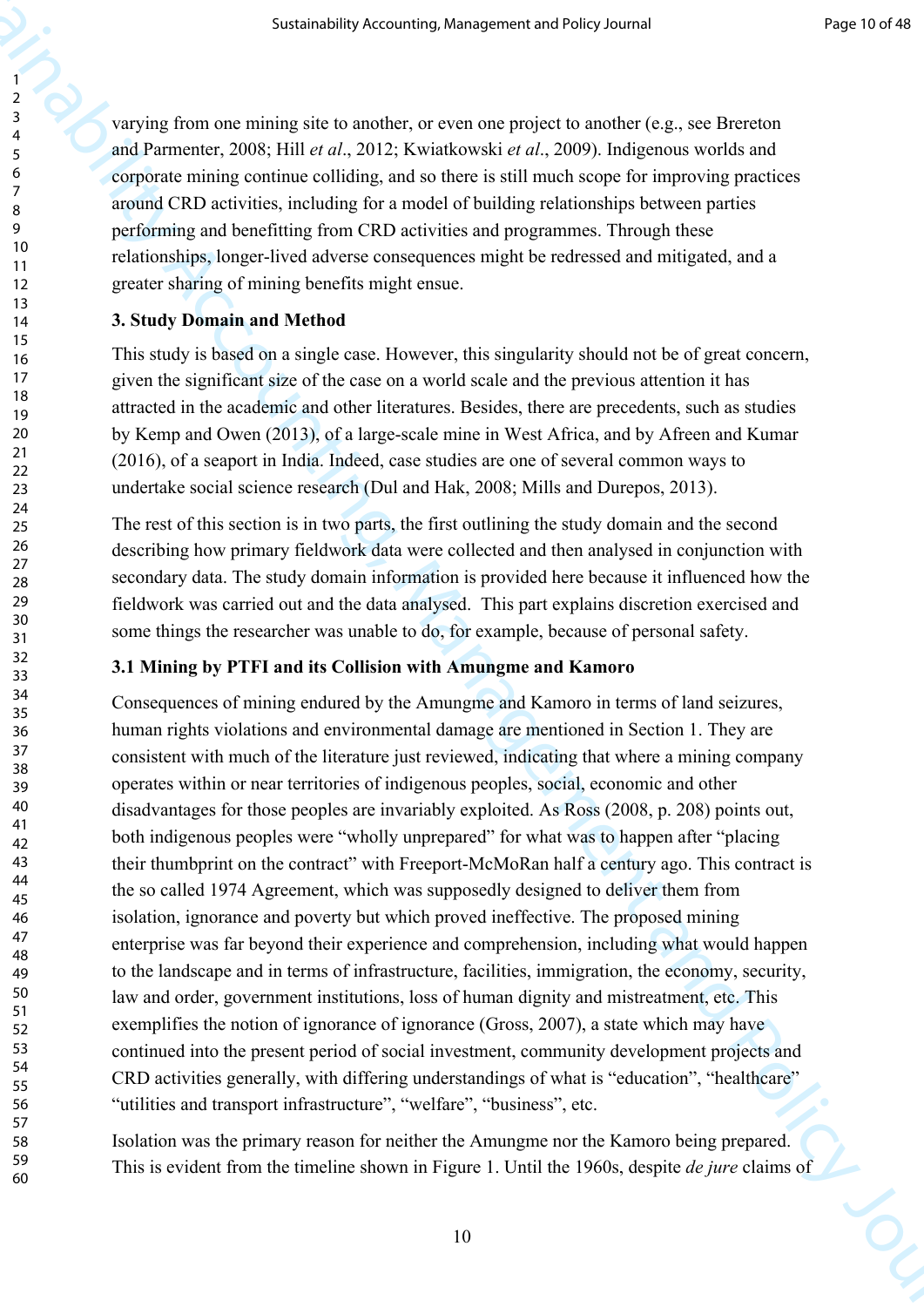their lands being part of territory ruled over by outsiders, little such external government was in evidence. Both peoples lived separately, largely self-sufficiently, in their territories, normally in communal villages. Notwithstanding centuries of geographical proximity, contact between the two peoples was limited, as was contact with outsiders, particularly so for the Amungme in the highlands. All this changed with the events after 1970.

# [Insert Figure 1 about here]

Sustainability Accounting, Management and Heresa Constitution Constitution Constitution Constitution Constitution Constitution Constitution Constitution Constitution Constitution Constitution Constitution Constitution Con When they first came to Amungme and Kamoro lands in the 1960s, Freeport-McMoRan's representatives seemingly paid little heed to the rights and culture of either people; nor did they appreciate any of the many differences between them, which run to physiognomy, demography, identity, language, nutrition, religion, culture, politics and society (e.g., see Amiruddin and de Jesus Soares, 2003; Beanal, 1997; Harple, 2000; Jacobs, 2011; Muller, 2001; Pickell, 2003; Sarwono, 1998; Timang, 2016). Since then, relations have varied considerably between the two peoples on the one hand and the mine operators and the Government on the other. From the late 1960s to the mid-1990s, the term stakeholders, with any sorts of rights, would be inaccurate as a description of how the foreign mining company and the Government regarded the Amungme and Kamoro; closer would be "spear-holders", who were militarily weak, primitive and obstacles to mining operations. Both peoples reacted to the many things about the miners and the mining they disliked, offering resistance which, although varying according to their different cultures, was based not on stakeholder rights but on traditional ideas of land and people, and wanting to defend their territorial rights. As they became accustomed to external ideas, they staged protests, both peaceful and violent, took out lawsuits, and appealed to foreign governments and supranational organisations for support. All these had unpleasant, often violent and sometimes fatal repercussions, which the company and Government justified in the name of *security* (McKenna, 2015a; Nakagawa, 2008; Perlez and Bonner, 2005).

The protest on 10 March 1996 indicated on Figure 1 is memorable for proving something of a turning point in the Amungme and Kamoro's struggles. As detailed on Figure 1, between then and 2003, local government was formally established; a trust fund was initiated for community development programmes into which PTFI pays one percent of its annual net revenues or profits [2]; various *partnership* organisations were established to administer some of the monies available annually from the trust fund, the main one being *LPMAK* [3], with the rest being administered within the company, greatly adding to what it had been spending previously on community outreach activities; and PTFI's parent company, namely Freeport-McMoRan Copper and Gold (2003), voluntarily adopted a code of conduct dealing with human rights, employment and economic development of the indigenous peoples affected by its Indonesian operations (Sethi *et al*., 2011).

However, given the company's previous record, these changes and the motives behind them attracted scepticism from academic quarters, (e.g., see Ballard, 2001). De Jesus Soares (2004) speculated about how CRD projects might be made more effective in terms of involvement of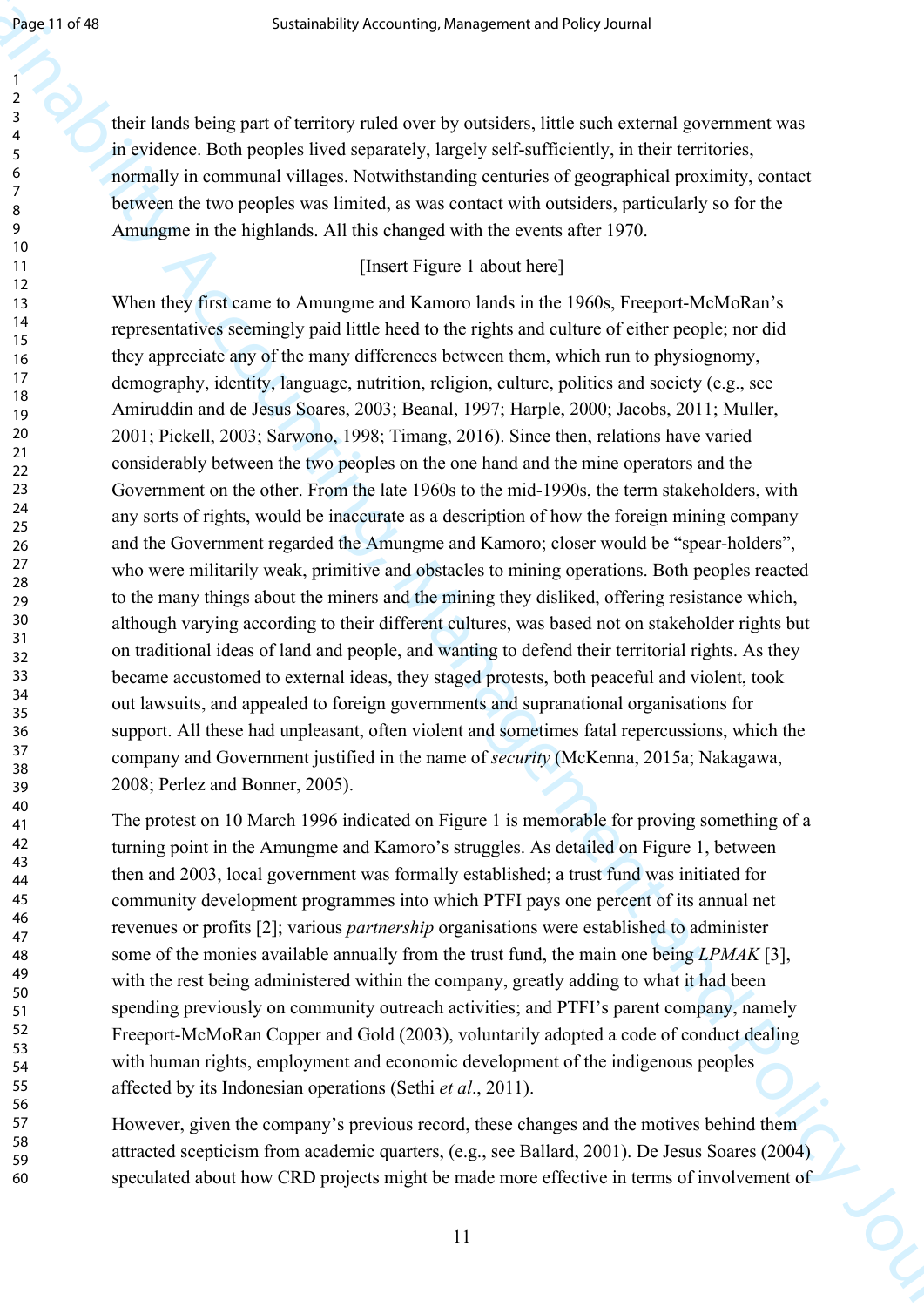and outcomes for the Amungme and Kamoro, among others. According to Ballard and Banks (2009) and Rifai-Hasan (2009), they did not improve conditions for the indigenous peoples, quite the contrary in several respects. Furthermore, Braithwaite *et al.* (2013) criticised the fund, contrasting the amounts the company spent up to 2005 on community development with its profits, payments of taxes and expenditures on security; and these mirrored similar criticisms based on comparison with the remuneration of Freeport's most senior executives (Ballard and Banks, 2009). Sethi *et al*. (2011) report a series of conflicts in the area up to 2010, as referred to on Figure 1.

Sustainability Accounting, Management and Policy Journal Findelic Control<br>
2 and conforming for the Amerippe and Karnany, strong others. According to Findelic Control<br>
2 (2009) calc Rub-Himan (2009), these this control co Two other *a priori* circumstances in the study domain are noteworthy. First, there is a history of tension between Freeport-McMoRan and successive Governments, which has been added to by tensions between the latter and its United States counterpart (Murphy, 2010; Perlez and Bonner, 2005). This tension was manifested while the fieldwork was being carried out. At that time the Government was seeking to increase its 10% minority shareholding in the mine (Freeport-McMoRan, 2017b). Since the fieldwork was completed, an agreement was reached giving the Government in conjunction with the Provincial Government of Papua a majority interest (Hernawan, 2019; Otto and Sentana, 2018). Second, according to Sethi *et al.* (2011) cultural attitudes within PTFI were a mix, first, of an expatriate Western corporate culture typical of the mining industry, which included unilateral, top-down decision-making, a drive to do things quickly, efficiently and completely, and distrust of outsiders; and, second, of Javanese Indonesian culture, which included a belief that Javanese culture is superior to Papuan and other Indonesian cultures, limited sharing of information, and conflicts being resolved indirectly or often remaining unresolved intentionally.

#### **3.2 Data Collection and Analysis**

The literature referred to in Section 3.1 draws on events and circumstances up to about 2010. Subsequent literature has largely been based on that literature and period. As is evident in previous sections, all this constitutes secondary data for the present study. Primary data are also used in this study, being acquired through fieldwork. The fieldwork was informed by the secondary data, which together with literature from elsewhere was used in the analysis (Hox and Boeije, 2005).

The fieldwork was performed by the first-named author, himself an indigenous Papuan, albeit not from Mimika nor a member of either Amungme or Kamoro. However, he has experienced elsewhere in West Papua the daily conditions endured by Papuans, including having been kept in general ignorance of the history of Grasberg. Having spent time to obtain the required permits from the Government, local authorities and PTFI, he stayed in the mine vicinity for six months in 2017. The fieldwork included visits to places and facilities which had resulted from the CDR projects, meeting various people there, including some Kamoro and Amungme, and generally observing the company's activities and the impacts they have had on the lowlands and its inhabitants, although he was advised not to visit the mine and was unable to do so.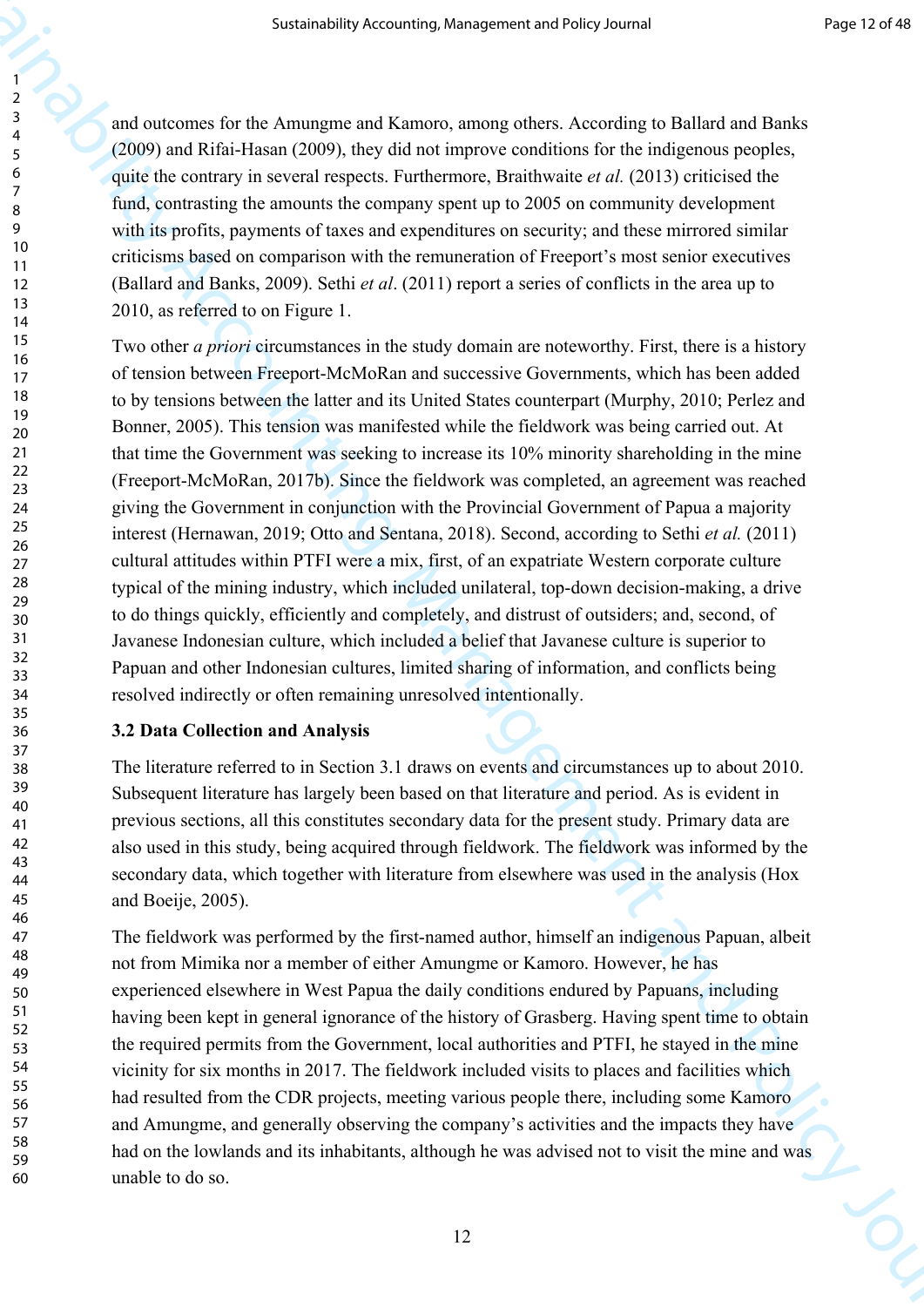60

Sustainability Accounting, Management and Hermical Constant and Accounting Accounting the constant and  $\epsilon$  constant and policy and policy and policy and policy and policy and policy of the state of the constant and the c For this article, the most relevant data arose from intensive, semi-structured interviews conducted with a purposive sample of officials prominent in administering the community development programmes from Timika. These interviewees were approached with implicit permission of the company under the permit it gave to the first-named author. They comprised five PTFI staff working in two units, namely its Community Affairs Division and its Environment Department, and a sixth person employed by *LPMAK*. They ranged from middle to senior levels in the hierarchy of the programmes and in the company's onsite organisational structure or in that of *LPMAK*. Five were male. Four were indigenous Papuans, including one Amungme. Their length of service ranged between 5 and 20 years, often with changes in responsibility and promotions, meaning that in combination they had served in various functional stages of CRD activities, including but not limited to planning, executing, supervising and evaluating the various programmes.

The six interviews took a total of 240 minutes to complete, ranging between 30 and 70 minutes. Questions covered the policies and practices of engagement undertaken with communities composed of indigenous peoples; problems and challenges of the engagement; strategies and lessons learned; and the roles of local government, parliament and customary institutions in assisting the engagement in question. Interviewees described what they did and how, and expressed opinions, feelings, etc. about what was occurring. Audio recordings were made of each interview. Most, if not all, of each interview was conducted in Indonesian, and all quotations in this article have been translated from that language. Documents, or indications of where documents and such like were available publicly through web pages, were also provided by interviewees.

Regarding analysis and interpretation, the researchers took a reflective stance on modes of knowing and representing the study domain, and the people, activities and events associated with it. NVIVO 11 was used to assist this, including selective coding based on the data themselves, leaving the data open to further analytic possibilities (Charmaz, 2014).

#### **4. Descriptive Analysis and Interpretation**

The analysis and interpretation are of PTFI's CRD activities and, with them, its CSR processes, and what is occurring and resulting. These activities and processes are consistent with extant forms of dealing with indigenous peoples elsewhere through such tangibles as payments as restitution and compensation for indigenous land rights, providing indigenous employment and providing financial benefits to what is portrayed as the local community (see Section 2). It is the third of these on which this section focuses, being manifest in the CRD activities. The section is divided into four subsections. Section 4.1 elaborates the present extent of activities, their organisation and development. Section 4.2 analyses the activities by each of seven programme areas PTFI has established. Section 4.3 analyses the position of the CRD activities more generally as stakeholder engagement. Section 4.4 analyses the critical issues of the process through which PTFI officials engage beneficiaries when it comes to CRD.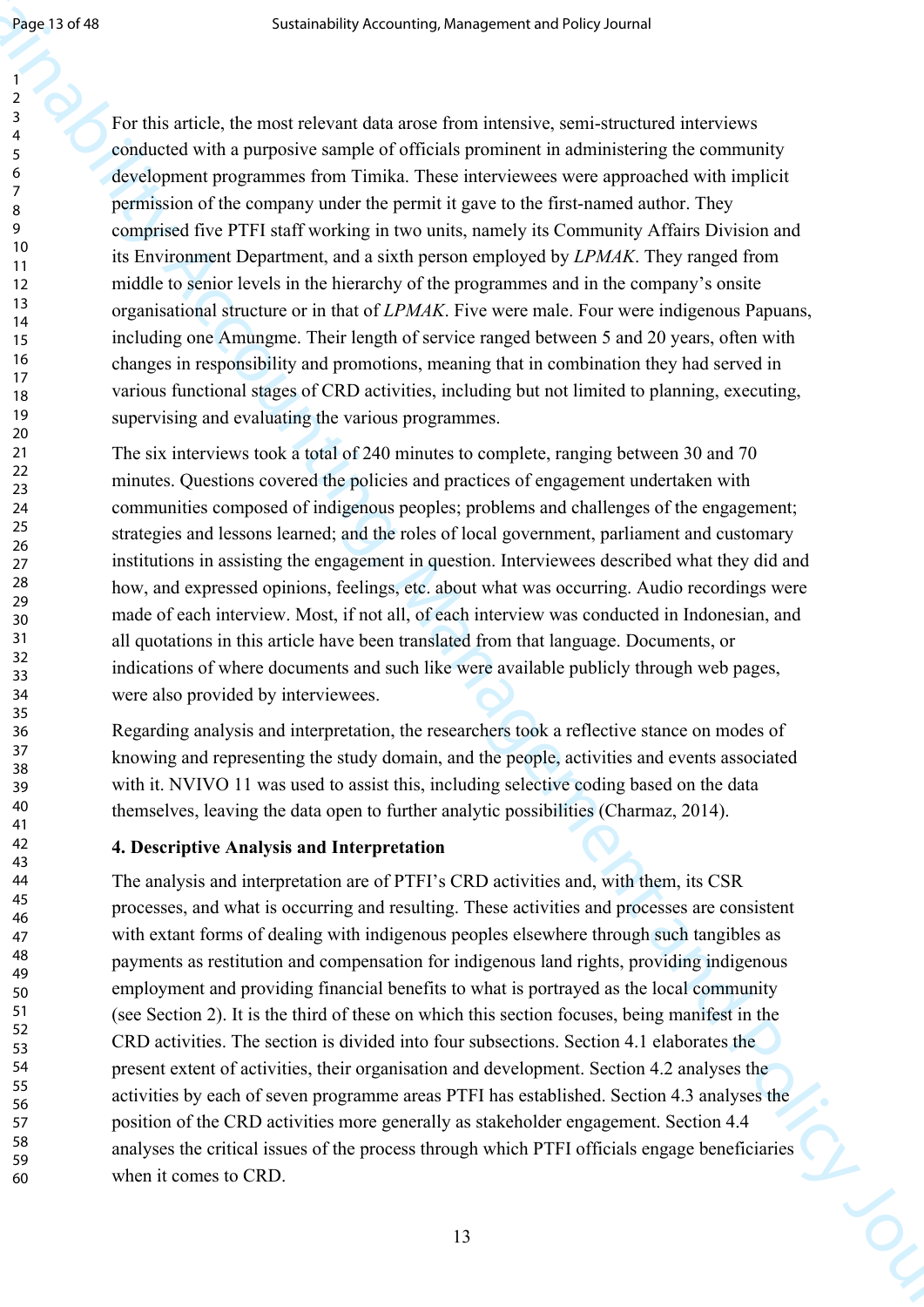# **4.1 Review of Community Engagement in PTFI**

What in this article are called CRD activities PTFI now labels *social investment* and characterise them as "a sustainable commitment so that our operations continues (*sic*) along with the development of communities within our area of operations" (2016, p. 4). Its last report to analyse these by programme area described them as a "social investment portfolio" (PTFI, 2016, p. 3) and enumerated seven programme areas, namely, *community health*, *community infrastructure, community education*, *community relations* (or *stakeholder engagement*), *community economic*, *culture* (or *arts, culture and sport*), and *human rights* programmes (PTFI, 2016, pp. 3-5, 22). The company subsequently reported its total social investment spending as US\$104 million in 2018, as per the bar chart from PTFI (2019) reproduced as Figure 2.

# [Insert Figure 2 about here]

The chart reproduced in Figure 2 is intended primarily to convey PTFI's total spending (i.e., US\$1.7 *miliar* (billion)) since it started to account for *pengembangan masyarakat* (community development) in 1992, and the pattern of this spending by each year since. The lighter blue portion of each bar in the bar chart represents the annual contributions to the One Percent Fund inaugurated in 1996, now managed by *LPMAK* and usually referred to officially as the Partnership Fund. In 2018, around US\$55m (or 54% of the total) went to this Fund and the rest, about US\$49m, was managed directly within PTFI (see also Freeport-McMoRan, 2020).

Regarding the history of donations to the Partnership Fund since 1996, an upward trend overall is indicated in Figure 2, both absolutely and as a proportion of the total CRD spending, but with some fluctuations. On the other hand, while the amounts involved are undoubtedly substantial, they might be considered in the context of Freeport-McMoRan (2016a) reporting revenues from its Indonesian operations in 2016 alone of US\$3.3bn and operating income of US\$1.0bn, so mirroring the issue raised by Braithwaite *et al*. (2013) of the small percentage for community development.

Sustainability Accounting, Management and PFPI<br>
2. All Review of Community Engingment in PFFI<br>
2. While in this anticle are called CRD activities FITI more labels so call are called all the state of the state of the state Regarding PTFI's direct spending on CRD activities (i.e., the darker blue portion of each bar in the bar chart), this goes back to 1992-1995, when all spending was done by PTFI itself. This expenditure has also fluctuated, but it was on an upward trend up to 2012, since when the trend has been downward. The downward fluctuation from 2012 to 2015 was arrested in 2016, but not to the extent which PTFI signalled in its budget for that year. That budget provided for total spending of US\$119.6m but actual contributions made were 28% below because of a "cost efficiency policy" implemented in response to "a decline in [the] company's financial condition" (PTFI, 2016, p. 5). The next two years also saw year-on-year increases, so reaching the US\$104m stated above, but still short of intentions signalled earlier. Although some of these lower than envisaged spendings on CRD seem partly a consequence of events outside Indonesia (see Freeport-McMoRan, 2016a, especially p. 28),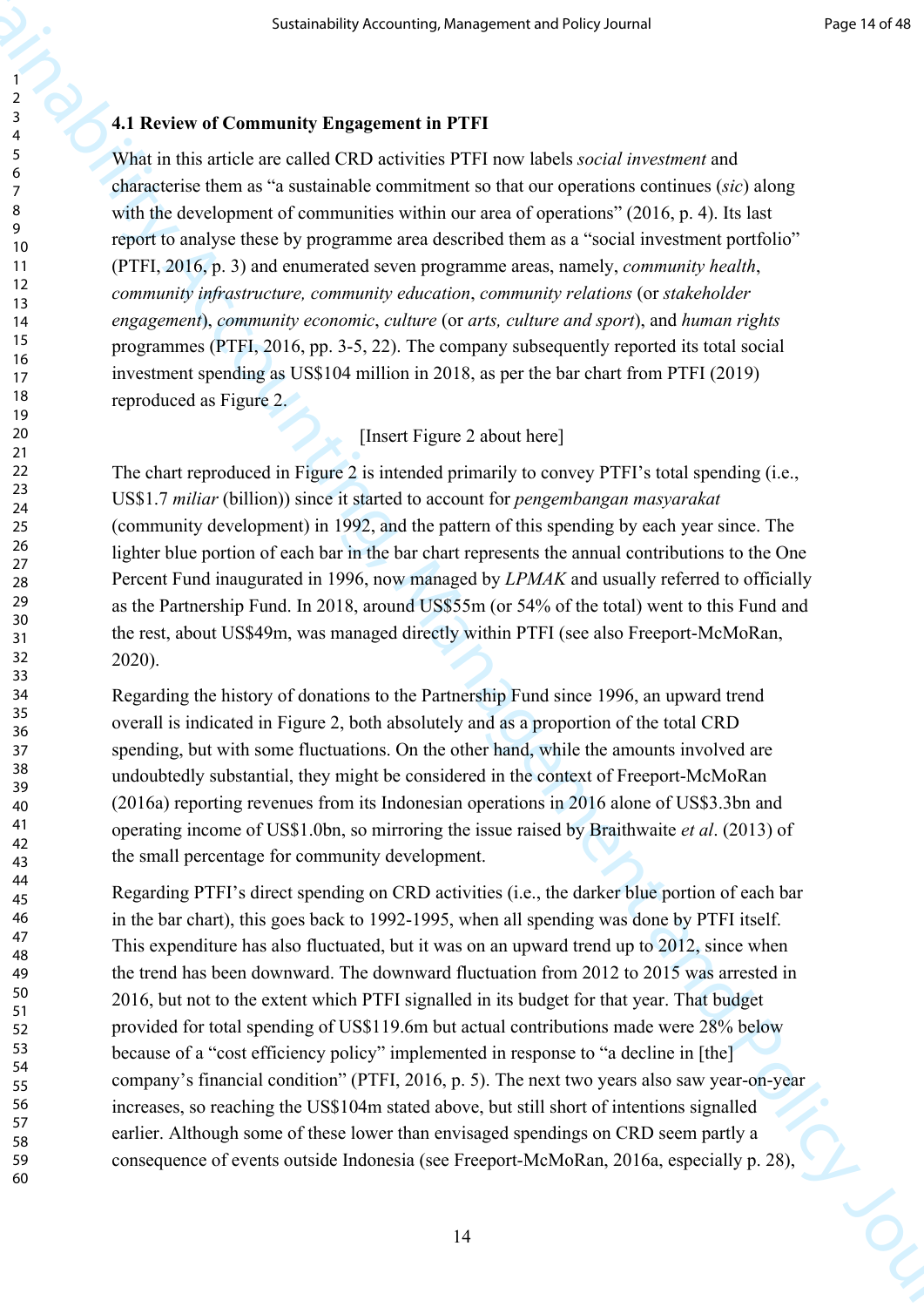PTFI has faced various internal conflicts and other local challenges, including restrictions on exports and obligations to construct a new smelter (Freeport-McMoRan, 2017a). These were an extension of the history of tension between Freeport-McMoRan and successive Governments, as mentioned in Section 3.1, in particular aspects of protracted negotiations with the Government over the renewal of the company's mining licence and the proportion of shares the Government and local government should have in mining entity, now resolved.

Sustainability Accounting, Management and the planetation of the state of the state of the state of the state of the state of the state of the state of the state of the state of the state of the state of the state of the These matters notwithstanding, PTFI's Executive Vice President of Sustainable Development claimed the company was continuing to uphold and maintain its commitment "to providing benefits to our host communities through a targeted social investment program" (PTFI, 2016, p. 3). As related in Section 3.1, it was out of the earlier conflicts between PTFI and the Amungme and Kamoro that spending on CRD activities arose initially. The significance of this history continues today, often being a starting point for explaining issues, attitudes, concerns and questions, including among PTFI officials. Thus, one interviewee gave the following account:

Freeport began its operation in 1973 and made the *January Agreement* [with the Government] in 1974, but the agreement, running from 1974 until March 10, 1996, did not give community rights and benefits. ... the incident of March 10, 1996 [was] a massive act against the company and opened the eyes of government. ... the company was forced to spend a million dollars [a reference to the One Percent Trust Fund provision]. Many bad things occurred there; we cannot mention them again, but we assure you that they happened.

... The community never received anything until 1996. From there, the community went forward; Pak Tom Beanal sued the company in the high court in Louisiana, the United States, over the environmental damage and pollution carried out by the company [see Wu, 2001]. Later, Mama Yosepha sued against the company's violation of the Amungme people's human rights [see Pratisti and Wibawa, 2017].

... the multiple lawsuits against the environmental damage and human rights violations ended up in a Memorandum of Understanding on July 12, 2000. The MoU consists of six chapters and Freeport fully supported the chapters as a replacement of the failed agreement of January 1974, including the enforcement of human rights in Papua. (Interviewee R, 23 February 2017)

In addition to indicating the continuing importance of the historical events to those involved in the present, this interviewee then added something very interesting:

... Actually, if closely examined, the failure was not caused by Freeport; it was the Government who did not ensure the benefits to the community. But Freeport accepted it with an open heart. (Interviewee R, 23 February 2017)

That is, in his opinion, it was the fault of the Government, rather than the company, that the Amungme and Kamoro had not shared the benefits made possible by royalties, taxes and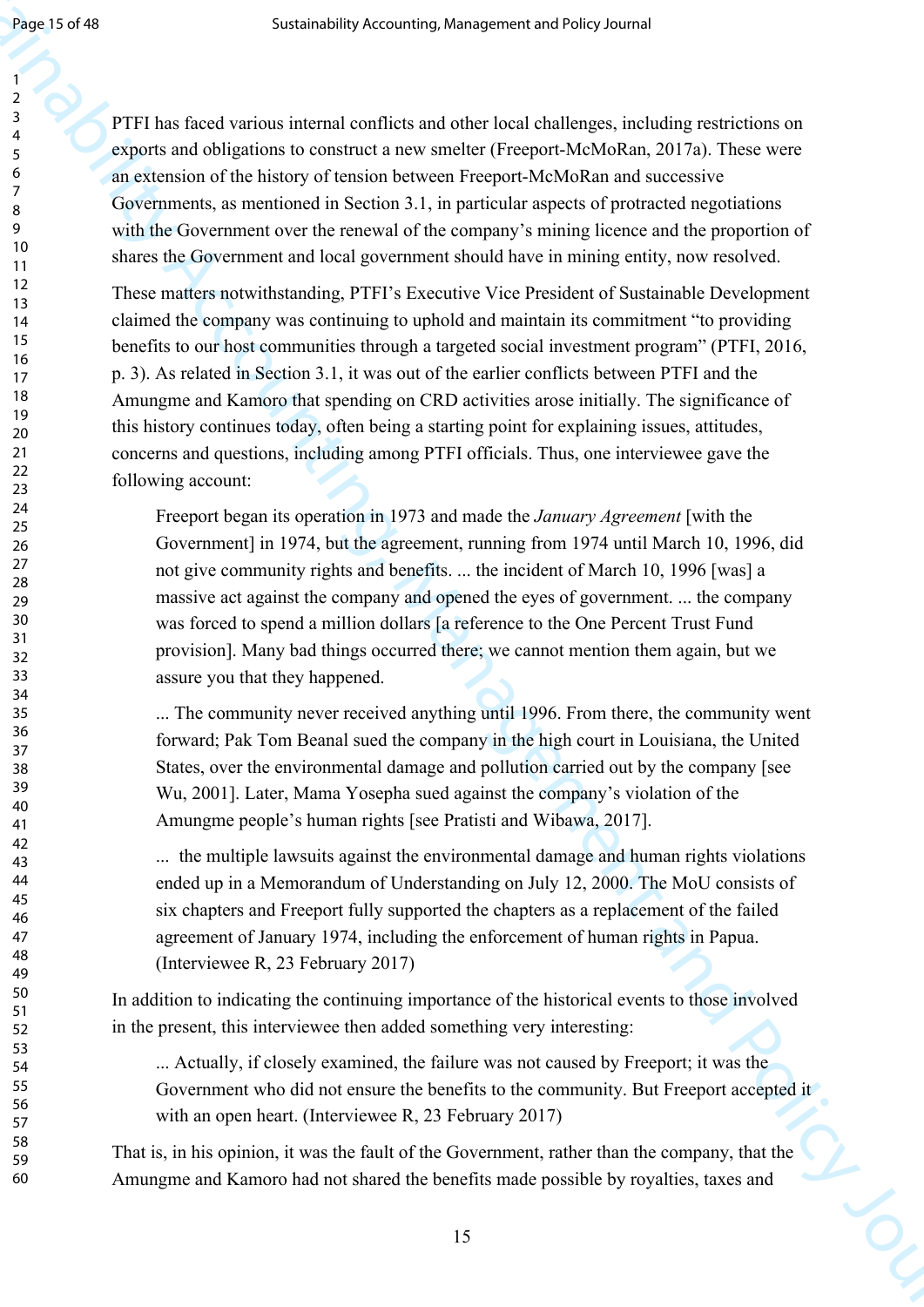other contributions the company paid to the Government, inferring these were used elsewhere for other purposes.

The interviewee refers to both the 1974 Agreement and the MoU 2000 (a community development-type agreement – see O'Faircheallaigh, 2013) which replaced it, following five years of negotiations consequent on the 1996 protest (see Figure 1). Although not without controversy or complications (see de Jesus Soares, 2004; Nakagawa, 2008), one thing to come out of this new agreement was how the CRD activities would be organised, governed and managed. This included the formation of customary institutions and tribal representative groups, particularly *LPMAK*. The referring to these as partners, with further references to partnerships and partnering, reflects Freeport-McMoRan's (2015) self-portrayal as "work[ing] in partnership to build sustainable futures" (p. 15) in every community where it operates. It portrays partners as interested in and able to transform people, and help address social issues they face. The company created these institutions to represent indigenous peoples in the places where development support is provided.

Sustainability Accounting, Management and Policy Accounting<br>
Sustainability Accounting (Section 2014)<br>
2. A deter contribution the company paid on the Government, the<br>Integration and Policy Distribution (Fig. 2013). The c Regarding *LPMAK*, its board comprises indigenous leaders, representatives of indigenous women, leaders of churches and customary institutions, and representatives from local government. In running the development programmes and supporting the Amungme, Kamoro and other peoples, these board members and its paid officials liaise with various organisations, such as education and health institutions, local government and churches. This involves working alongside PTFI officials, who seemingly consider *LPMAK* as representing the communities they are committed to developing and whose future generations they claim to be safeguarding (PTFI, 2016). This collaboration is to ensure each and all of the CRD activities "are efficient, transparent and accountable" to the communities (PTFI, 2016, p. 3). In keeping with arguments of Mathur *et al.* (2008), this community engagement enhances inclusivity and local decision-making, as well as promoting equity and building social capital. PTFI engages the indigenous peoples to develop viable, resilient, and independent communities (PTFI, 2016).

PTFI has divisions or departments for Community Affairs, Environment, Special Projects and Human Resources, and a Project Management Office. In carrying out its project management responsibilities, the Project Management Office is required to ensure safety and health standards are complied with. These arrangements within PTFI are similar to those found in mining companies in comparable circumstances (e.g., see Kemp and Owen, 2013). As there is a separation between community-oriented units and those units involved in mining, processing and shipping, a need arises for coordination. The Community Affairs and Environment units in particular ensure company employees generally are committed to providing social development to the community in conjunction with the partners.

In order to be transparent and accountable, PTFI and its US parent publish annual reports and maintain web pages about the company's community development and sustainability activities, and about its operations generally. These publications are in English (e.g.,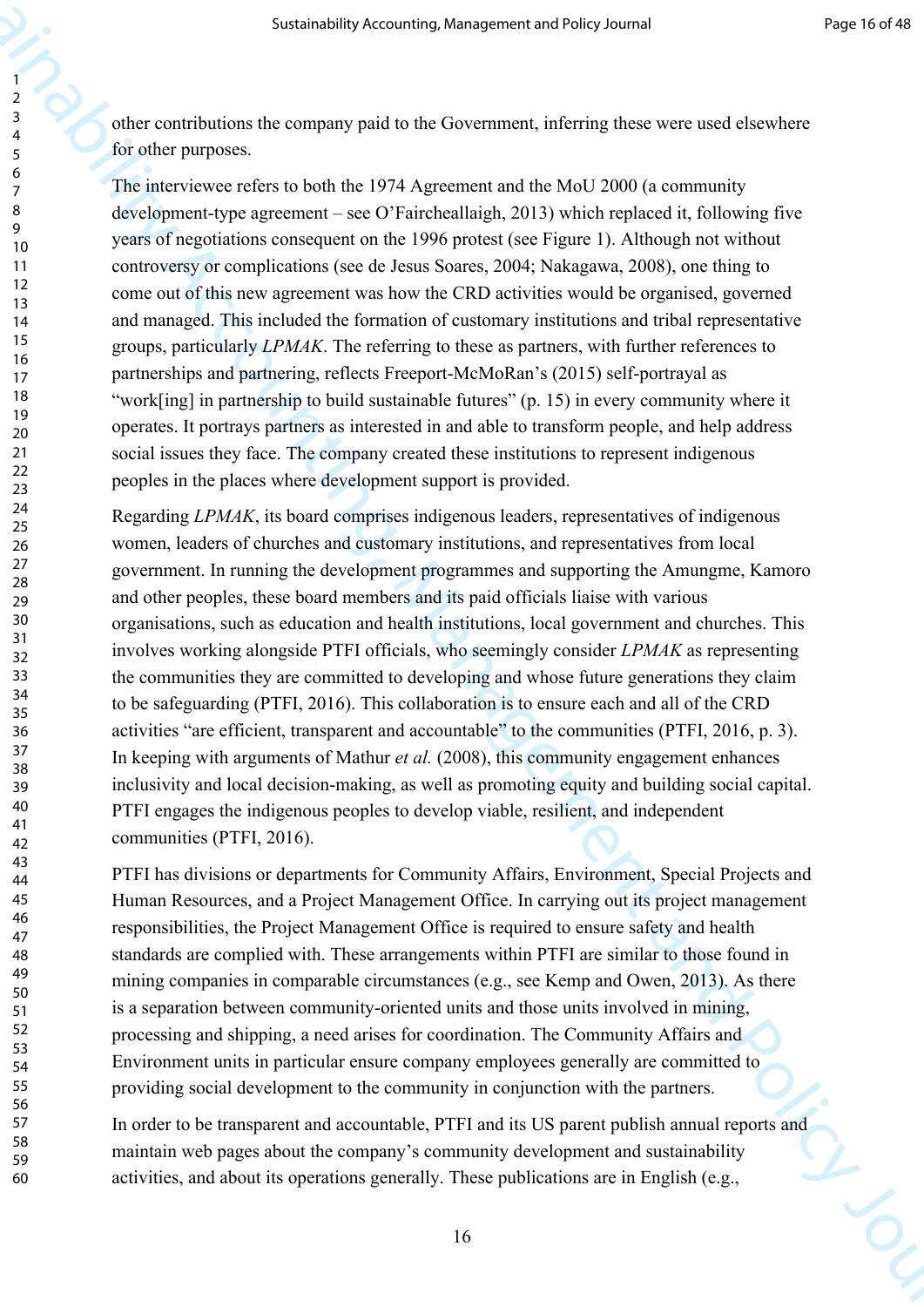Freeport-McMoRan, 2017b, 2017c; PTFI, 2016) and Indonesian (e.g., PTFI, 2013), but not in the Amungkal or Kamoro languages. In examining changes in these reports over recent years, the label *social investment* has superseded earlier terms, including *social outreach and local development community relations* (PTFI, 2011, 2012) and *community affairs* (PTFI, 2013). According to what PTFI officials said during interviews, this change in labels reflects how they would like to think their activities have evolved; that is, reaching out, addressing and responding to development needs of communities, and having more concern about social and environmental sustainability. They intend to stimulate constructive discussions about how PTFI organises its efforts to develop the communities with members of the community and others, to whom they refer collectively as stakeholders.

Sustainability Accounting, Management and Folio Corolline (19, PTF1, 2013) but with the Amagement Accounting Controlline (19, PTF1, 2013) but with the Amagement Accounting Controlline (19, PTF1, 2013) but with the Amageme However, the reports may be criticised for tending to paint a colourful, positive picture, with little reference to inadequate circumstances and conflictual events which can be observed or read about elsewhere. This seems consistent with criticisms levelled by McKenna and Braithwaite (2011) of a CSR policy with an emphasis on distribution of material benefits without much overt attention to underlying grievances and political context (see also Price, 2015). There is also inconsistency in providing data from year to year, making it difficult to analyse programme spending. Basalamah and Jermias (2005) found that social and environmental information included voluntarily in official reports which Indonesian companies were publishing was probably for strategic reasons, rather than from a sense of CSR, and that there were limitations to relying solely on these public documents (see also Fonseca *et al.*, 2014; Tregidga and Milne, 2006).

# **4.2 Community Development Programme Areas**

The seven programme areas into which PTFI's CRD activities are classified are listed in Section 4.1. Regarding the composition of each programme, various publications (for example, PTFI, 2016, 2018a, 2018b, 2019) set them out in some detail and report about them in photographs, words, figures and charts using physical and financial performance measures. The latest data enabling an analysis of spending by programme areas and similar appears in PTFI (2016).

Of the US\$86.2m social investment that PTFI (2016) reports spending for 2016 [4], US\$33.9m is analysed among six programme areas, with names slightly different from but otherwise coinciding with those just referred to. A further US\$17.9m is analysed as *general administration* of the programmes, which seems to be mainly employee costs, including the officials and employees in the Community Affairs Division and other units, who are reported as numbering 336 in total. Because of being joint and mostly indirect, these are difficult to attribute to particular areas, but without them the programmes would not function. Spending on human rights activity, the seventh programme area, is also included in general administration.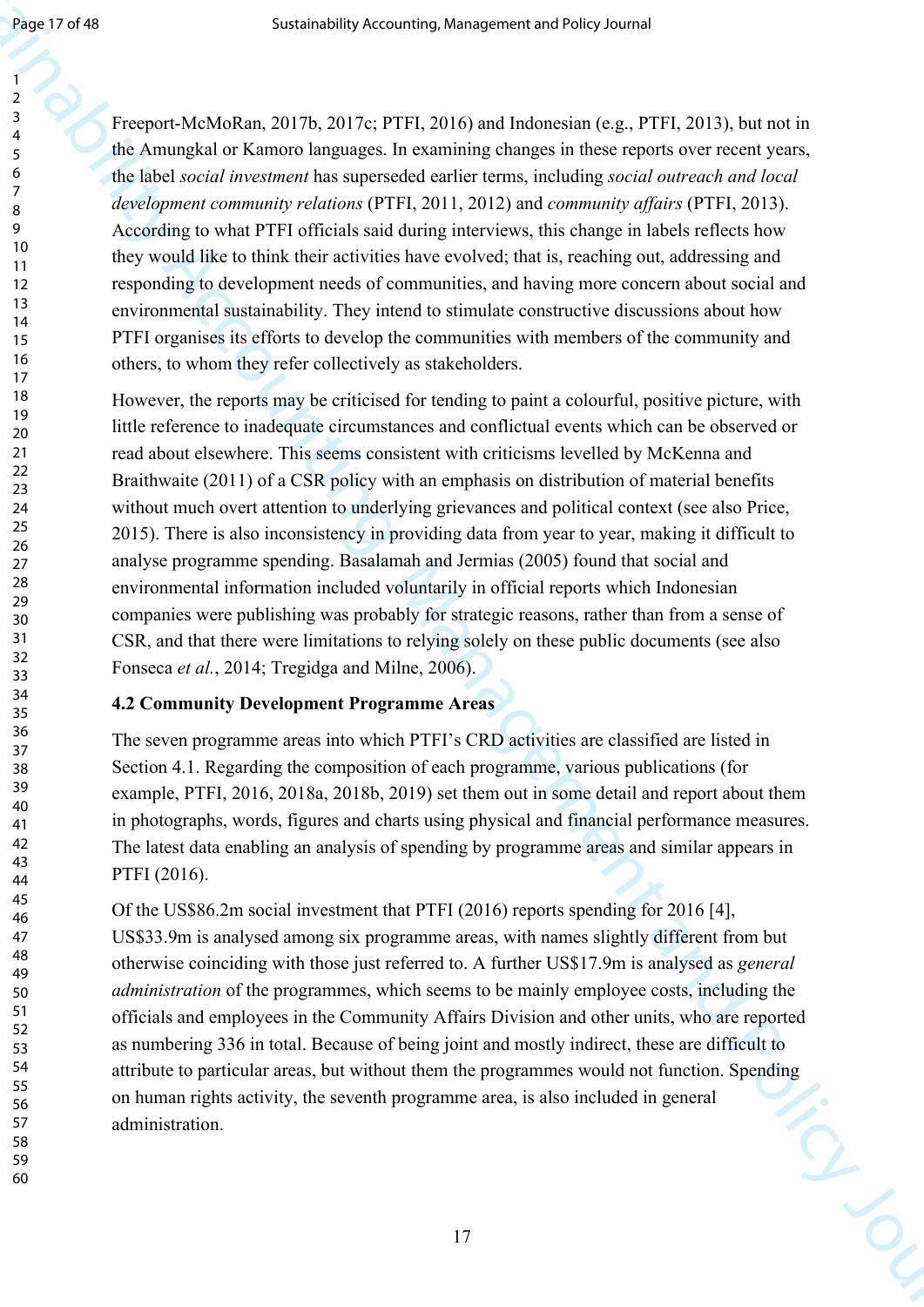Sustainability Accounting, Management and Policy Journal Properties (2003)<br>
2. The reflection separation is the signal distribution of the signal distribution is the signal of the signal distribution of the signal distrib The other item appearing in PTFI (2016), indeed the largest single slice, was the amount of US\$34.4m donated to trust funds, being *LPMAK* and the others listed in Note 3. Of this, *LPMAK* received the most (US\$32.9m; 96%), this being paid into the aforementioned Partnership Fund (or One Percent Fund). This share is 37% of the total social investment, and it increased to 54% only two years later in 2018. *LPMAK*'s total spending from the Partnership Fund in 2016 was US\$42.6m, or US\$9.7m more than it received from PTFI, presumably because it drew on reserves. The spending is also analysed in PTFI (2016) using similar categories to how PTFI spending by programme is analysed. By putting the two together, the pie chart shown in Figure 3 was constructed, showing the allocation across six programme areas and on general administration of a total spending of US\$93.5 million financed from PTFI revenues.

# [Insert Figure 3 about here]

For the largest programme, community health, PTFI claims the programme is to ensure the availability of health services, and so improve indigenous people's health. Public health services comprise several sub-programmes, including ones to provide clean water and sanitation, to control tuberculosis, malaria and HIV-AIDS, to reduce risky behaviour which threatens community health, and to support mothers and their children. Medical services comprise hospitals (the Waa Banti Hospital in the highlands and the Mitra Masyarakat Hospital in the lowlands), and health clinics, including in remote centres, (see e.g., *LPMAK*, 2015; PTFI, 2012, 2016).

Interviewees claimed that members of the community were increasing their reliance on the health development efforts to meet their needs, and sometimes expecting something higher than what is being provided. For example, PTFI has helicopters to transport members of the community to hospitals if an emergency health situation arises. Community members, particularly in the rural villages, increasingly demand this fast transportation service to the closest hospital for immediate treatment. However, the helicopter pilots have to follow rules and procedures to ensure safety during high risk flights from remote villages. PTFI finds it challenging to communicate technical procedures and safety to the remote villagers who lack any understanding of helicopter operating procedures.

The concern most referred to by interviewees was the limited involvement of local authorities in helping them tackle health issues. This was notwithstanding a specific example of cooperation with the Timika Malaria Control Centre, the local government and others to combat malaria, involving distributing mosquito nets and treating malaria cases in the community (PTFI, 2016). This approach is in line with Kwiatkowski *et al*. (2009) who promote partnerships in indigenous engagement and capacity building in health impact assessment. Shortcomings in local government, including its lack of involvement, resourcing, expertise and authority, were mentioned in relation to all the programme areas.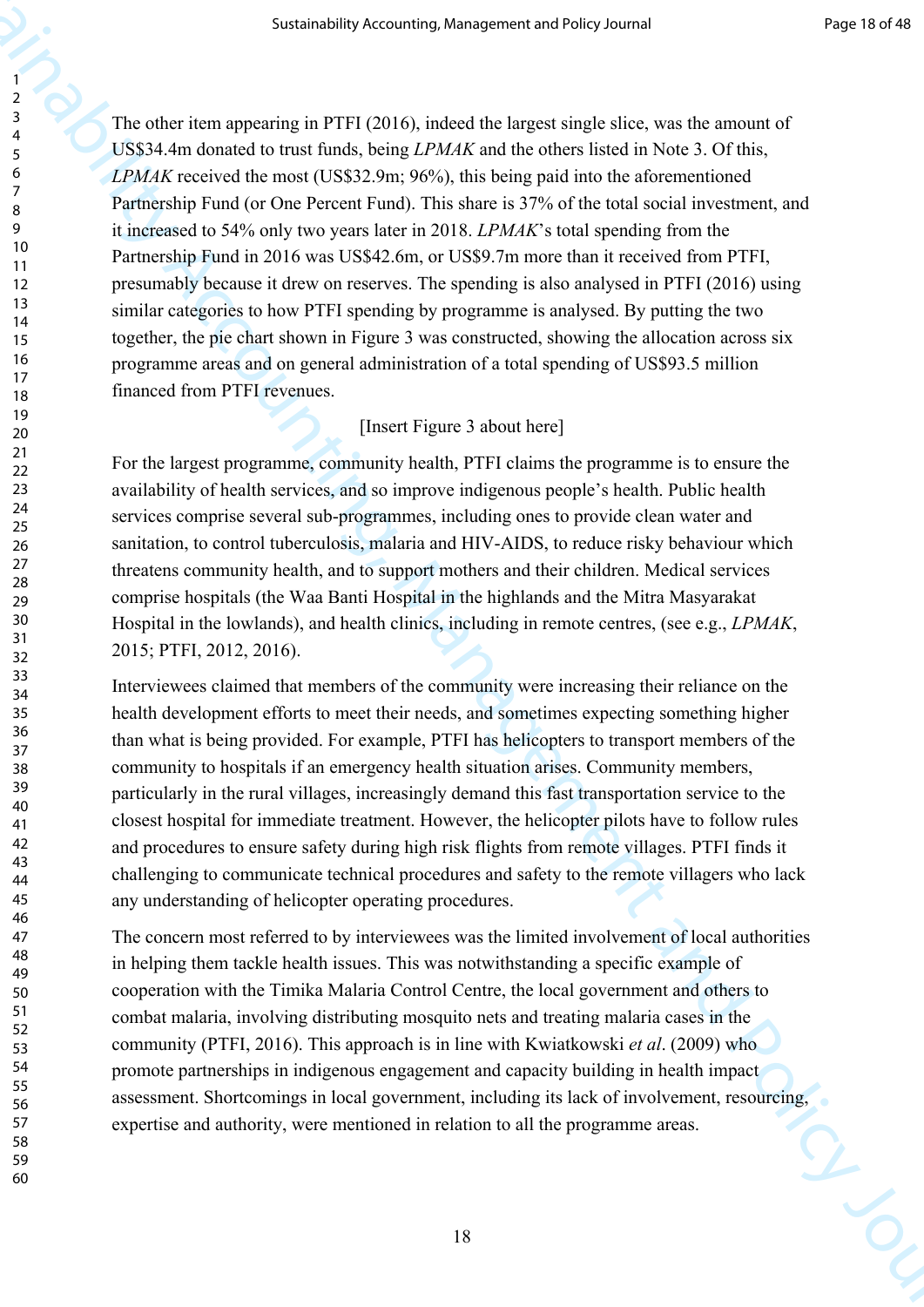Similar matters relating to the other programmes were part of discussions with interviewees covering all the CRD activities. These enabled an analytical framework to be constructed, as presented in Figure 4. It reflects how responsibility for CRD is divided functionally among the aforementioned programme areas and overseen by PTFI and partner organisations. Issues, approaches and challenges for each programme are listed. Presenting it as a single framework shows the need for such things as sharing responsibility, coordination and viewing things as a whole, especially outcomes for Amungme and Kamoro, the main intended beneficiaries.

[Insert Figure 4 about here]

#### **4.3 Positioning PTFI's Engagement with its Indigenous Community Stakeholders**

Sustainability Accounting, Management and Health of Accounting<br>
System and Accounting the strength of the strength of the strength of the<br>strength of Accounting the Bo CKU strength of the strength functions<br>
A consider a In Section 4.1, PTFI's new found inclination to refer to Amungme and Kamoro as stakeholders was noted. The development of relationships with them, including pursuing stakeholder or community engagement, is quite a contrast to the not too distant past, as related in Section 3.1. This inclination seems to derive from Freeport-McMoRan (see Sethi *et al*., 2011), and so is an outside perspective which PTFI has adopted and adapted to local conditions (cf. Jamali and Karam, 2018). It mirrors other places where processes of CSR and CRD activities have invoked notions of stakeholders. Similarly, PTFI officials now use the term engagement to characterise the nature of their initial overtures to Amungme and Kamoro, and of the relationships which have developed subsequently around CRD activities (e.g., compare PTFI, 2011 with PTFI, 2018b).

It seems this engagement is perceived as a way to obtain legitimacy or the social licence mentioned earlier, at least by officials further up the chain. Indeed, the company's official position is espoused as follows: "Stakeholder engagement and communication are … the key component for achieving company success for out *(sic)* operation and social investment programs" (PTFI, 2016, p 16). However, those officials involved in CRD activities who were interviewed take the good that may come out of these activities more altruistically and at face value. A perverse way this comes out is in frustration felt over programmes not being as effective as they could be for want of appreciation and commitment from intended beneficiaries, including compared with interviewees' personal upbringing and experience.

What I know is students in primary schools can receive two or three million [rupiah], in junior school five million, and university 20 million, and it probably has increased. They also receive education funds from the One Percent Fund. Those in several Amungme and Kamoro villages also receive education funds from a trust fund. If they say that they do not have money for school, it is just nonsense. If we compared this to our parents, they had to work very hard to get money for our education, but we were able to succeed. (Interviewee R, 23 February 2017)

A related matter on PTFI staff treating Amungme and Kamoro as stakeholders is the dilemma over whether to regard them only in a narrow sense, with the company's operations depending on their goodwill as landowners, suppliers of labour, etc., or whether to regard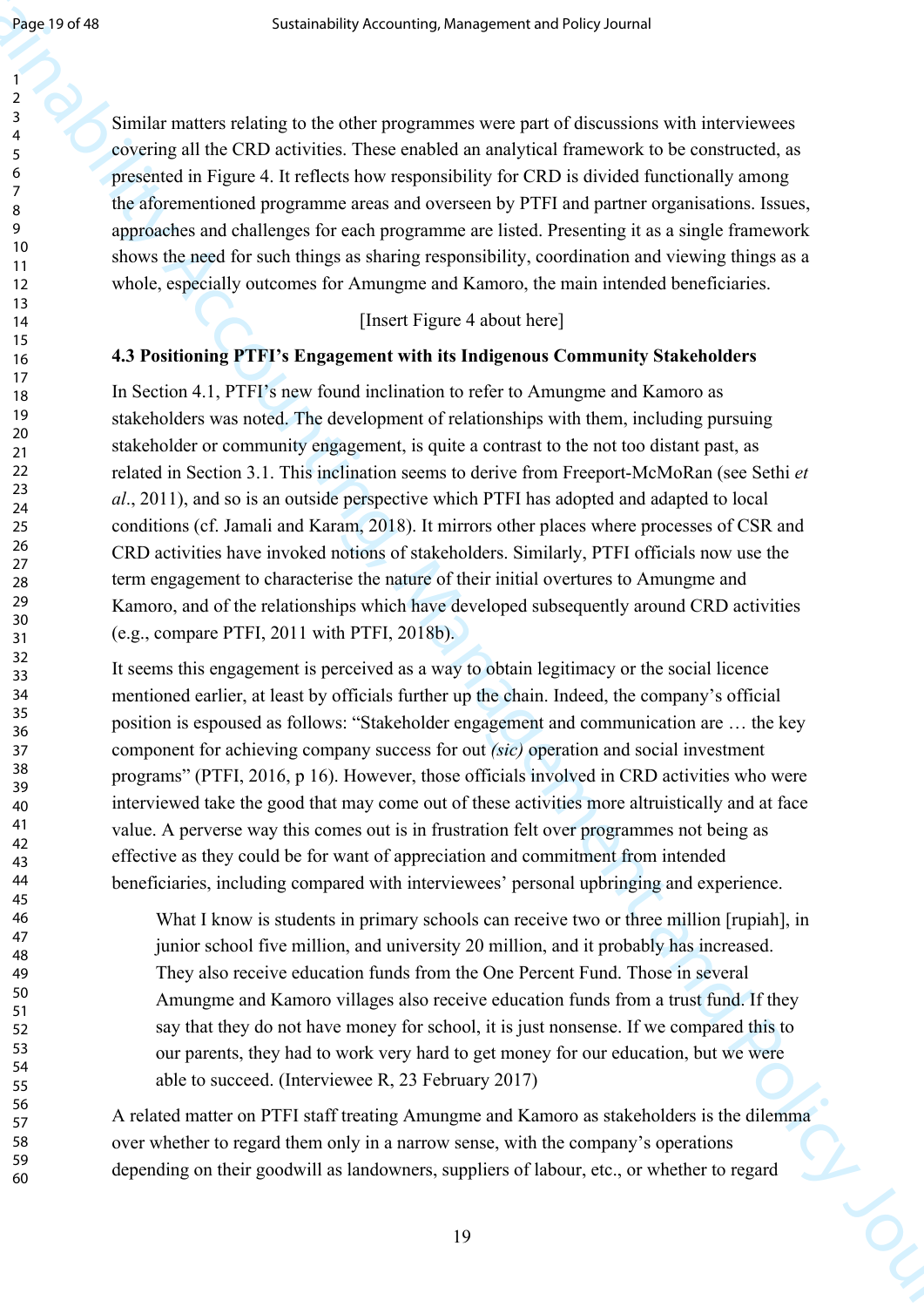them in a wide sense of affecting and being affected by said operations and resulting achievements, as part of the public, residents, pressure groups, etc. Observations and the interview data from its officials indicate that PTFI's approach is a mix of normative (e.g., see Donaldson and Preston, 1995; Jones and Wicks, 1999) and managerial (e.g., see Clarkson, 1995; Freeman and Reed, 1983; Preston and Sapienza, 1990); that is a mix of doing the right thing, and of just doing enough to satisfy or appease and project an image.

Sustainability Accounting, Management and Policy Journal (1983)<br>
2. American spin of the policy content and policy content and reaching<br>
2. American spin of the policy constant governity and the variations and the<br>
2. Ame In any case, any gap between the normative and the managerial has arguably been reducing as the peoples themselves have learnt from experience and formal education, and as their plight and claims for redress have come to greater attention among outside organisations, including other governments, non-governmental organisations, pressure groups and similar. For their part, PTFI and its parent have volunteered or felt compelled to recognise these claims as legitimate and give them a higher priority than hitherto, and to treat the indigenous peoples ethically as fellow human beings (cf. Mitchell *et al*., 1997). Notwithstanding, there is still evidence of the Amungme and Kamoro being regarded by people from elsewhere in Indonesia and outside it as indistinguishable from each other and as inferior to outside races. But the data obtained from the interviews and elsewhere indicated these attitudes have softened since the earlier research cited in Section 3.1, there being much more respect of the rights, duties, responsibilities, opinions, needs, etc. of the various parties and a general air of collaboration, but without history having been forgotten.

Even so, the evidence gathered indicates that CRD activities are largely at the behest of PTFI, with its parent, Freeport-McMoRan, in the background. Other than being the intended beneficiaries of the programmes provided through the activities, the indigenous peoples appear prominent in their governance through comprising the board of *LPMAK*, which has come to oversee the One Percent Fund and to employ officials to carry out its activities. Thus, *LPMAK* may appear to exemplify Hill *et al*.'s (2012) notion of an indigenous governed collaboration. These board members and officials work with, but are separate from, PTFI's own officials carrying out directly managed projects, reminiscent of Hill *et al*.'s agency governance.

#### **4.4 Modelling the Engagement**

Reflection on and review of what was learnt from the PTFI and *LPMAK* officials who participated in interviews led to constructing a model which would clarify current practices around CRD activities. The model aided analysis that could improve these practices and enhance the quality of the activities, largely on the basis that building collaborative relationships between parties performing and benefitting from CRD activities and programmes is vital to doing this. Understandably, how the interviewees see the process and its elements reflects their involvement in CDR activities, being responsible for CSR initiatives and dealing with indigenous peoples and their communities as partners. It is not possible to tell whether PTFI staff responsible for operations, finance and similar core business functions and other types of units in the company (e.g., security) have a similar view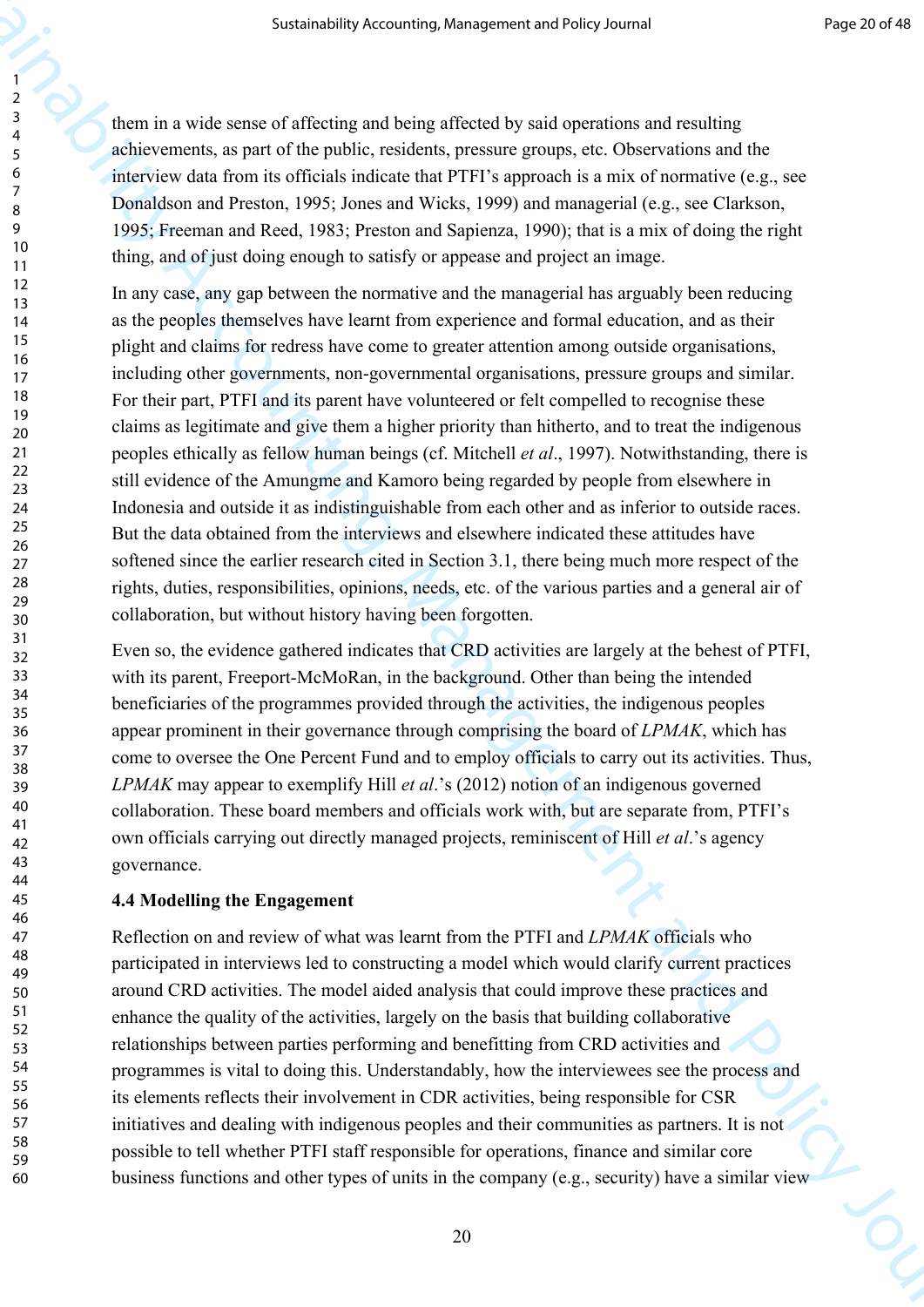of community development and engagement, or a similar regard for the processes and people they affect, which is an issue others discuss (e.g., see Kemp and Owen, 2013).

The model encompasses a rationale of PTFI officials responding to community issues. As shown in Figure 5, it is based on gaps in community resources and reducing these. It incorporates antecedents, approaches, processes and challenges. It reflects the desire to align objectives of community development and engagement with the CRD activities performed and the results which ensue. Standards and targets are used to plan, monitor, control and evaluate. Development challenges are addressed. The effects of development efforts are evaluated for effectiveness or impact, leading to amendment where necessary, or to discontinuance and replacement. Particular regard is paid to long term self-reliance and sustainability of communities.

# [Insert Figure 5 about here]

Sustainability Accounting, Management and Policy Corollation (Section 2013)<br>
Sustainability Accounting Management and any other than the system of the processores, and properties<br>  $\frac{1}{2}$  and connection and Policy Journ Regarding the inclusion in it of antecedents (cf. Sethi *et al*., 2011), the model reflects the Grasberg Mine being a particularly bad example of the history of powerful multinational companies operating in places designated as less-developed, developing, etc. That PTFI officials are cognisant of the continuing relevance for Amungme and Kamoro of such antecedents is evidenced by the quote from Interviewee R in Section 4.1. The consequences of this history are still noticeable on the ground. Not only is destruction of the environment still observable but it continues. Violations of human rights by miners and the Government are still having deleterious effects on people, notwithstanding CDR activities under the umbrella of CSR. The Amungme and Kamoro have a keen sense of grievances and feelings of suspicion and vulnerability. Relations between the Amungme and Kamoro and the miners remain noticeably apprehensive, if less hostile. There is a continuing absence of welfare and development aid activities on the part of government and multilateral agencies, and of local government involvement in local affairs. Papuans have not been consulted on the future of the mine and its ownership (BBC News: Indonesia, 2017; Hernawan, 2019; Jakarta Post, 2018; RNZ, 2015; Sethi *et al.*, 2011; Wagiman, 2017).

Regarding processes depicted in the model, interviewees opined that the greatest influence Amungme and Kamoro representatives and communities have is in the area of issue identification. This influence is supported by these PTFI officials making particular efforts to listen to comments, complaints and other feedback. This development support is organised in collaboration with partnership organisations. It amounts to engagement by these officials with the Amungme and the Kamoro at the levels of (1) the entire indigenous peoples community, notably through *LPMAK*, whose name includes a reference to both these indigenous peoples, (2) the specific people, again through institutions *Lemasa* (for the Amungme) and *Lemasko* (for the Kamoro), (3) particular settlements or villages of each people (an inference from projects reported in PTFI, 2016), and (4) individual persons, sometimes with their tribal affiliations recognised.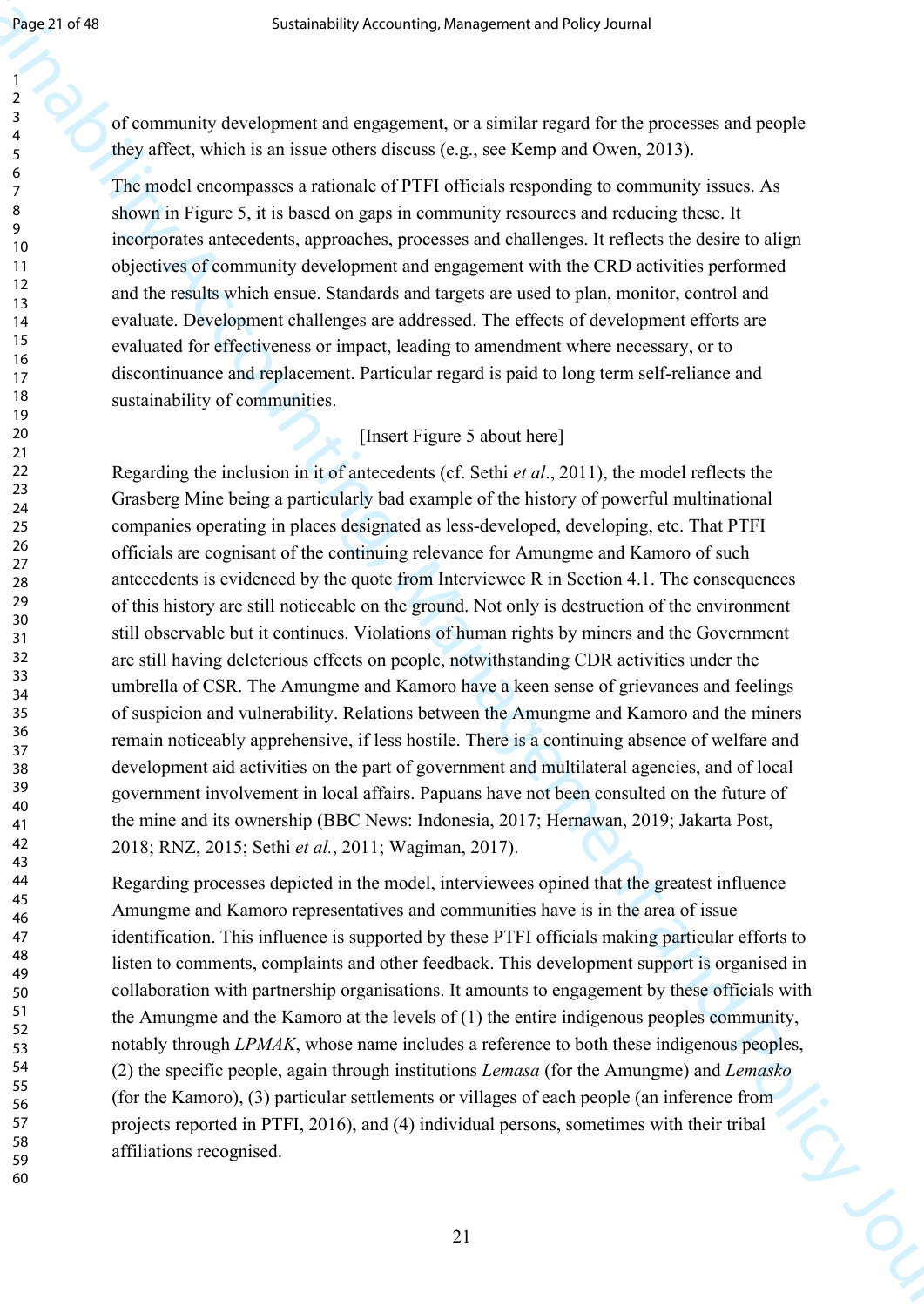Sustainability Accounting, Management and Policy Journal (1982–2014)<br>
22. The strength of the strength of the strength of the strength of the strength of the strength of the strength of the strength of the strength of the However, as alluded to at the end of Section 4.3, when it comes to the development actions themselves, it is the PTFI officials who have the greatest say in deciding what should be done, under what conditions, how, where, when and why, and what should not. Indeed, PTFI officials seem to have divided what is done among programmes (i.e., health, education, infrastructure, etc.) which follow aid industry norms elsewhere. These programme areas seem to reflect the view of development mentioned in Section 2 as modernisation, technology transfer and training indigenous peoples to be functional in a mining/post-mining, nontraditional society, instead of a modern adaptation of how they live at present. It typifies an agency governance type of engagement (Hill *et al*., 2012), with the balance of power lying with company officials and professional experts, based on their seemingly superior knowledge, awareness of what is possible, expertise in health, education, engineering, etc. and control of the money. PTFI officials are Indonesian or even Papuan, yet they do not seem to question their approaches to meeting the needs of what are still quasi-traditional communities with western-orientated responses which are founded on unfamiliar concepts and encompass beliefs, values, understandings and knowledge which are quite alien. Neither do they seem aware of alternatives, such as those presented by Hill *et al*. (2012).

The unfamiliar concepts and similar are also notwithstanding notions of partnerships with *LPMAK*, other community-representative organisations, local authorities and other organisations, which might suggest an indigenous-governed collaboration type of governance would be more likely. But then again, given that *LPMAK* was established by PTFI and is totally dependent on it for funds, it is not surprising. The members of *LPMAK* are in an even weaker position than the officials are to question development taking the form it does rather than something more Amungme-orientated or Kamoro-orientated.

A further matter is that, increasingly, the practice of engagement below the entire community level is "filtered" through the so called partners, and so is increasingly at a distance, the further one goes down what has become a hierarchy of engagement. It seems to be one thing to frame community development and engagement as collaboration in order to address issues which affect the well-being of communities of indigenous people, but quite another to bring this about in practice (cf. Bowen *et al.*, 2008), which thus is something which could be addressed. Collaboration is consistent with effective engagement being dependent on meaningful networks between a company and communities of indigenous people, and among the communities themselves (Waddock, 2001). Collaborative partnerships can strengthen the communities (e.g., see Fawcett *et al.*, 1995; Hill *et al.*, 2012; Loza, 2004). According to the mining industry itself, any process to engage communities in the vicinity of mines requires a rational series of effective activities (Mining Association of Manitoba, 2016), such as the things listed above to which PTFI officials pay attention. However, collaboration is impaired by how it is organised not being able to keep up with the volume of activities undertaken, let<br>alone with making them relevant to the Amungme and Kamoro. alone with making them relevant to the Amungme and Kamoro.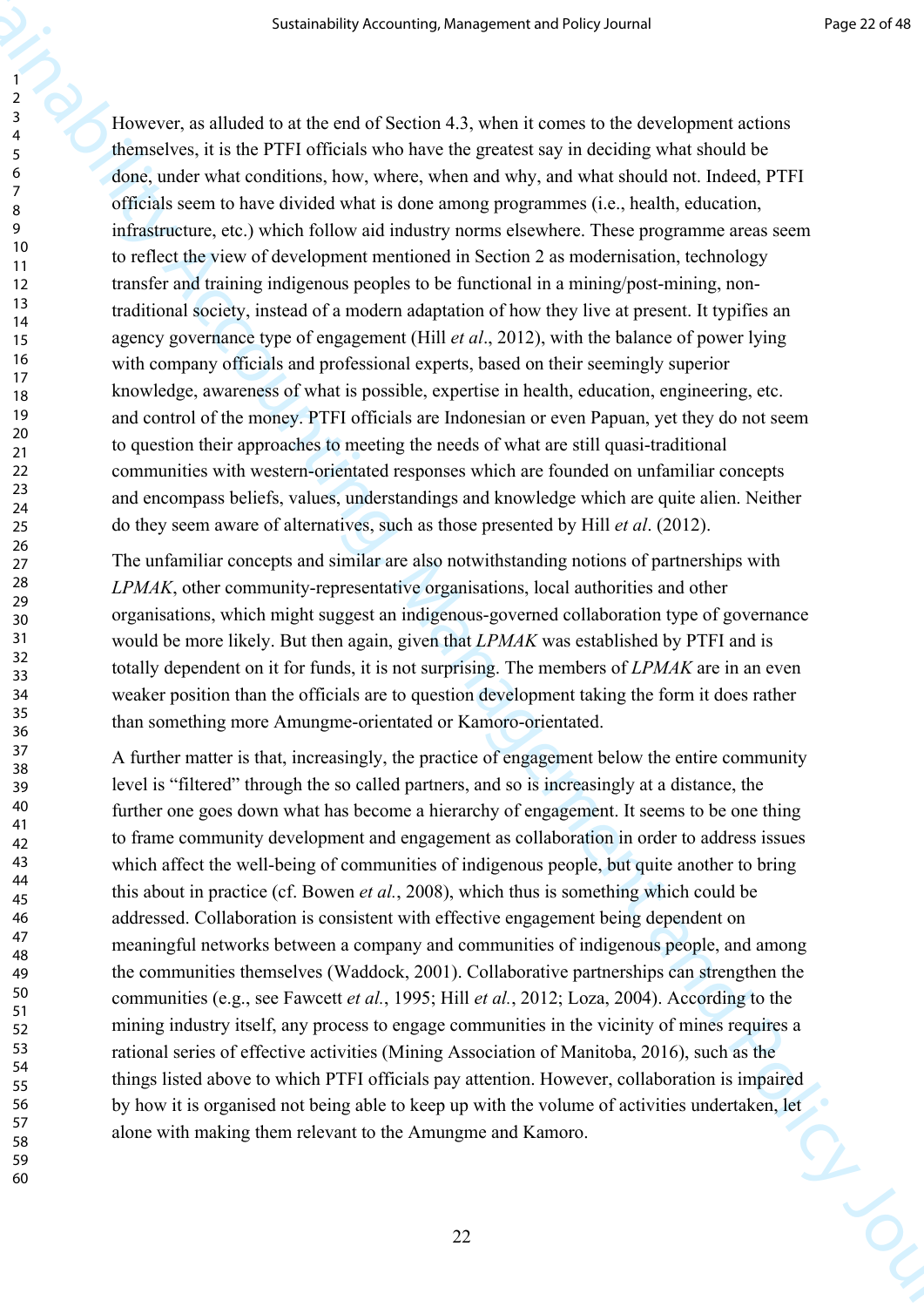Sustainability Accounting, Management and First characteristic second<br>
Sustainability Accounting Management and Sustainability of Registration Constraines<br>  $\frac{1}{2}$  CRD and CSR the order that has shown in the shalled to CRD and CSR face other challenges, some of which PTFI officials themselves recognise and others which were interpreted from matters they alluded to during their interviewees or which were observed. They include how crucial listening is in order to understand the needs of the community. Listening to communities is consistent with notions of high-quality engagement being a two-way relationship: it cannot be achieved if communities reject the ideas underpinning the engagement or the approaches used to effect it (Dare *et al.*, 2014). All interviews felt their experience had taught them this, as well as the importance of involving the whole community in a persuasive discussion, approaching first their most influential leader, such as the chief, for permission, and continuing on to all community members, using simple language and illustration, and recognising kinship relationships. Interviewees described the dynamic engagement with indigenous people communities, all agreeing that doing this directly, particularly through field visits to villages, enabled them to better understand the actual conditions of the community and prevent inadequate, even biased, and oversimplified assessments.

The interview data reveal the complexity of finding who, if anyone, speaks for the community, or who can speak for, or is willing to speak for, the community, which can present challenges. So too can knowing if those who do speak are speaking for the community:

In general, every time we enter a remote village, we all know the term 'testing the water', meaning [finding] who in the village is the most influential. It can be a customary leader, pastor or village head. In general, the government leader has less of a role, instead, custom and religion play important roles in the village. They can be key persons who we approach to make the work and communication easier for the villagers. (Interviewee P, 31 January 2017)

I am a person who does not agree with approaching the more vocal people in the villages ... I never met with just the vocal people. I met all people in the village directly. Although people said, "There is a chief of tribe", I asked the chief of the tribe to sit and meet together with all the community and then I want to hear what the chief says and what the community says as I do not believe the vocal people indeed. ... I want to say, if you want to succeed in Papua, do not use vocal people, I mean come directly, hear directly and do not use representatives. (Interviewee S, 13 March 2017)

If we are in the field, the best approach to the community is a persuasive method. We normally give a simple illustration to help them understand the change of environment. ... It is difficult indeed to communicate with people who have different views to you. ... For example, we found illegal farming in Kuala Kencana forest from some communities. Freeport has so far invited discussion so that their illegal activities can stop. Freeport makes efforts to direct the communities to reforestation and we support them with economic empowerment ... We encourage them to try entrepreneurship and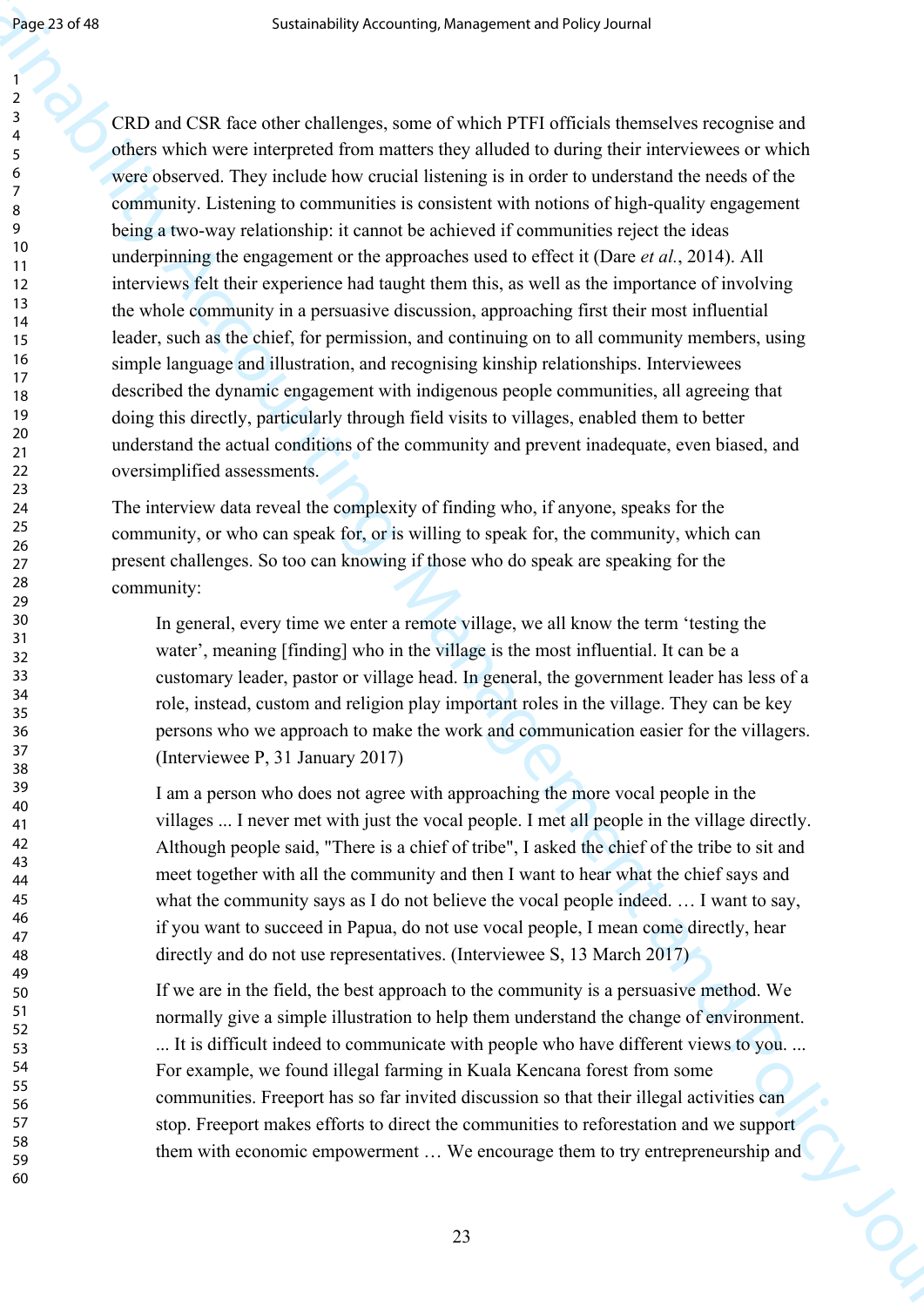establish their businesses. ... We need collaboration here with security and social life development. (Interviewee S, 13 March 2017)

These are matters to which Holcombe (2005) alludes, bringing out how important it is for engagement to align with the culture and the values of each community. Similarly, Hill *et al*. (2012) highlight the taking account of indigenous input, even where engagement is agency governed.

An important issue which is taking time to surmount, however, is the ignorance of Amungme and Kamoro about the world beyond their experience. Thus, they are unaccustomed to health, education, commerce, infrastructure, etc., as found in and understood by the outside world, which is accompanied by the notion mentioned in Section 3.1 of being ignorant of their own ignorance. All this ignorance raises difficulties for Amungme and Kamoro in making sense of the development programmes, grasping their intent and what they supposedly have to offer, let alone accepting the latter, which even at a basic level are probably culturally alien (e.g., local entrepreneurship and the running of small businesses are promoted in the economic programme area).

Sustainability Accounting, Management and Policy Accounting The Sustainability Accounting the Constitution of the Constitution of the Constitution of the Constitution of the Constitution of the Constitution of the Constit A corollary is that PTFI officials and other outsiders have difficulty in appreciating their ignorance of what Amungme and Kamoro are unexposed to and ignorant of. These outsiders can be unconscious of their own tacit knowledge, and take for granted how they learnt it and its cultural and similar underpinnings. Indeed, unless they were brought up as Amungme or Kamoro, they are also unlikely to be able to see the world in the ways Amungme or Kamoro do. However, these officials feel they now better appreciate the difficulties Amungme and Kamoro have in understanding what is occurring and are trying to address them. They try to explain the potential of activities to representative bodies like *LPMAK*, and to the broader Amungme and Kamoro, including the consequences for these peoples and their societies of the development programmes. Moreover, they believe the Amungme and Kamoro are increasingly accepting of their approaches, notwithstanding the difficulties their ignorance presents for both understanding the programmes and attaining their potential benefits.

Though reluctant to do so, PTFI officials were apt to express some frustration about what their CRD activities were achieving. One interviewee, himself Papuan, likened their efforts to "throwing salt in the sea" (Interviewee R, 23 February 2017). This frustration came with a sense of regret that the overall impact on the lives of Amungme and Kamoro has been disappointing, despite much of what they plan and execute seeming to go reasonably well, and be evaluated technically or functionally as good:

We handle community development in almost all regions in Indonesia. Papua is the most difficult place. Why is it difficult? Because of their low level of understanding. It is because of the low education level they have. So, it is something that we can understand, so it just takes us a longer time to teach them than we do in other regions. … The development programmes remain running and should succeed but we need a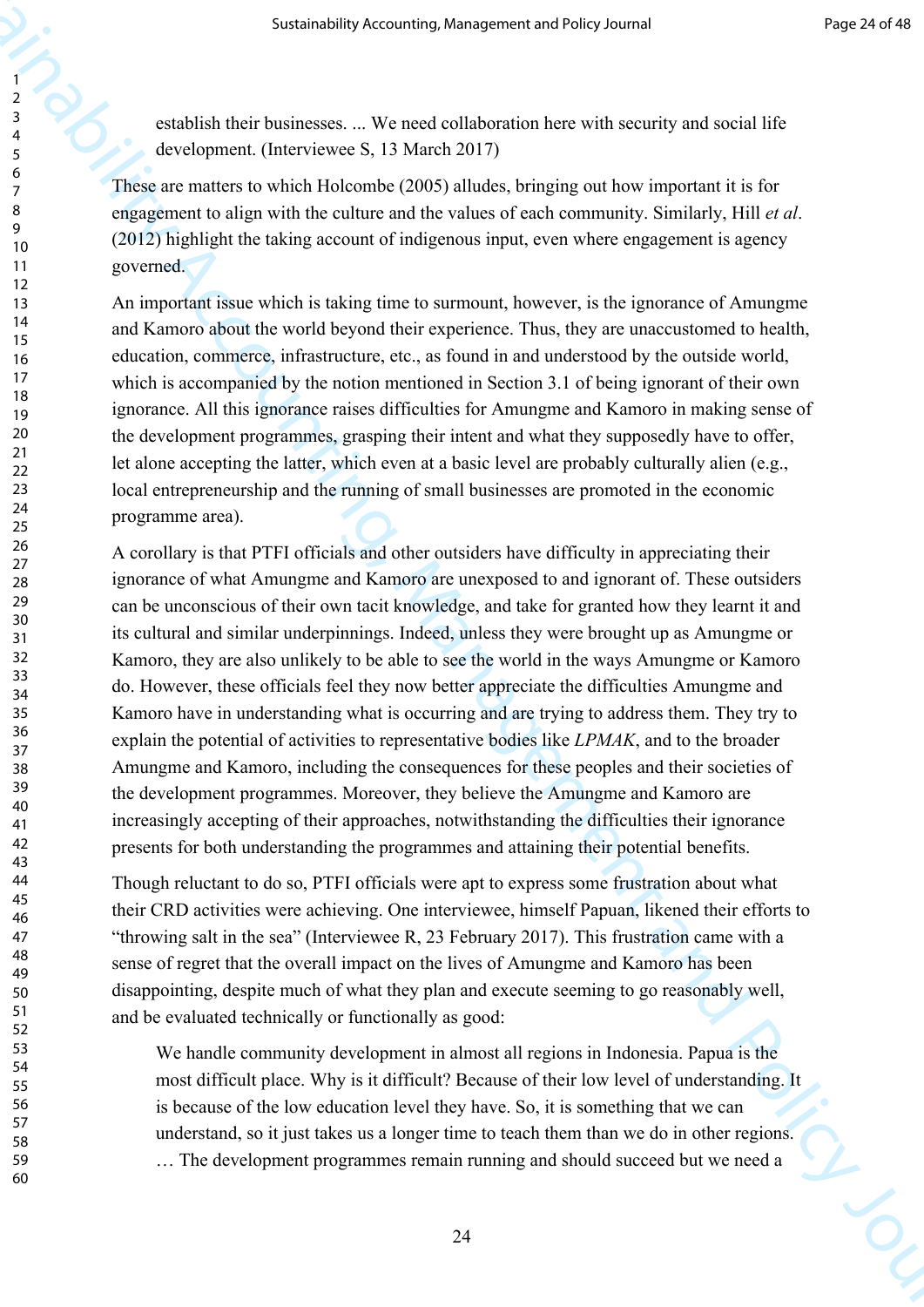59 60

longer time compared to people in Java. In Java, we talked once or twice, they understood, but in Papua we need to talk many times. (Interviewee P, 31 January 2017)

Sustainability Accounting, Management Acchied exposure and the subset of the subset of the subset of the subset of the subset of the subset of the subset of the subset of the subset of the subset of the subset of the subs Concomitantly, the officials increasingly appreciate that, although formal education is a significant part of the development programmes, of itself this education, even if more resources were provided, will never be enough to transform the cognition of these indigenous peoples in less than a generation. Cognition is not just a matter of educating the community about outside world things; it is about them coping with melding the world these things represent with the traditional livelihoods they pursue and the institutions, the culture and ways of viewing life in their worlds, something which has been going on since the mining company and, especially in the Kamoro's case, earlier visitors arrived, bringing their trade, religions, government administration, etc. Therefore, PTFI officials have revised the length of time they expect will elapse before the challenges to engagement are largely surmounted, if indeed such will ever be the case. Meanwhile they intend carrying on using an approach seen as rational by their principals, expecting to fill gaps in the community in each programme area. However, they acknowledge that for the time being, notwithstanding the planning, executing and evaluating which goes into development programmes, the outcomes for communities are likely to be disappointing. All they can do is try, and be seen to be trying by their principals and others who are taking an interest in their activities, reading their published reports and expecting the community to be developed (Mayes *et al*., 2014).

# **5. Discussion and Conclusion**

The premise of this article is that articulating current practices around CRD activities, and analysing and interpreting what is occurring, can help to improve social and environmental sustainability performance generally in places where indigenous worlds collide with industrial mining, or similar corporate activities. Having introduced the subject of the study and aims of the article, literature was reviewed which has informed the study and clarified extant knowledge. As with this study, most of that literature is based on single cases of mines and similar extractive undertakings by multinational companies in various parts of the world and on reviews of findings from these. Much of what was found in this study adds to the literature by providing corroboration of such findings. There are also various articles about the case mine in Mimika, West Papua; this study adds to that literature by analysing and interpreting events and related primary data covering recent years, specifically about spending on programmes the company labels social investment, community development, and similar, which are referred to here as CRD activities.

Having clarified the reported size and scope of CRD activities, an outline is provided of how people acting for the company have organised them. This organising includes trying to involve the indigenous peoples whose entire ways of life their mining has affected, often adversely, and who the company espouses as being the intended beneficiaries of the CRD activities. To elaborate the CRD activity programmes which are occurring and enable these to be analysed, a framework was constructed. Furthermore, to clarify the processes around CRD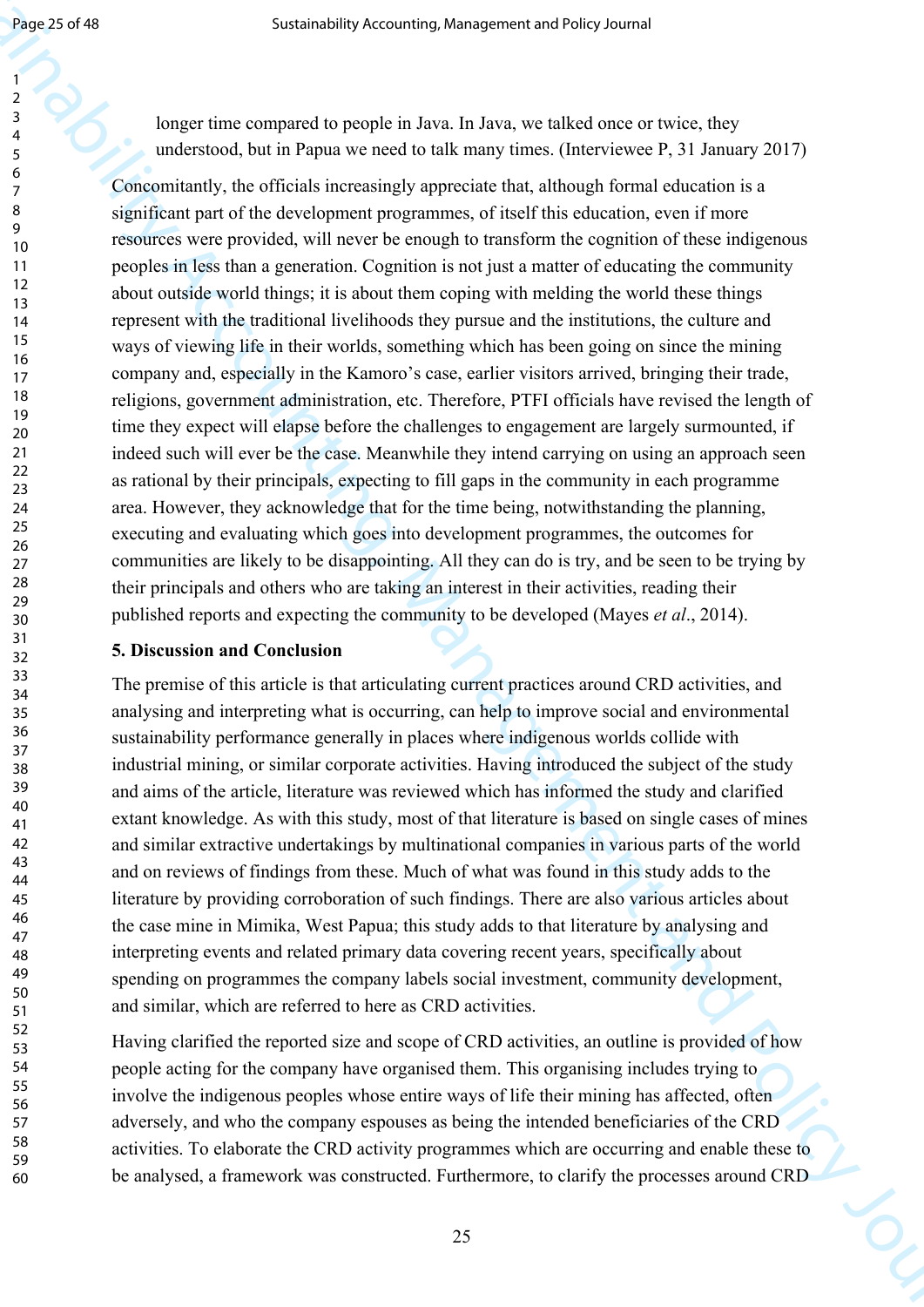Sustainability Accounting, the<br>separate shell of the stationary control of the stationary of the stationary of the stationary<br>distinction of the stationary of the stationary of the stationary formula is equipled<br>to the st between the company and the indigenous peoples, and to analyse these processes and relations, a process model was constructed. Both these are put forward as applications which may be tried elsewhere to analyse, and thus improve, processes, practices and policies. They show that in engaging the indigenous peoples in the mine areas, PTFI bases its decisions on various issues, triggered by environmental damage resulting from operations and by living conditions whose unacceptability have sparked protest and violent behaviour. While paying some attention to the idea of freeing the indigenous peoples from isolation, ignorance and poverty, many of PTFI's activities are based on the adoption of Freeport-McMoRan's ethical, social and environmental policies, the principles set out in ICMM's Sustainable Development Framework (ICMM, 2015) and the Global Reporting Initiative, and the expertise brought to the activities by PTFI staff and outsiders. Capacity-building, both human (through training) and physical (through technology transfer around knowledge of, for example, construction, institutions, bureaucracy and markets) tends to dominate in what PTFI brings to the table, in programme areas labelled using a conventional list of development areas, namely education, health, economy, infrastructure, culture and human rights. A systematic model to develop the communities is followed by PTFI, to bring about each community's self-reliance and sustainability, starting from community issues and gaps in community resources, providing solutions through various development approaches, and evaluating the programmes to improve them.

The rest of this section comprises further, overarching observations about the mining in Mimika which may have salience elsewhere; some additional matters to those raised in the previous section; and suggestions for further research.

Lack of local government involvement in supporting PTFI's social investment is the biggest challenge in the experience of PTFI staff. Other challenges are the lack of human resources available to employ in the programmes; the communities' own inadequate primary education and their lack of business skills; and difficulties in managing the too-high expectations of the communities, particularly in certain matters associated with modern technology, whose capability their ignorance leads them to overestimate.

A related feature is that most of the spending associated with engagement practice is allied to things presented as objective, functional and technical, not subjective, cultural or social, even when they are referred to as *local* (meaning *human or indigenous*) *capacity-building* (e.g., see Freeport-McMoRan, 2016b). The inference is that this building of capacity will eventually produce leaders and specialists among Amungme and Kamoro. These specialists will be equipped with the understanding, skills and access to information, knowledge and training which enables advantage to be taken of technology transferred to them through PTFI's social investment, particularly in ways conducive to the uses and benefits of the transferred technology being sustained (cf. ICMM, 2015; Mulugetta, 2008). But is it reasonable to expect that things, such as hospitals, clinics, schools, equipment, roads, bridges and water treatment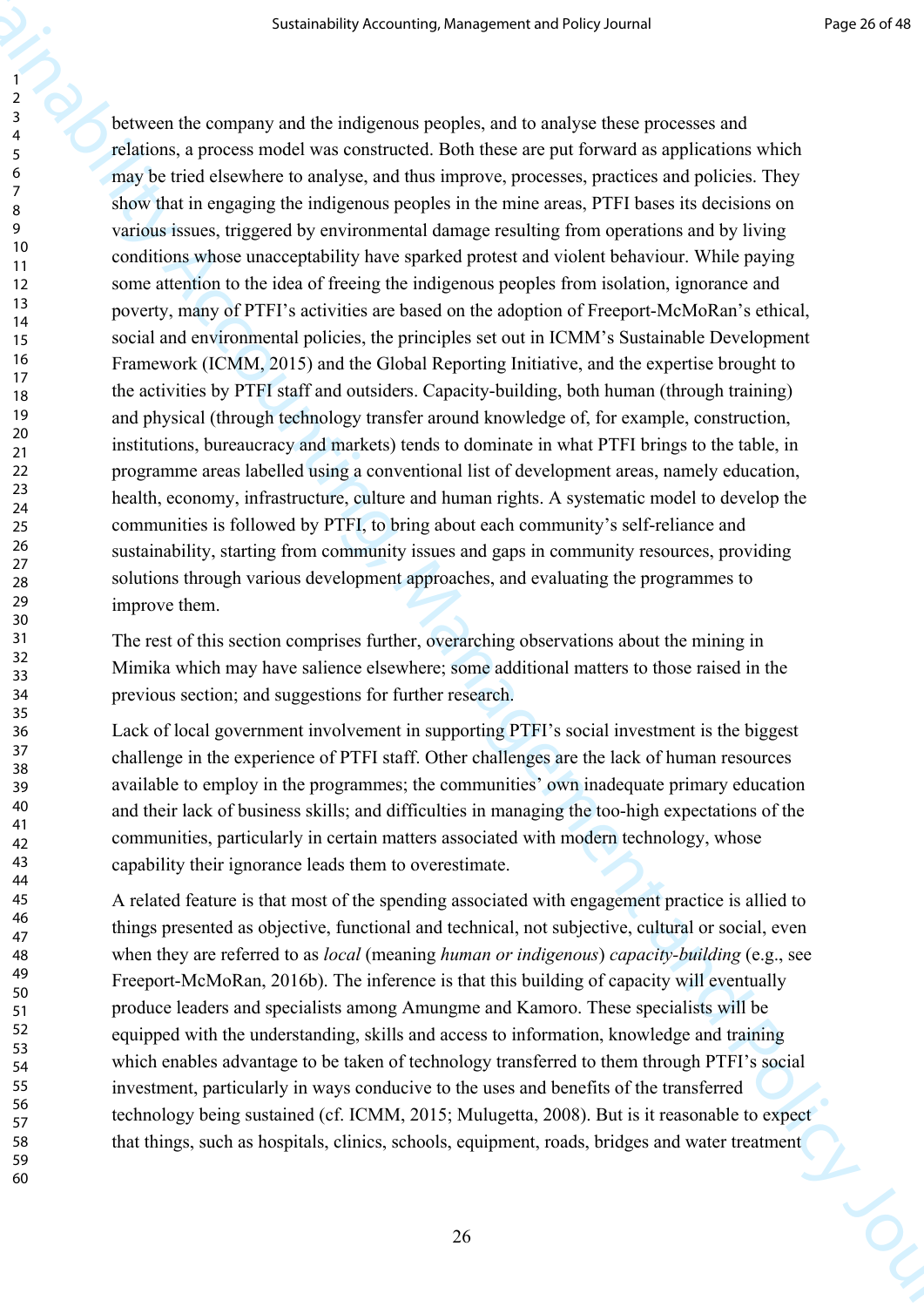plants, will not trouble them intellectually, deriving as they do from the outside world in every way, notably knowledge, design, materials, modes of production, culture, etc.?

Sustainability Accounting, Management and the periodic of the medicine and  $\lambda$  of the state of the state of the state of the state of the state of the state of the state of the state of the state of the state of the stat A similar issue applies to how the PTFI staff see the indigenous peoples and the way they are reported about for CSR and other purposes. This reporting involves types of data usually associated with modern production processes, such as numbers of people using or benefitting from facilities and costs of production. In contrast, less is formally reported, or even mentioned by PTFI staff during interviews, about social, political, macroeconomic and cultural matters, aside from photographs of happy-looking, smiling faces (e.g., PTFI, 2013, 2016). Furthermore, even though the programme areas of culture, arts, community relations and human rights have come to be increasingly recognised, with PTFI (2016) and Freeport-McMoRan (2017c) each containing the term "human rights" about 60 times (see also *LPMAK,* 2015), the absence of human rights from Figure 3 reflects the recentness of actions over them being introduced, and there is lower resourcing, at least in terms of reported spending, on these areas. This may also be because recognition of the severe damage and sometimes irreparable effects of mining projects on the environment is often confined to physical effects, not social. Consideration of how important customary territories, sacred sites and traditional cultural properties are to indigenous peoples is often brushed aside as primitive, expendable, collateral damage, leaving many Amungme and Kamoro feeling alienated, dispossessed, oppressed, etc. (Booth and Skelton, 2011; Cooney, 2013). PTFI staff implementing the social investment spending bemoan how insufficient numbers of Amungme and Kamoro engage with institutions and activities intended to foster company-community relations and, the lack of impact from this spending in terms of modernising the lives of Amungme and Kamoro individually, collectively or societally.

Although some of this lack of "success" may be ascribed to misdeeds against Amungme and Kamoro by PTFI and the Government, much of it would seem to derive from the previously mentioned different worlds lived in by each of these peoples compared to other peoples from Indonesia and further afield connected with PTFI and Freeport-McMoRan. As further research is carried out, researchers need to consider that no simple engagement can work universally; each instance of engagement is unique in enhancing the participation of the various parties, whether indigenous or foreign (Kwiatkowski *et al*., 2009). Engagement should be perceived as increasing collaboration and cooperation (Collier *et al*., 2014), and so bring significant benefits to the process of knowledge production for all concerned (see Phillipson *et al*., 2012), rather than for only one party or another (e.g., indigenous peoples viewed as primitive, or foreigners viewed as culturally ignorant, disrespectful or careless of injurious consequences). Engagement could consist of both formal and informal methods; using partnerships as the formalized engagement and using constant communication with the stakeholders and sponsorship as the informal engagement (Hill *et al*., 2012; Smart, 2016).

During the course of the fieldwork and analysis of the data, various matters emerged which may shed light on the future in Mimika and be applied elsewhere. The following add to what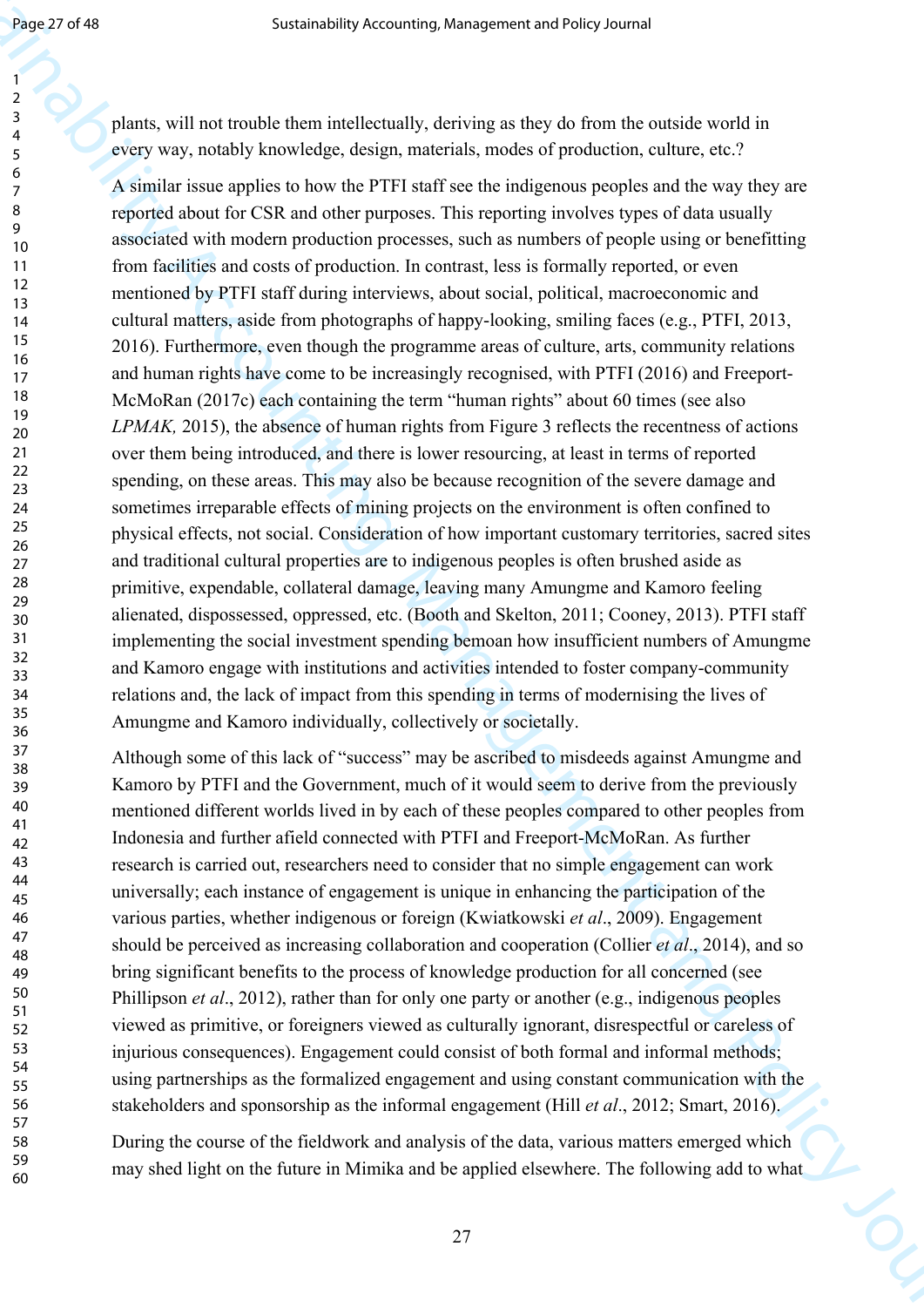is raised in the previous analysis and interpretation section. The approaches and processes outlined above to engage with the indigenous peoples provide insights and contributions from which each interested party in the mining industry can learn. The engagement process in this study has its challenges. The company's view of indigenous peoples as stakeholders, putting them together with other powerful stakeholders, contrasts with the indigenous views of their traditional lands and territories which place them as the landowners or the right holders. Despite partnership with community-established organisations, the company's engagement does not seem to have realised its potential, according to company officials. Their attitudes towards engagement with the affected community, coupled with the community's ignorance of each programme and community development as a whole are important challenges. There is scope for all parties to learn about these matters dynamically and recursively, including appreciating what such learning involves and how it can be facilitated, possibly in the name of engagement.

These reflections suggest a revised approach to the present form engagement, which is somewhat linear and bears a resemblance to doling out gifts in the forms of education, health, economy and infrastructure programmes, despite the efforts to put the community at the centre of development efforts. Two major considerations are to help the two communities make better sense of the programmes in the context of their changing world; and to help PFTI staff and other outsiders involved in the programmes understand the two communities holistically and appreciate learning processes consistent with the first consideration. Further implications which need consideration by PTFI include: initiation of an open and honest dialogue with the affected communities; and building a mutual understanding about the company's engagement, in which the community is fully involved, to the extent of being given autonomy over particular developments and phases of development generally.

Sustainability Accounting, Management and the proposition of Pacific Control (1972)<br>
2. A control of the provision analysis and the interpretation action. The approximate and processes<br>
4. control of the set of the set of Afreen and Kumar (2016) accentuate the imbalance in stakeholder bargaining powers, this article has referred to power, knowledge and many other imbalances between PTFI, government officials at national and local levels and indigenous people, and pointed out the implications and consequences of these imbalances, and how and why PTFI's community development activities have arisen from these and are going some way to right them. However, in line with suggestions just made, it is not evident that PTFI are following the approach of meaningful triadic interactions suggested by Afreen and Kumar. Kemp and Owen (2013) emphasise CRD as a proxy for a company's commitment to providing mechanisms for relationship building and benefit sharing. The present study shows the size and importance of PTFI's CRD functions and that they are only tentatively connected with core mining functions. While the activities coming under CRD seem to function appropriately in terms of outputs produced, PTFI staff bemoan lower than desirable levels of engagement and impact on the lives of members of the communities. This perception of the staff can be attributed to the different worldviews of the people involved, albeit that they are living side by side in the territory where the mine is located. Further qualitative research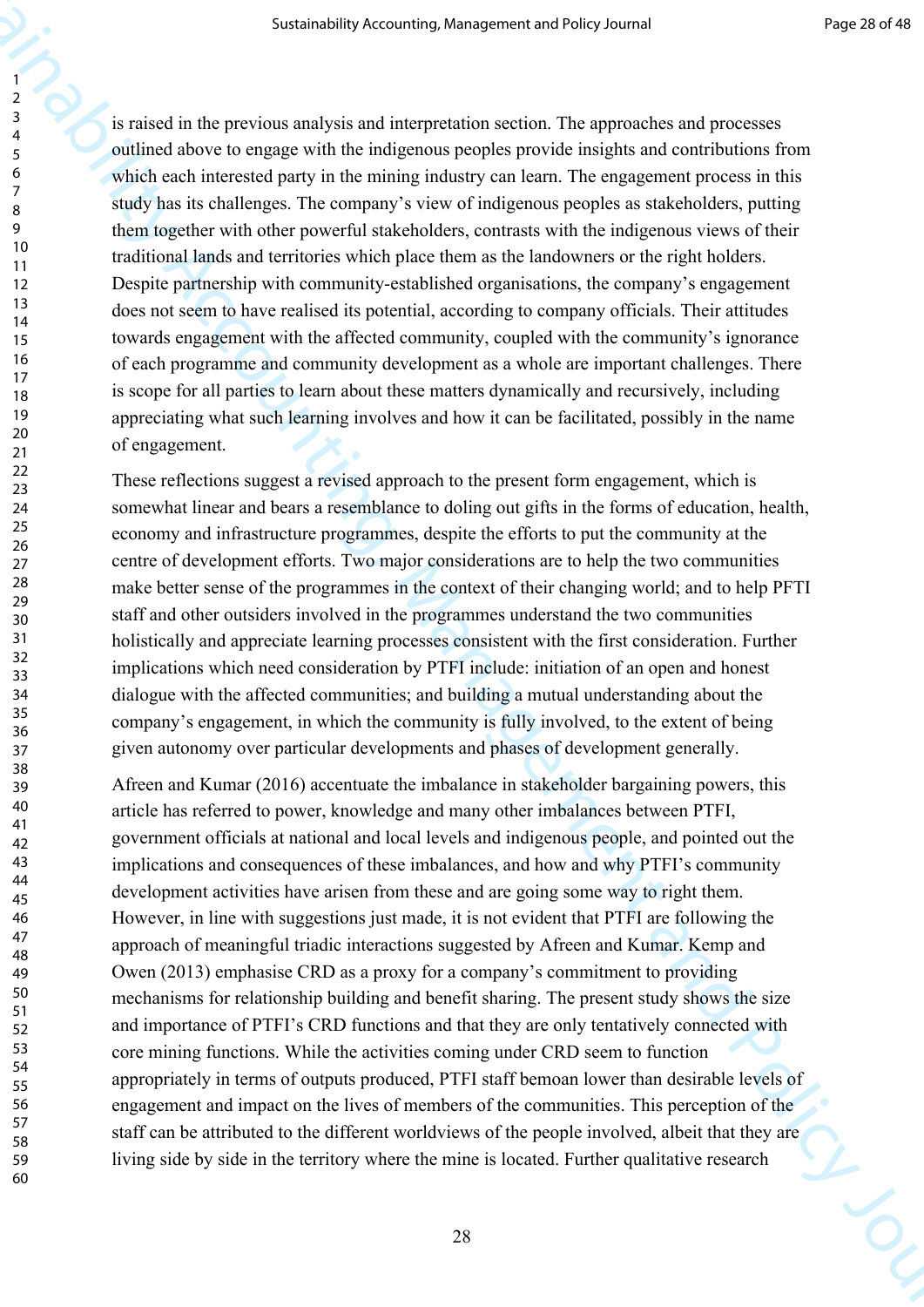could gain perceptions from participants or informants other than PTFI staff. This would help to bring to the surface issues in moving communities towards change, the desired outcomes and consequences of such change, and acceptable practices of bringing about change.

# **References**

- AccountAbility (2018), "AA1000 Accountability Principles 2018", available at http://www.accountability.org/standards/ (accessed 6 August 2018).
- Adams, C.A. (2019), "The Sustainability Accounting, Management and Policy Journal (SAMPJ): The next ten years", *Sustainability Accounting, Management and Policy Journal*, Vol. 10 No. 2, pp. 230-234.
- Afreen, S. and Kumar, S. (2016), "Between a rock and a hard place: the dynamics of stakeholder interactions influencing corporate sustainability practices", *Sustainability Accounting, Management and Policy Journal*, Vol. 7 No. 3, pp. 350-375, https://doi.org/10.1108/SAMPJ-03-2015-0020
- Amiruddin, A. and de Jesus Soares, A. (2003), "Perjuangan Amungme: Antara Freeport dan Militer", Lembaga Studi dan Advokasi Masyarakat (ELSAM), Jakarta, available at: http://lama.elsam.or.id/downloads/1296452697\_Perjuangan\_Amungme.pdf (accessed 27 August 2018)
- Atkinson, C.L. (2014), "Public policy processes and the environment: implications for a sustainable future", *Sustainability Accounting, Management and Policy Journal*, Vol. 5 No. 4, pp. 457-475.
- From EV Sustainability [Ac](http://www.accountability.org/standards/)coun[tin](https://doi.org/10.1108/SAMPJ-03-2015-0020)[g, M](http://lama.elsam.or.id/downloads/1296452697_Perjuangan_Amungme.pdf)anage[m](https://www.sbc.org.nz/__data/assets/pdf_file/0007/127591/ACCSR-State-of-CSR-Report-2017.pdf)en[t a](https://peacepalacelibrary.nl/ebooks/files/indonesia_hr_baseline.pdf)nd From TFI calf This would help<br>  $\frac{2}{3}$  could give perception from perticposite and intermediation to the first TFI calf This would be<br>  $\frac{2}{3}$  could give perception fr Australian Centre for Corporate Social Responsibility. (2017), "Re-imagining sustainable value: the Sustainable Development Goals gather pace. Annual Review of the State of CSR in Australia and New Zealand 2017", available at https://www.sbc.org.nz/\_\_data/assets/pdf\_file/0007/127591/ACCSR-State-of-CSR-Report-2017.pdf (accessed 16 March 2020).
	- Ballard, C. (2001), "Human rights and the mining sector in Indonesia: a baseline study", Mining, Minerals and Sustainable Development Paper No. 182, available at https://peacepalacelibrary.nl/ebooks/files/indonesia hr\_baseline.pdf (accessed 11 October 2020).
	- Ballard, C. and Banks, G. (2003), "Resource wars: the anthropology of mining", *Annual Review of Anthropology*, Vol. 32 No. 1, pp. 287-313.
	- Ballard, C. and Banks, G. (2009), "Between a rock and a hard place: corporate strategy at the Freeport mine in Papua, 2001–2006", in Resosudarno, B.P. and Jotzo, F. (Eds.), *Working with Nature against Poverty: Development, Resources and the Environment in*<br>Eastern Indonesia, ISEAS Publishing, Singapore, ch. 7. *Eastern Indonesia,* ISEAS Publishing, Singapore, ch. 7.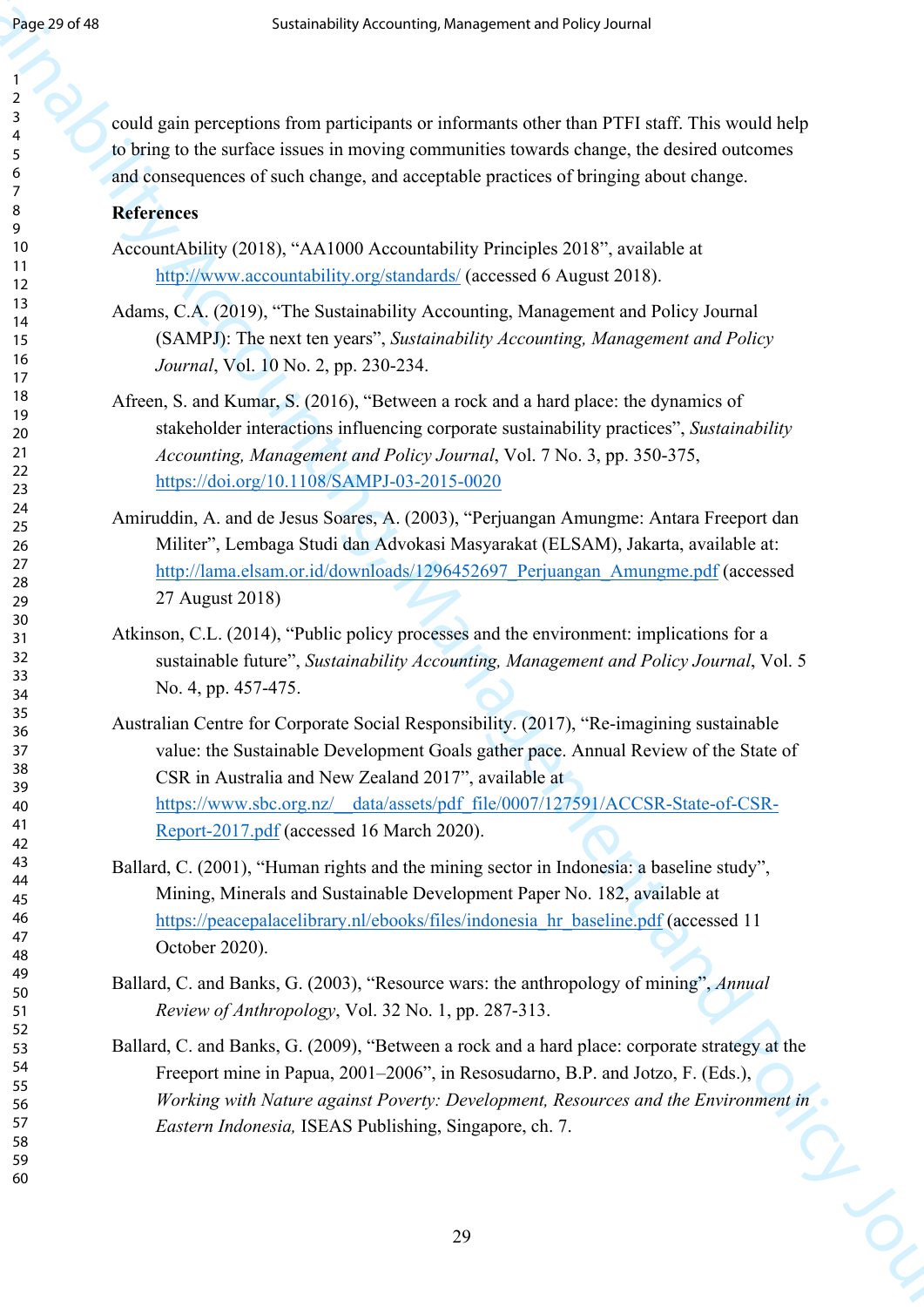- Bartlett, J.L. and Devin, B. (2011), "Management, communication, and corporate social responsibility", in Ihlen, Ø., Bartlett, J.L. and May, S. (Eds.), *The Handbook of Communication and Corporate Social Responsibility*, Wiley‐Blackwell, Chichester, pp. 45-66.
- Basalamah, A.S. and Jermias, J. (2005), "Social and environmental reporting and auditing in Indonesia: maintaining organizational legitimacy?", *Gadjah Mada International Journal of Business*, Vol. 7 No. 1, pp. 109-127.
- Sustainability Accounti[ng](https://translate.google.com/translate?hl=en&sl=id&u=https://www.bbc.com/indonesia/indonesia-39151592&prev=search), Management and Policy Journal (1988)<br>
Analistics Accounting Accounting and Construction and composite oriental<br>
(1980-1980-1981), "Management and membersion and composite oriental<br>
(1980-1981), Bayiley, Y.T. and Teklu, G.K. (2016), "Success factors and criteria in the management of international development projects: evidence from projects funded by the European Union in Ethiopia", *International Journal of Managing Projects in Business*, Vol. 9 No. 3, pp. 562-582.
	- BBC News: Indonesia. (2017), "Amungme and Kamoro residents asked to be involved in the Freeport negotiations", 3 March, available at: https://translate.google.com/translate?hl=en&sl=id&u=https://www.bbc.com/indonesia/ indonesia-39151592&prev=search (accessed 11 September 2018).
	- Beanal, T. (1997), *Amungme: Magaboarat Negel Jombei-Peibei*, Indonesian Forum for Environment, Jakarta.
	- Bebbington, J., Brown, J., Frame, B. and Thomson, I. (2007), "Theorizing engagement: the potential of a critical dialogic approach", *Accounting, Auditing and Accountability Journal*, Vol. 20 No. 3, pp. 356-381.
	- Bebbington, J. and Unerman, J. (2018), "Achieving the United Nations sustainable development goals", *Accounting, Auditing & Accountability Journal*, Vol. 31 No. 1, pp. 2-24.
	- Black, L. (2015), "Strong outlook for corporate social responsibility", *Governance Directions*, Vol. 67 No. 7, pp. 399-402.
	- Boesso, G. and Kumar, K. (2016), "Examining the association between stakeholder culture, stakeholder salience and stakeholder engagement activities: an empirical study", *Management Decision*, Vol. 54 No. 4, pp. 815-831.
	- Boiral, O., Heras-Saizarbitoria, I., and Brotherton, M. C. (2019), "Corporate sustainability and indigenous community engagement in the extractive industry", *Journal of Cleaner Production*, Vol. 155, pp. 701-711.
	- Booth, A.L. and Skelton, N.W. (2011), "Improving First Nations' participation in environmental assessment processes: recommendations from the field", *Impact Assessment and Project Appraisal*, Vol. 29 No. 1, pp. 49-58.
	- Bowen, F., Newenham-Kahindi, A. and Herremans, I. (2008), "Engaging the community: a systematic review", *Research Network for Business Sustainability: Knowledge Project*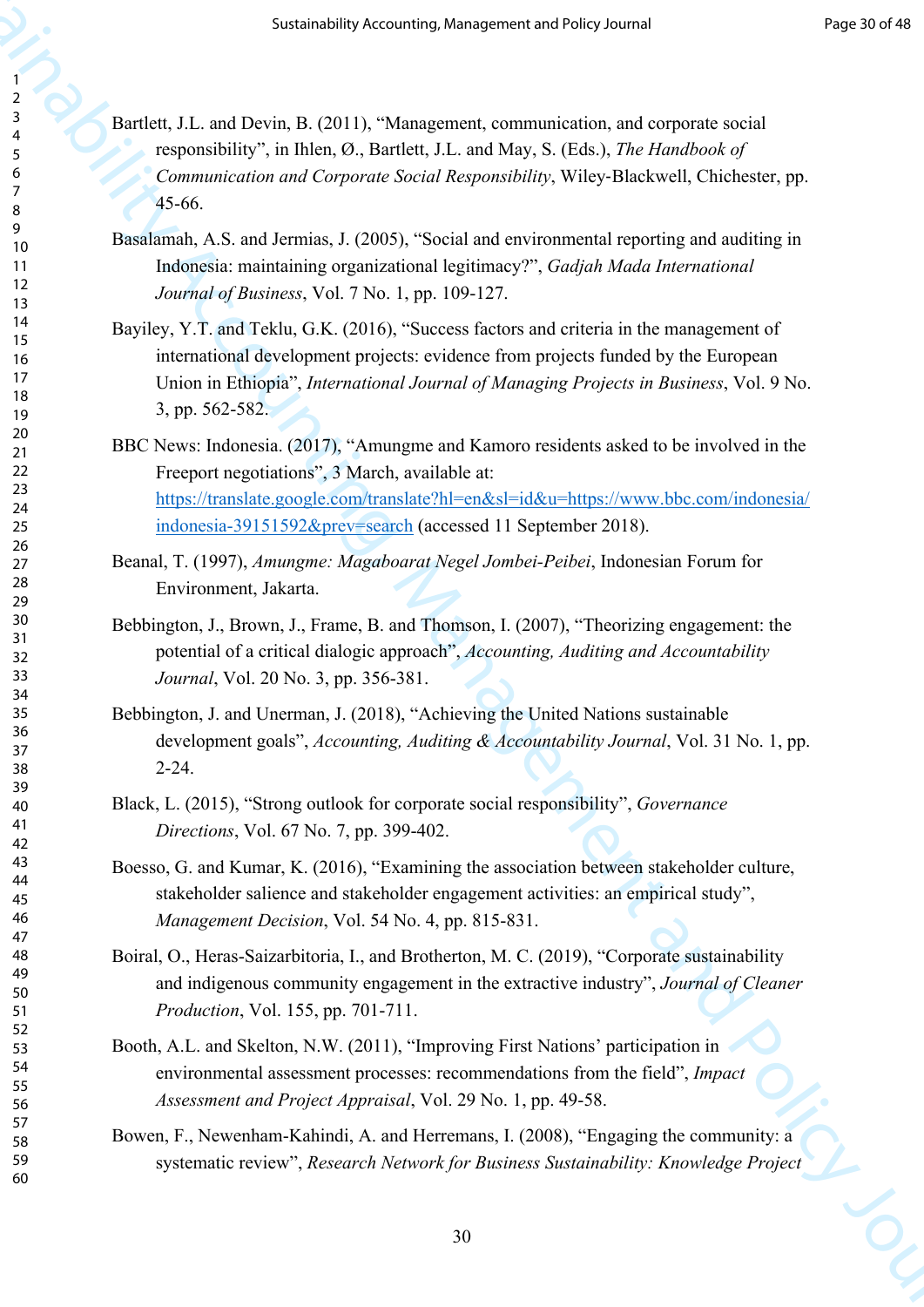*Series*, available at:

http://www.crsdd.uqam.ca/pages/docs/RNBS\_CommunityEngagement\_2008.pdf (accessed 12 September 2018).

- Sustainability Accounting, Management a[nd](https://www.mcgill.ca/isid/files/isid/mcgill_2013_summer_forum_-_final_report.pdf) Folicy Journal of Eq. (3) Sustainability Accounting the second of Eq. (3) Sustainability Accounting the Constraints of Eq. (3) Sustainability (3) Sustainability (3) Sustainability Braithwaite, J., Cookson, M., Braithwaite, V. and Dunn, L. (2013), "Papua", in Cookson, M., Dunn, L., Braithwaite, J. and Braithwaite, V. (Eds.), *Anomie and Violence: Non-truth and Reconciliation in Indonesian Peacebuilding*, ANU Press, Canberra pp. 49-146, available at http://www.oapen.org/download?type=document&docid=458801 (accessed 27 July 2018).
	- Brereton, D. and Parmenter, J. (2008), "Indigenous employment in the Australian mining industry", *Journal of Energy and Natural Resources Law*, Vol. 26 No. 1, pp. 66-90.
	- Campbell, J. L. (2007), "Why would corporations behave in socially responsible ways? An institutional theory of corporate social responsibility", *Academy of Management Review*, Vol. 32 No. 3, pp. 946-967.

Carroll, A.B. (1979), "A three-dimensional conceptual model of corporate performance", *Academy of Management Review*, Vol. 4 No. 4, pp. 497-505.

Charmaz, K. (2014), *Constructing Grounded Theory*, Sage, Thousand Oaks, CA.

- Cheney, G., Roper, J. and May, S.K. (2007), "Overview", in May, S.K., Cheney, G. and Roper, J. (Eds.), *The Debate over Corporate Social Responsibility*, Oxford University Press, New York, pp. 3-12.
- Clarkson, M.B.E. (1995), "A stakeholder framework for analyzing and evaluating corporate social performance", *Academy of Management Review*, Vol. 20 No. 1, pp. 92-117.

Clayton, M. (2014). *The Influence Agenda: A Systematic Approach to Aligning Stakeholders for Driving Change,* Palgrave Macmillan, Basingstoke.

- Collier, Z.A., Bates, M.E., Wood, M.D. and Linkov, I. (2014), "Stakeholder engagement in dredged material management decisions", *Science of the Total Environment*, Vol. 496, pp. 248-256.
- Cooney, J. (Convenor) (2013), "Mining, economic development and indigenous peoples: getting the governance equation right, report of a forum held at McGill University Institute for the Study of International Development. Montreal, QC", available at: https://www.mcgill.ca/isid/files/isid/mcgill\_2013\_summer\_forum\_-\_final\_report.pdf (accessed 27 August 2018).
- Correa, C. and Larrinaga, C. (2015), "Engagement research in social and environmental accounting", *Sustainability Accounting, Management and Policy Journal*, Vol. 6 No. 1, pp. 5-28.
- Dare, M., Schirmer, J. and Vanclay, F. (2014), "Community engagement and social licence to operate", *Impact Assessment and Project Appraisal,* Vol 32 No 3, pp. 188-197.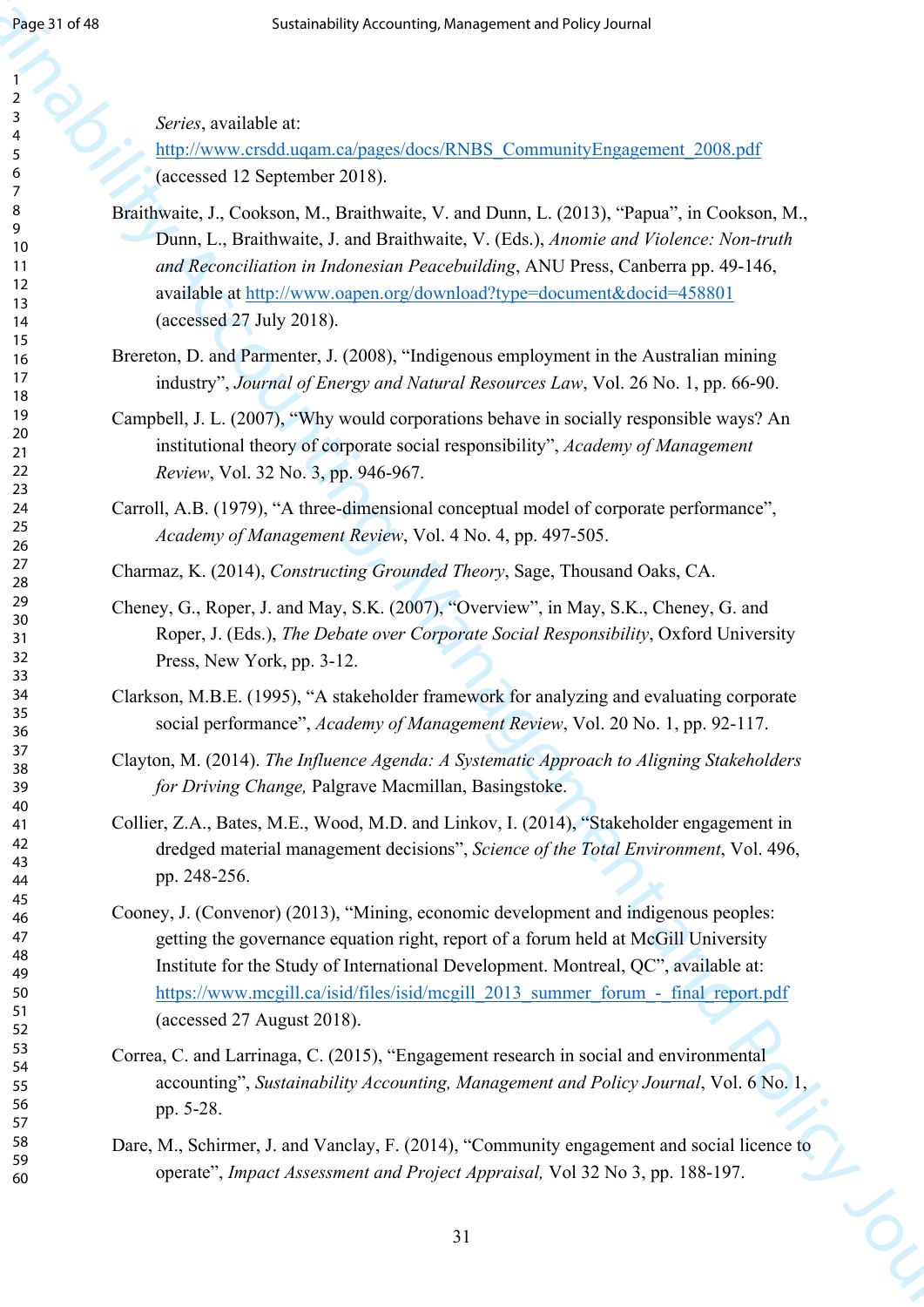- de Jesus Soares, A. (2004), "The impact of corporate strategy on community dynamics: a case study of the Freeport Mining Company in West Papua, Indonesia", *International Journal on Minority and Group Rights*, Vol. 11 No. 1, pp. 115-157.
- Dent, J. (2016), "Accounts of engagement: conditions and capitals of indigenous participation in Canadian commercial archaeology" (Doctoral thesis, University of Western Ontario), available at: https://ir.lib.uwo.ca/cgi/viewcontent.cgi?article=5978&context=etd (accessed 27 August 2018).
- Díaz-Puente, J.M., Montero, A.C. and de los ríos Carmenado, I. (2007), "Empowering communities through evaluation: some lessons from rural Spain", *Community Development Journal*, Vol. 44 No. 1, pp. 53-67.
- Donaldson, T. and Preston, L.E. (1995), "The stakeholder theory of the corporation: concepts, evidence, and implications", *Academy of Management Review*, Vol. 20 No. 1, pp. 65-91.
- Dul, J. and Hak, T. (2008), *Case Study Methodology in Business Research*, Elsevier, Boston, MA.
- ERMITE-Consortium, Younger, P. L. and Wolkersdorfer, C. (2004), "Mining impacts on the fresh water environment: technical and managerial guidelines for catchment scale management", *Mine Water and the Environment*, Vol. 23 (Supplement 1), S2-S80.
- Eweje, G. (2006), "The role of MNEs in community development initiatives in developing countries: corporate social responsibility at work in Nigeria and South Africa", *Business and Society*, Vol. 45 No. 2, pp. 93-129.
- Fassin, Y. (2009), "The stakeholder model refined", *Journal of Business Ethics*, Vol. 84 No. 1, pp. 113-135.
- Sustainability Accounting, Management and Policy Journal Properties<br>
2. A discussion of the Franchistan Company in a West Paper Library of the Sustainability<br>
2. A discussion of the Franchistan Company in a West Paper Lib Fawcett, S.B., Paine-Andrews, A., Francisco, V.T., Schultz, J.A., Richter, K.P., Lewis, R.K., Williams, E.L., Harris, K.J., Berkley, J.Y. and Fisher, J.L. (1995), "Using empowerment theory in collaborative partnerships for community health and development", *American Journal of Community Psychology*, Vol. 23 No. 5, pp. 677- 697.
	- Fleischman, R.K. and Schuele, K. (2006), "Green accounting: a primer", *Journal of Accounting Education*, Vol. 24 No. 1, pp. 35-66.
	- Flemmer, R. and Schilling‐Vacaflor, A. (2016), "Unfulfilled promises of the consultation approach: the limits to effective indigenous participation in Bolivia's and Peru's extractive industries", *Third World Quarterly*, Vol. 37 No. 1, pp. 172-188.
	- Fonseca, A., McAllister, M.L. and Fitzpatrick, P. (2014), "Sustainability reporting among mining corporations: a constructive critique of the GRI approach", *Journal of Cleaner Production*, Vol. 84, pp. 70-83.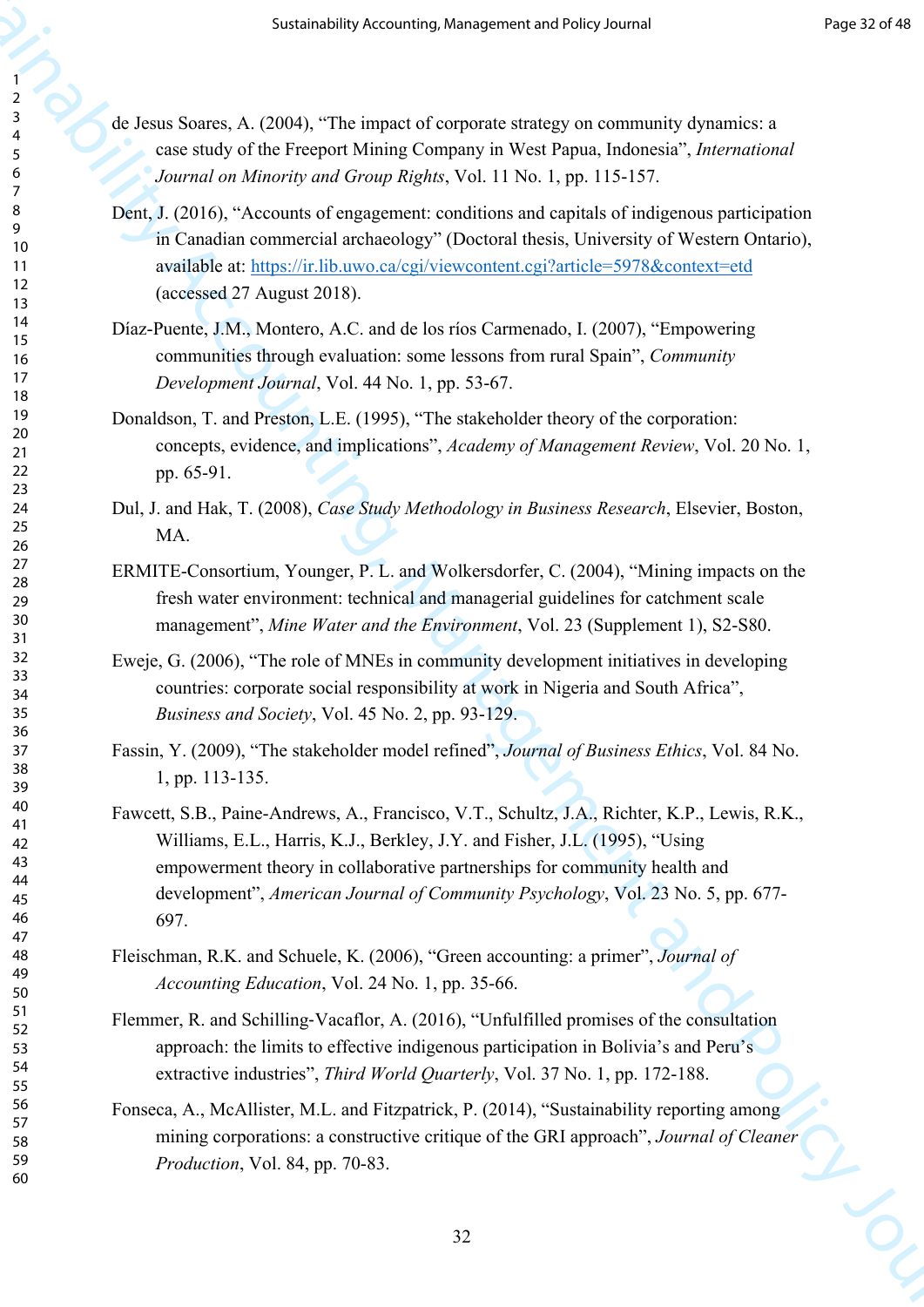From 1974<br>
Susta[in](https://s22.q4cdn.com/529358580/files/doc_financials/annual/FCX_AR_2015.pdf)ability Accounting[, M](https://s22.q4cdn.com/529358580/files/doc_financials/annual/FCX_AR_2016.pdf)a[nag](https://www.fcx.com/sites/fcx/files/documents/sustainability/wtsd_2016.pdf)[eme](https://investors.fcx.com/investors/news-releases/news-release-details/2017/Freeport-McMoRan-Updates-Status-of-PT-Freeport-Indonesia-Operations/default.aspx)[nt](https://s22.q4cdn.com/529358580/files/doc_financials/annual/FCX_AR_2017.pdf) an[d](https://www.fcx.com/sites/fcx/files/documents/sustainability/wtsd_2017.pdf) Policy Journal (1980)<br>
Sustering A. F. Reinhard, C. H. and Yue Lamour, J. (2018), "Dendroping community has<br>
subsets of corporation and its intermediate relationship an Fordham, A.E., Robinson, G.M. and Van Leeuwen, J. (2018), "Developing community based models of corporate social responsibility", *Extractive Industries and Society*, Vol. 5 No. 1, pp. 131-143. Foster, D. and Jonker, J. (2005), "Stakeholder relationships: the dialogue of engagement", *Corporate Governance*, Vol. 5 No. 5, pp. 51-57. Freeman, E. (1984), *Strategic Management: A Stakeholder Approach*, Pitman, Boston, MA. Freeman, E. and Reed, D. (1983), "Stockholders and stakeholders: a new perspective on corporate governance", *California Management Review*, Vol. 25 No. 3, pp. 88-106. Freeport-McMoRan Copper & Gold. (2003), *Guiding Principles for Indonesian Operations – People and the Community (GPIO-1).* Reproduced as Appendix A in Sethi *et al*. (2011, pp. 22-28). Freeport-McMoRan. (2015), "2015 Annual Report – Proving Our Mettle", available at: https://s22.q4cdn.com/529358580/files/doc\_financials/annual/FCX\_AR\_2015.pdf (accessed 24 August 2018). Freeport-McMoRan. (2016a), "Driven by value – 2016 Annual Report", available at: https://s22.q4cdn.com/529358580/files/doc\_financials/annual/FCX\_AR\_2016.pdf (accessed 12 August 2018). Freeport-McMoRan. (2016b), "Driven by value – 2016 Working Toward Sustainable Development Report", available at: https://www.fcx.com/sites/fcx/files/documents/sustainability/wtsd\_2016.pdf (accessed 12 August 2018). Freeport-McMoRan. (2017a), "Freeport-McMoRan updates status of PT Freeport Indonesia operations", available at: https://investors.fcx.com/investors/news-releases/newsrelease-details/2017/Freeport-McMoRan-Updates-Status-of-PT-Freeport-Indonesia-Operations/default.aspx (accessed 26 August 2018). Freeport-McMoRan. (2017b), "Powered by copper – 2017 Annual Report", available at: https://s22.q4cdn.com/529358580/files/doc\_financials/annual/FCX\_AR\_2017.pdf (accessed 26 August 2018). Freeport-McMoRan. (2017c), "Powered by copper – 2017 Working Toward Sustainable Development Report", available at: https://www.fcx.com/sites/fcx/files/documents/sustainability/wtsd\_2017.pdf (accessed 26 August 2018). Freeport-McMoRan. (2020), "Communities", available at 

https://www.fcx.com/sustainability/communities (accessed 16 March 2020).

Galloway, R.L. (1882), *A History of Coal Mining in Great Britain*, Macmillan, London.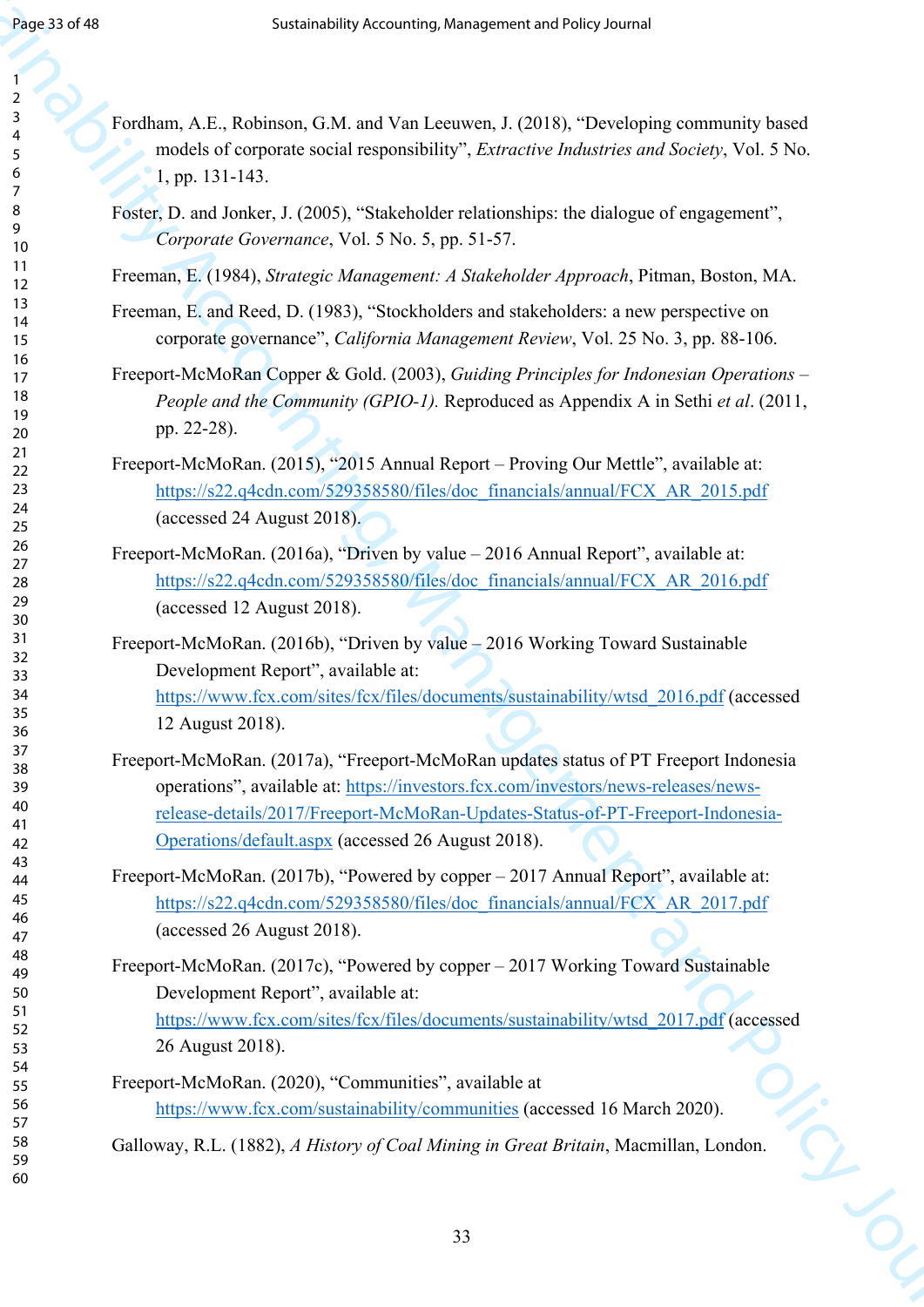Gambetti, R.C. and Graffigna, G. (2010), "The concept of engagement", *International Journal of Market Research*, Vol. 52 No. 6, pp. 801-826.

- Gold, S. and Heikkurinen, P. (2018), "Transparency fallacy: unintended consequences of stakeholder claims on responsibility in supply chains", *Accounting, Auditing and Accountability Journal*, Vol. 31 No. 1, pp. 318-337.
- Greenwood, M. (2007), "Stakeholder engagement: beyond the myth of corporate responsibility", *Journal of Business Ethics*, Vol. 74 No. 4, pp. 315-327.
- Gross, M. (2007), "The unknown in process: dynamic connections of ignorance, nonknowledge and related concepts", *Current Sociology*, Vol. 55 No. 5, pp. 742-759.
- Grudens-Schuck, N. (2000), "Conflict and engagement: an empirical study of a farmerextension partnership in a sustainable agriculture program", *Journal of Agricultural and Environmental Ethics*, Vol. 13 No. 1, pp. 79-100.
- Harple, T.S. (2000), "Controlling the dragon: an ethno-historical analysis of social engagement among the Kamoro of South-West New Guinea (Indonesian Papua/Irian Jaya)" (Doctoral thesis, Australian National University), https://openresearchrepository.anu.edu.au/handle/1885/47146 (accessed 27 August 2018).
- Harvey, B. (2014), "Social development will not deliver social licence to operate for the extractive sector", *Extractive Industries and Society*, Vol. 1 No. 1, pp.7-11.

Hernawan, B. (2019), "Papua", *Contemporary Pacific*, Vol. 31 No. 2, 536-544.

- Sustainability Accountin[g, M](https://openresearch-repository.anu.edu.au/handle/1885/47146)anagement and Policy Accounting<br>
Sustainability Accounting (C) (2) No. 6, pp. 301-526;<br>
Sustainability Accounting Policy Accounting Policy Consults of the set of the set of the set of the set o Hill, R., Grant, C., George, M., Robinson, C., Jackson, S. and Abel, N. (2012), "A typology of indigenous engagement in Australian environmental management: implications for knowledge integration and social-ecological system sustainability", *Ecology and Society*, Vol. 17 No. 1, Art. 23.
	- Holcombe, S. (2005), "Indigenous organisations and mining in the Pilbara, Western Australia: lessons from a historical perspective", *Aboriginal History*, Vol. 29 No. 1, pp. 107-135.
	- Holcombe, S. (2009), "Indigenous entrepreneurialism and mining land use agreements", in Altman, J. and Martin, D. (Eds.), *Power, Culture, Economy,* Australian National University Press, Canberra, pp. 149-169
	- Horrigan, B. (2007), "21st century corporate social responsibility trends: an emerging comparative body of law and regulation on corporate responsibility, governance, and sustainability", *Macquarie Journal of Business Law*, Vol. 4, pp. 85-122.
	- Howard, M.C. (1994), "Mining, development, and indigenous peoples in Southeast Asia", *Journal of Business Administration,* Vol. 22, pp. 93-131.
	- Hox, J. and Boeije, H. (2005), "Data collection, primary versus secondary", in Hox, J. and Boeije, H. (Eds.), *Encyclopedia of Social Measurement*, Elsevier, Utrecht, pp. 593-599.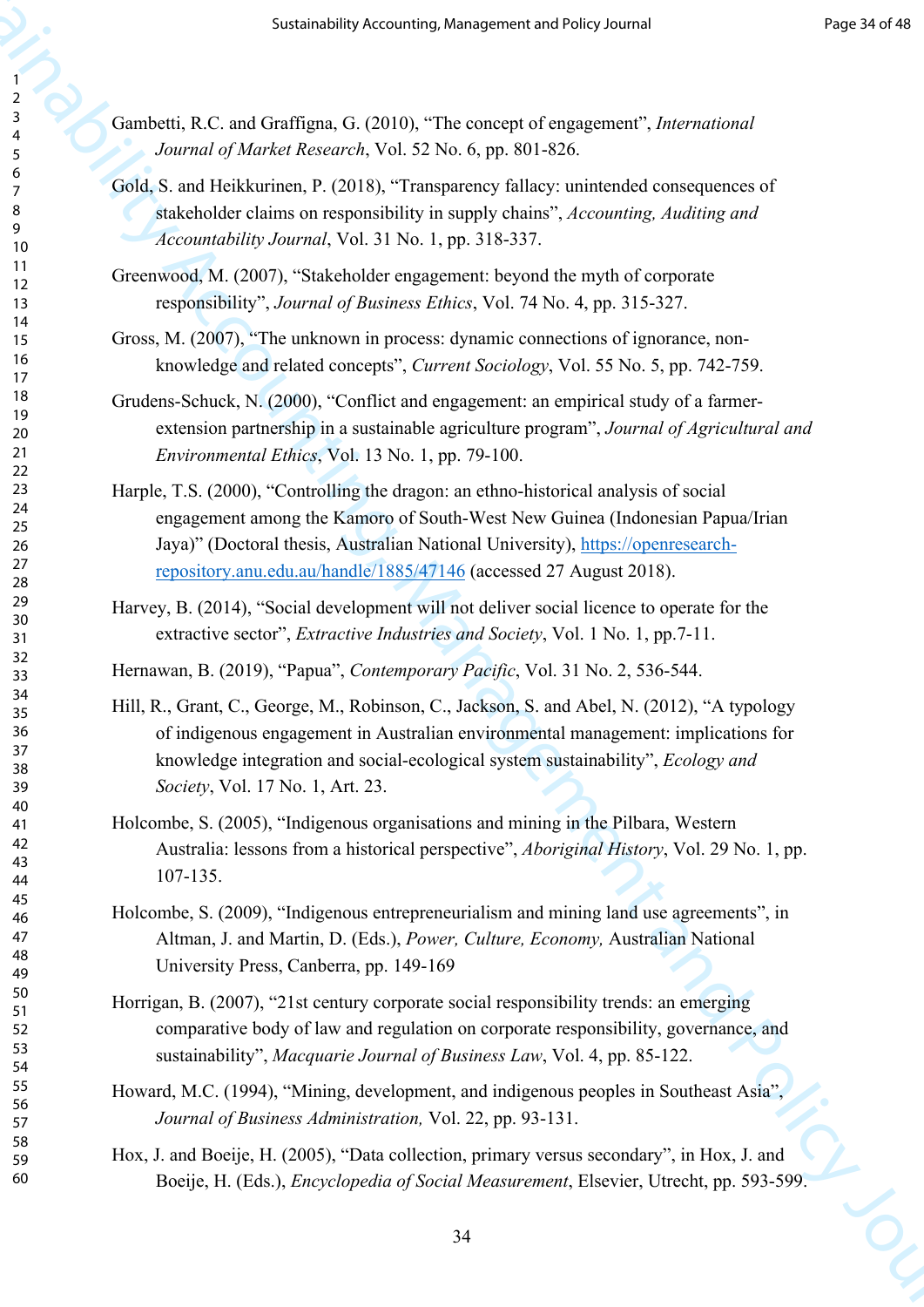| 2                            |
|------------------------------|
| ₹                            |
|                              |
| 4                            |
| 5                            |
| 6                            |
|                              |
|                              |
| 8                            |
| $\mathbf$<br>)               |
|                              |
| 10                           |
| 11                           |
| $\mathbf{1}$<br>C            |
|                              |
| $\overline{13}$              |
| $\overline{14}$              |
| 15                           |
|                              |
| 16                           |
| 17                           |
| 18                           |
|                              |
| 19                           |
| 20                           |
| $\overline{21}$              |
|                              |
| $\overline{2}$<br>,          |
| $\overline{2}$<br>3          |
| 24                           |
| 25                           |
|                              |
| 26                           |
| $^{27}$                      |
| $\overline{28}$              |
|                              |
| 29                           |
| 30                           |
|                              |
| $\overline{\textbf{3}}$      |
| $\overline{\mathbf{3}}$<br>, |
| $\overline{\mathbf{3}}$<br>ξ |
|                              |
| 34                           |
| 35                           |
| 36                           |
|                              |
| 37                           |
| $\overline{\bf 8}$           |
| $\frac{1}{2}$<br>Ć           |
|                              |
| 40                           |
| 41                           |
| 42                           |
| 3                            |
| $\overline{4}$               |
| 44                           |
| 45                           |
| 46                           |
|                              |
| 47                           |
| 48                           |
| 49                           |
|                              |
| 50                           |
| 51                           |
| 5.<br>$\overline{2}$         |
|                              |
| 5:<br>ξ                      |
| 54                           |
| 55                           |
|                              |
| 56                           |
| 57                           |
| 58                           |
|                              |
| 59                           |

| Page 35 of 48              | Sustainability Accounting, Management and Policy Journal                                                                                                                                                                           |
|----------------------------|------------------------------------------------------------------------------------------------------------------------------------------------------------------------------------------------------------------------------------|
|                            |                                                                                                                                                                                                                                    |
| 3<br>5                     | International Council on Mining and Metals (ICMM). (2015), "Good practice guide on<br>indigenous peoples and mining" (2nd ed.), available at:                                                                                      |
| 6<br>7<br>8                | https://www.icmm.com/website/publications/pdfs/social-and-economic-<br>development/9520.pdf (accessed 11 August 2018).                                                                                                             |
| 9<br>10<br>11<br>12<br>13  | Jacobs, K. (2011), Collecting Kamoro: Objects, Encounters and Representation on the<br>Southwest Coast of Papua, Sidestone Press, Leiden, available at:<br>https://www.sidestone.com/books/?q=kamoro (accessed 27 July 2018).      |
| 14<br>15<br>16             | Jakarta Post. (2018), "Freeport has cost \$13 billion losses in environmental damage, says<br>BPK", 20 March, available at:                                                                                                        |
| 17<br>18<br>19             | http://www.thejakartapost.com/news/2018/03/20/freeport-has-cost-13-billion-losses-in-<br>environmental-damage-says-bpk.html (accessed 12 September 2018).                                                                          |
| 20<br>21<br>22<br>23<br>24 | Jamali, D. and Karam, C. (2018), "Corporate social responsibility in developing countries as<br>an emerging field of study", International Journal of Management Reviews, Vol. 20<br>No. 1, pp. 32-61.                             |
| 25<br>26<br>27<br>28<br>29 | Jenkins, H. and Yakovleva, N. (2006), "Corporate social responsibility in the mining<br>industry: exploring trends in social and environmental disclosure", Journal of Cleaner<br>Production, Vol. 14 No. 3-4, pp. 271-284.        |
| 30<br>31<br>32<br>33       | Jeung, C.W. (2011), "The concept of employee engagement: a comprehensive review from a<br>positive organizational behavior perspective", Performance Improvement Quarterly,<br>Vol. 24 No. 2, pp. 49-69.                           |
| 34<br>35<br>36<br>37       | Jones, T.M. and Wicks, A.C. (1999), "Convergent stakeholder theory", Academy of<br>Management Review, Vol. 24 No. 2, pp. 206-221.                                                                                                  |
| 38<br>39<br>40             | Kemp, D. and Owen, J.R. (2013), "Community relations and mining: core to business but not<br>"core business", <i>Resources Policy</i> , Vol. 38 No. 4, pp. 523-531.                                                                |
| 41<br>42<br>43<br>44<br>45 | Kwiatkowski, R.E., Tikhonov, C., Peace, D.M. and Bourassa, C. (2009), "Canadian<br>indigenous engagement and capacity building in health impact assessment", Impact<br>Assessment and Project Appraisal, Vol. 27 No. 1, pp. 57-67. |
| 46<br>47<br>48<br>49<br>50 | Kyriakakis, J. (2005), "Freeport in West Papua: bringing corporations to account for<br>international human rights abuses under Australian criminal and tort law", Monash<br>University Law Review, Vol. 31 No. 1, pp. 95-119.     |
| 51<br>52<br>53<br>54<br>55 | Lahiri-Dutt, K. (2004), "Informality in mineral resource management in Asia: raising<br>questions relating to community economies and sustainable development", Natural<br><i>Resources Forum, Vol. 28, No. 2, pp. 123-132.</i>    |
| 56<br>57<br>58<br>59<br>60 | Leith, D. (2002), "Freeport and the Suharto Regime, 1965–1998", Contemporary Pacific,<br>Vol. 14 No. 1, pp. 69-100.                                                                                                                |
|                            | 35                                                                                                                                                                                                                                 |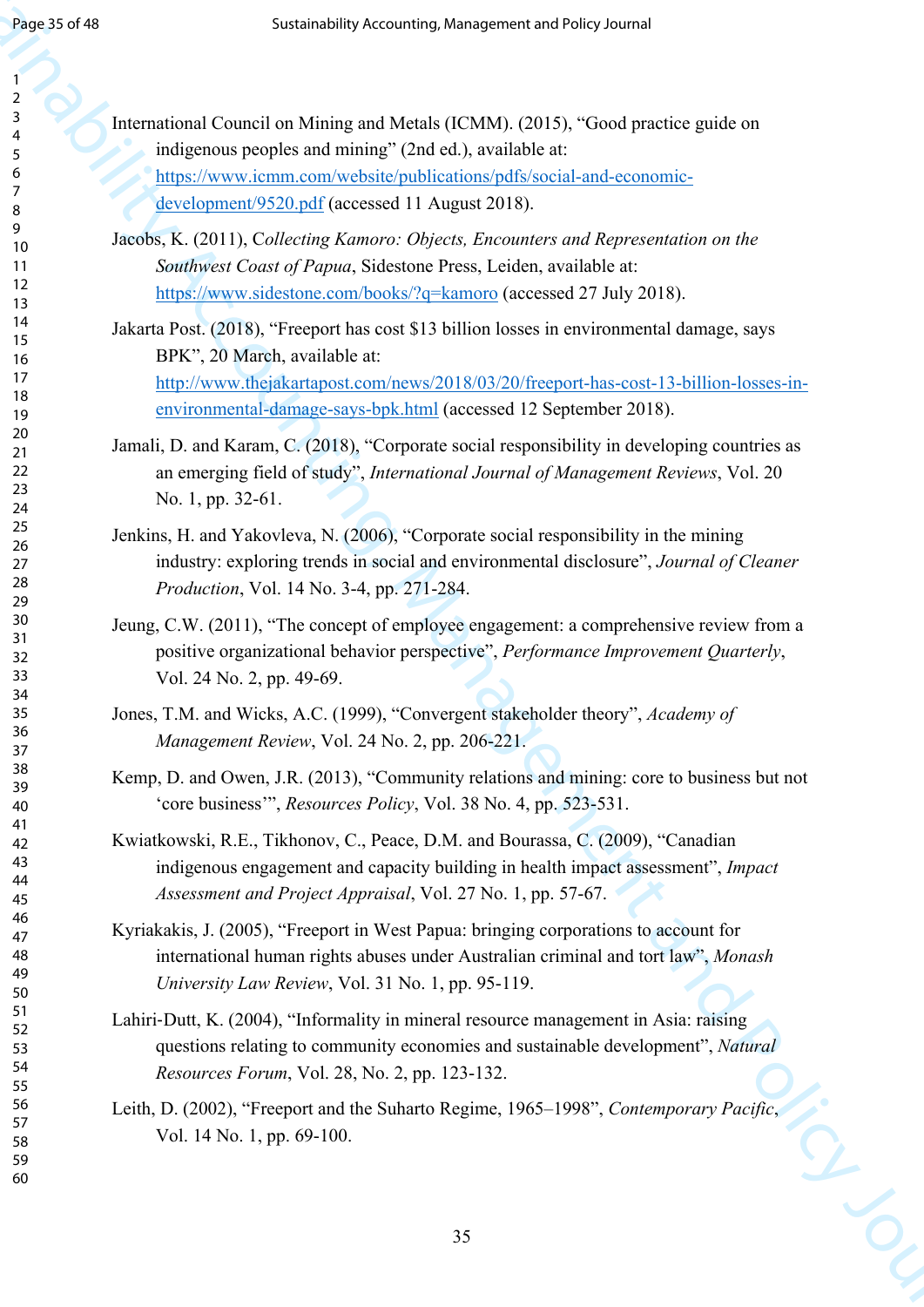- L'Etang, J. (1994), "Public relations and corporate social responsibility: some issues arising", *Journal of Business Ethics*, Vol. 13 No. 2, pp. 111-123.
- Loza, J. (2004), "Business-community partnerships: the case for community organization capacity building", *Journal of Business Ethics*, Vol. 53 No. 3, pp. 297-311.
- Mamen, K. and Whiteman, G. (2001, March), "Community consultation in mining", *Cultural Survival Quarterly Magazine*, Vol. 25 No. 1, available at: https://www.culturalsurvival.org/publications/cultural-survival-quarterly/communityconsultation-mining (accessed 27 August 2018).
- Mathur, V.N., Price, A.D. and Austin, S. (2008), "Conceptualizing stakeholder engagement in the context of sustainability and its assessment", *Construction Management and Economics*, Vol. 26 No. 6, pp. 601-609.
- Mayes, R., McDonald, P. and Pini, B. (2014), "'Our' community: corporate social responsibility, neoliberalisation, and mining industry community engagement in rural Australia", *Environment and Planning A: Economy and Space*, Vol 46 No. 2, pp. 398- 413.
- McKenna, K. (2015a). Corporate security practices and human rights in West Papua. *Conflict, Security & Development*, *15*(4), 359-385.
- McKenna, K. (2015b), *Corporate Social Responsibility and Natural Resource Conflict*, Routledge, London.
- Sustainability [Acco](https://www.culturalsurvival.org/publications/cultural-survival-quarterly/community-consultation-mining)unting, Manag[em](https://openresearch-repository.anu.edu.au/handle/1885/49901)ent and Heliophysics in the space of the space of the space of the space of the space of the space of the space of the space of the space of the space of the space of the space of the spa McKenna, K. and Braithwaite, J. (2011), "Large corporations and obstacles to peace in Papua", in King, P., Elmslie, J. and Webb-Gannon, C. (Eds.), *Comprehending West Papua*, University of Sydney, Centre for Peace and Conflict Studies, Sydney, pp. 318- 338, available at https://openresearch-repository.anu.edu.au/handle/1885/49901 (accessed 28 July 2018).
	- Meinert, L.D., Hefton, K.K., Mayes, D. and Tasiran, I. (1997), "Geology, zonation, and fluid evolution of the Big Gossan Cu-Au skarn deposit, Ertsberg District, Irian Jaya", *Economic Geology*, Vol. 92 No. 5, pp. 509-533.
	- Mills, A.J. and Durepos, G. (2013), *Case Study Methods in Business Research*, Sage, London.
	- Mining Association of Manitoba. (2016), *2016 Aboriginal Engagement Handbook: A Handbook for Proponents of Mineral Exploration and Mining in Manitoba*, Mining Association of Manitoba Inc., Winnipeg, available at https://www.mines.ca/wcmdocs/docs/publications/aboriginal\_engagement\_handbook\_final.pdf (accessed 11 August 2018).
	- Mining Data Online. (2018), "Mining data solutions: Grasberg Complex (Big Gossan Mine, Deep Mill Level Zone (DMLZ) Mine, Deep Ore Zone (DOZ) Mine, Grasberg Mine,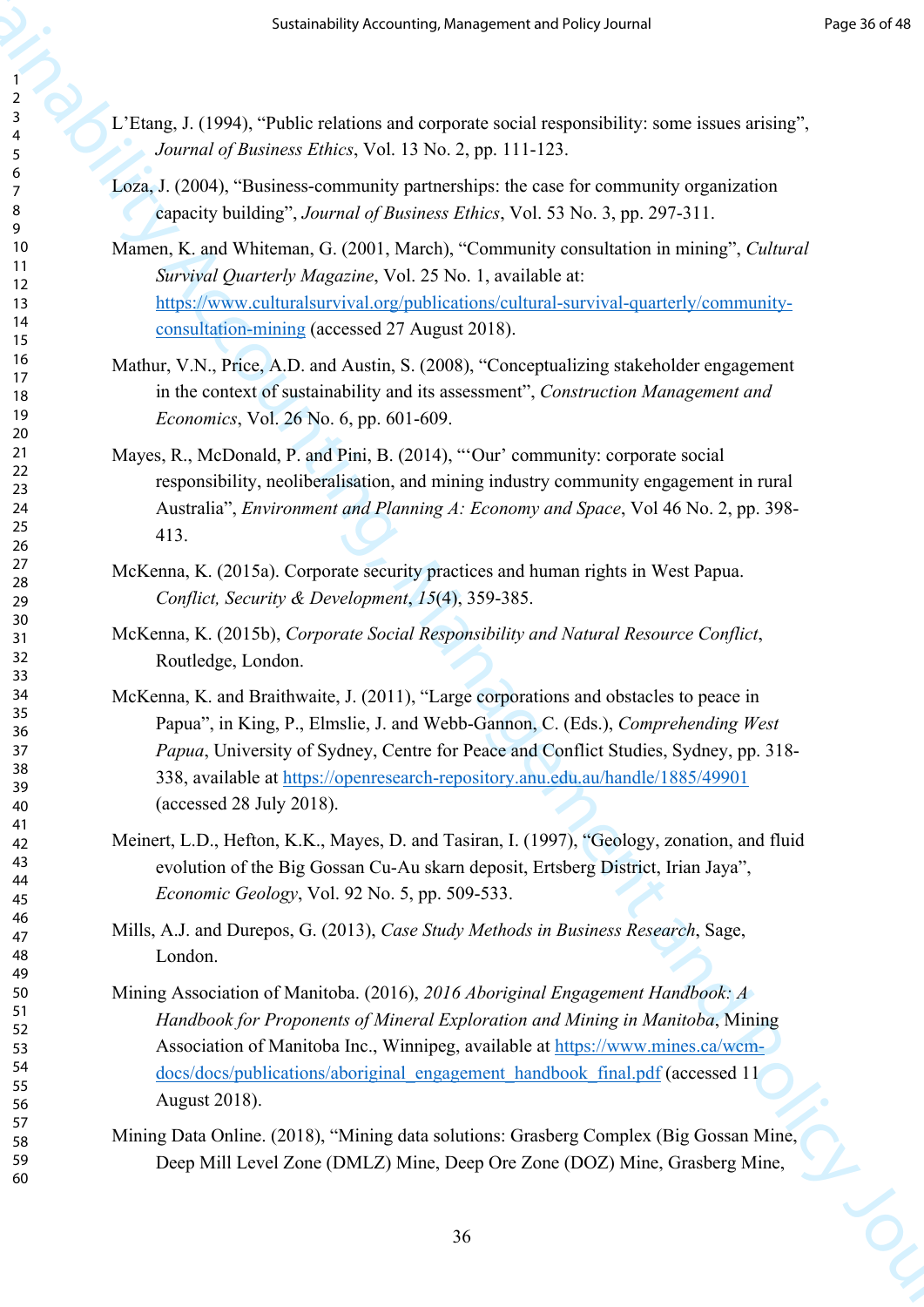Grasberg Block Cave Project)", available at:

https://miningdataonline.com/property/3303/Grasberg-Complex.aspx#Overview (accessed 27 August 2018).

- Mitchell, R.K., Agle, B.R. and Wood, D.J. (1997), "Toward a theory of stakeholder identification and salience: defining the principle of who and what really counts", *Academy of Management Review*, Vol. 22 No. 4, pp. 853-886.
- Moffat, K. and Zhang, A. (2014), "The paths to social licence to operate: an integrative model explaining community acceptance of mining", *Resources Policy*, Vol. 39, pp. 61-70.
- Muller, K. (2001), "Background texts for the Amungme book", available at: http://papuaweb.org/dlib/tema/amungme/muller/background-texts.rtf (accessed 27 August 2018).
- Mulugetta, Y. (2008), "Human capacity and institutional development towards a sustainable energy future in Ethiopia", *Renewable and Sustainable Energy Reviews*, Vol. 12 No. 5, pp. 1435-1450.
- Murphy, A.M. (2010), "US rapprochement with Indonesia: from problem state to partner." *Contemporary Southeast Asia: A Journal of International and Strategic Affairs*, Vol. 32 No. 3, pp. 362-387.
- Super 20 of Management Acco[un](http://papuaweb.org/dlib/tema/amungme/muller/background-texts.rtf)ting, Man[agem](https://apec.org/-/media/APEC/Publications/2008/12/Opportunities-and-Challenges-for-Foreign-Investment-in-the-APEC-Region-Case-Studies-December-2008/08_hrd_FDI_casestudies.pdf)ent and Policy Journal of Accounting<br>
Sustainability Accounting Theoretical Sustainability (counting and Continental Sustainability Continental Sustainability Accounting The Conti Nakagawa, J. (2008), "Freeport's Grasberg/Ertsberg Mine in West Papua, Indonesia", in *Opportunities and Challenges for Foreign Investment in the APEC Region: Case Studies*, pp. 73-88, available at: https://apec.org/- /media/APEC/Publications/2008/12/Opportunities-and-Challenges-for-Foreign-Investment-in-the-APEC-Region-Case-Studies-December-2008/08\_hrd\_FDI\_casestudies.pdf (accessed 13 September 2018).
	- Nana, R.K.H.M. and Beddewela, E. (2019), "The politics of corporate social responsibility in the mining industry in Burkina Faso", *Africa Journal of Management*, Vol. 5 No. 4, pp. 358-381.
	- O'Brien, P. (2010), "The politics of mines and indigenous rights: a case study of the Grasberg Mine in Indonesia's Papua Province", *Georgetown Journal of International Affairs*, Vol. 11 No. 1, pp. 47-56.
	- O'Faircheallaigh, C. (2013), "Community development agreements in the mining industry: an emerging global phenomenon", *Community Development*, Vol. 44 No. 2, pp. 222- 238.
	- O'Faircheallaigh, C. (2015). "Social equity and large mining projects: voluntary industry initiatives, public regulation and community development agreements", *Journal of Business Ethics*, Vol. 132 No. 1, pp. 91-103.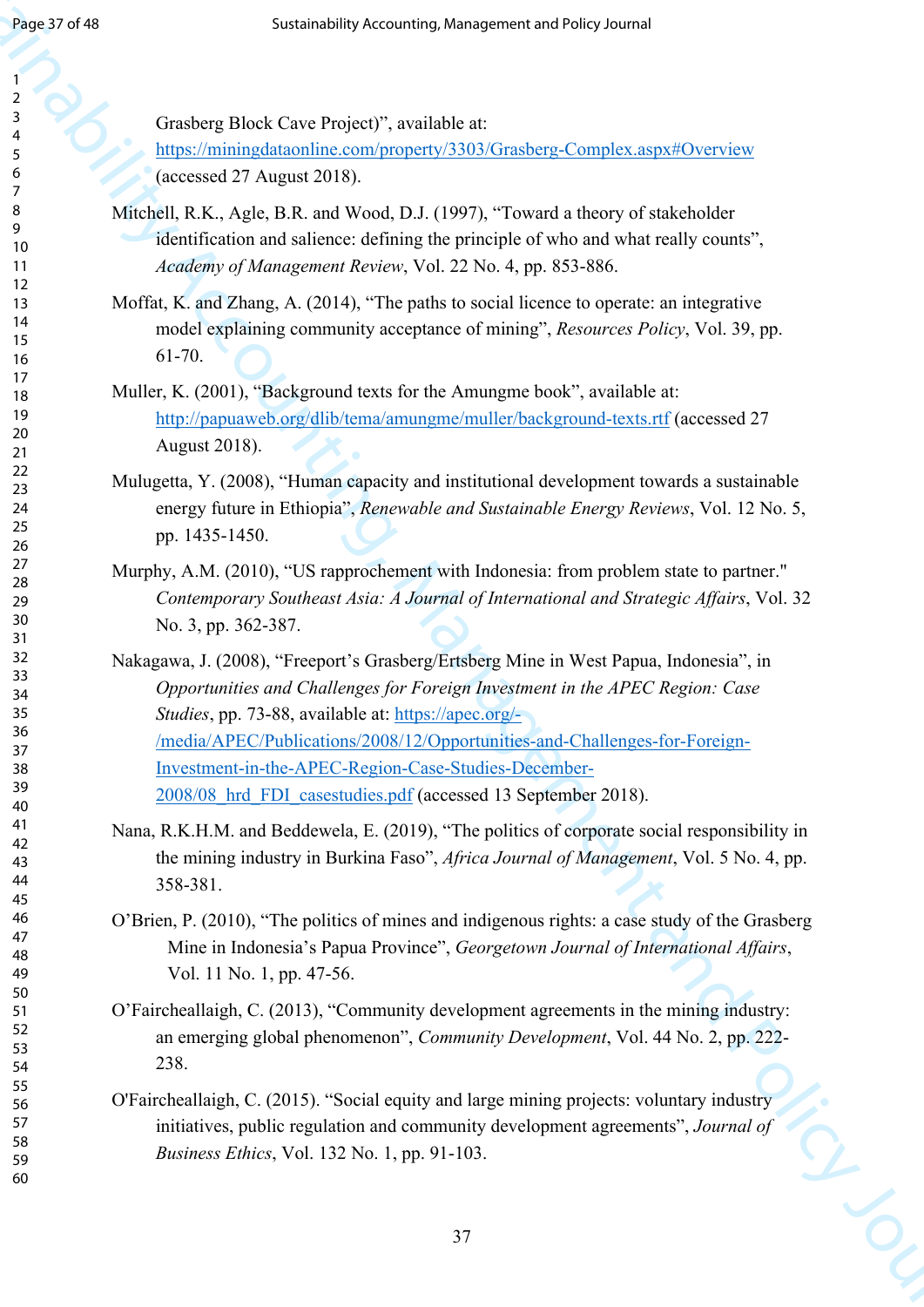- O'Faircheallaigh, C. and Corbett, T. (2005), "Indigenous participation in environmental management of mining projects: the role of negotiated agreements", *Environmental Politics*, Vol. 14 No. 5, pp. 629-647.
- Otto, B. and Sentana, I.M. (2018), "Indonesia wrests control of Freeport's Grasberg Mine, ending long battle", *Wall Street Journal*, 21 December, available at: https://www.wsj.com/articles/indonesia-wrests-control-of-freeports-grasberg-mineending-long-battle-11545396193 (accessed 6 August 2019).
- Parmar, B.L., Freeman, R.E., Harrison, J.S., Wicks, A.C., Purnell, L. and de Colle, S. (2010), "Stakeholder theory: the state of the art", *Academy of Management Annals*, Vol. 4 No. 1, pp. 403-445.
- Paull, D., Banks, G., Ballard, C. and Gillieson, D. (2006), "Monitoring the environmental impact of mining in remote locations through remotely sensed data", *Geocarto International*, Vol. 21 No. 1, pp. 33-42.
- Perlez, J. and Bonner, R. (2005), "Below a mountain of wealth, a river of waste", *New York Times*, 27 December, available at: https://www.nytimes.com/2005/12/27/world/asia/below-a-mountain-of-wealth-a-riverof-waste.html (accessed 6 August 2019).
- Phillips, R., Freeman, R.E. and Wicks, A.C. (2003), "What stakeholder theory is not", *Business Ethics Quarterly*, Vol. 13 No. 4, pp. 479-502.
- Phillipson, J., Lowe, P., Proctor, A. and Ruto, E. (2012), "Stakeholder engagement and knowledge exchange in environmental research", *Journal of Environmental Management*, Vol. 95 No. 1, pp. 56-65.
- Phiri, O., Mantzari, E. and Gleadle, P. (2019), "Stakeholder interactions and corporate social responsibility (CSR) practices: evidence from the Zambian copper mining sector", *Accounting, Auditing and Accountability Journal*, Vol. 32 No. 1, pp. 26-54.
- Pickell, D. (2003), *Between the Tides: A Fascinating Journey among the Kamoro of New Guinea*, Periplus, Hong Kong.
- Sustainabilit[y Ac](https://www.wsj.com/articles/indonesia-wrests-control-of-freeports-grasberg-mine-ending-long-battle-11545396193)countin[g, M](https://www.nytimes.com/2005/12/27/world/asia/below-a-mountain-of-wealth-a-river-of-waste.html)anagement a[nd](https://integratedreporting.org/news/reporting-on-broader-value-creation-what-good-is-beginning-to-look-like/) Policy Journal Prop. 2016<br>
2. The constrained C. and Corbest, T. (2005). The<br>Bandery C. and Corbest, T. (2005). The Equivariative constrained in the<br>former and the constrained and Pilot, S. (2017), "Reporting on broader value creation: what good is beginning to look like", IIRC Newsletter, 18 August, available at: https://integratedreporting.org/news/reporting-on-broader-value-creation-what-good-isbeginning-to-look-like/
	- Pratisti, S. and Wibawa, S. (2017), "Defending environmental rights: an ecological democracy perspective. *Journal of Southeast Asian Human Rights*, Vol. 1 No. 2, 147- 158.
	- Preston, L.E. and Sapienza, H.J. (1990), "Stakeholder management and corporate performance", *Journal of Behavioral Economics*, Vol. 19 No. 4, pp. 361-375.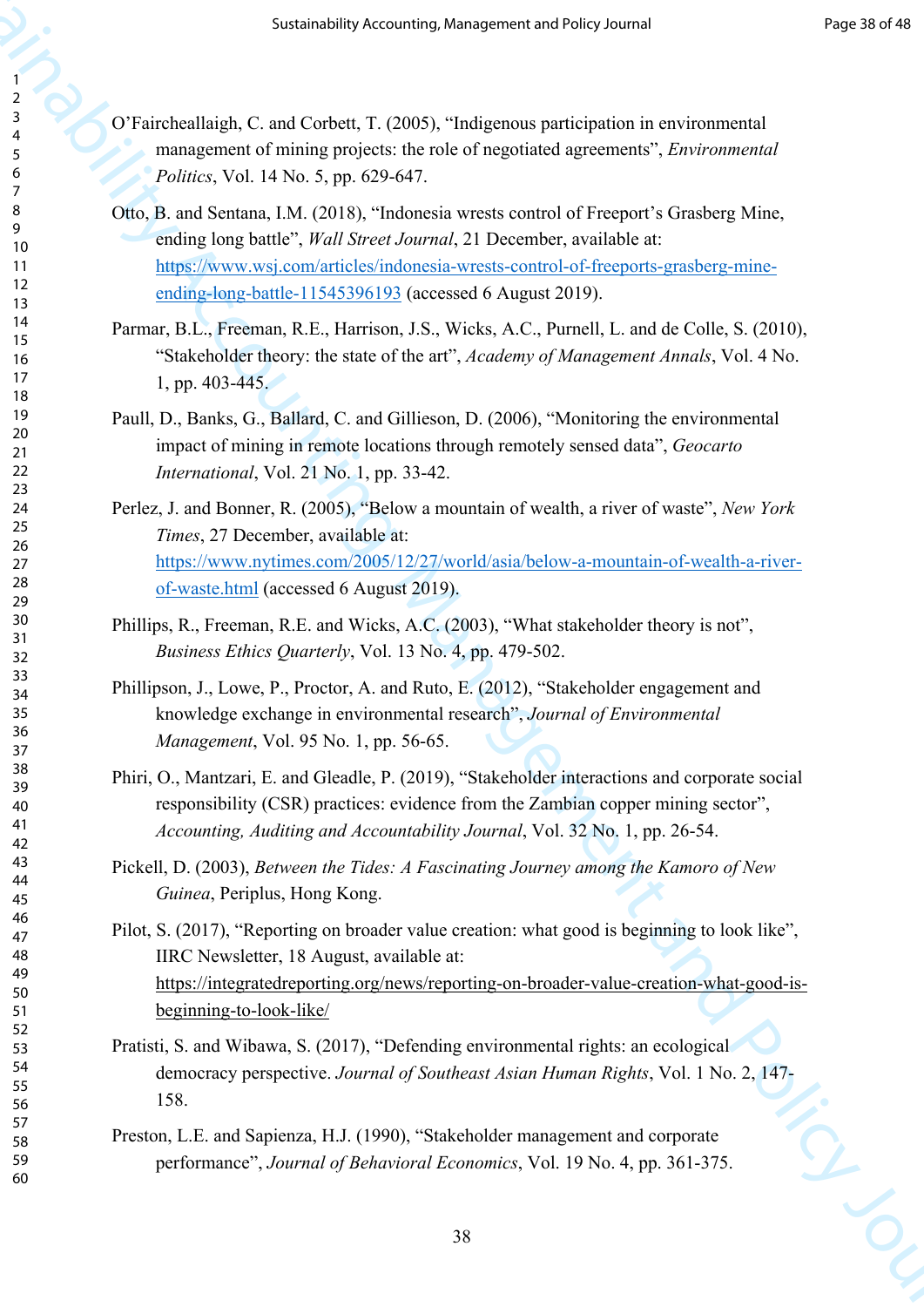| Page 39 of 48              | Sustainability Accounting, Management and Policy Journal                                                                                                                                                     |
|----------------------------|--------------------------------------------------------------------------------------------------------------------------------------------------------------------------------------------------------------|
|                            |                                                                                                                                                                                                              |
| 2<br>3                     | Price, S. (2015), "A no-displacement option? Rights, risks and negotiated settlement in                                                                                                                      |
| 4<br>5<br>6                | development displacement", <i>Development in Practice</i> , Vol. 25 No. 5, pp. 673-685.                                                                                                                      |
| 7                          | PT Freeport-Indonesia. (2011), "Laporan tahunan 2011 social outreach and local                                                                                                                               |
| 8<br>9                     | development community relations", available at:<br>https://ptfi.co.id/media/files/publication/515a7f4b065e0_sldcr2011.pdf (accessed 22                                                                       |
| 10<br>11                   | <b>August</b> 2018).                                                                                                                                                                                         |
| 12<br>13                   | PT Freeport-Indonesia. (2012), "Laporan tahunan 2012 Social Outreach and Local                                                                                                                               |
| 14<br>15                   | Development Community Relations", available at:                                                                                                                                                              |
| 16<br>17                   | https://ptfi.co.id/media/files/publication/529fe51d05ed5 2012sld-ar bahasa.pdf                                                                                                                               |
| 18                         | (accessed 13 August 2018).                                                                                                                                                                                   |
| 19<br>20                   | PT Freeport-Indonesia. (2013), "Laporan tahunan 2013 Community Affairs", available at:<br>https://ptfi.co.id/media/files/publication/54504fa849f92 2013 community affairs ar -                               |
| 21<br>22                   | ind.pdf (accessed 22 August 2018).                                                                                                                                                                           |
| 23<br>24                   | PT Freeport-Indonesia. (2016), "PTFI Social Investment Report 2016", available at:                                                                                                                           |
| 25<br>26                   | https://ptfi.co.id/site/uploads/images/5bbeb7e81da5b-599292e216799-2016-si-annual-                                                                                                                           |
| 27<br>28                   | review-final-freeport-indonesia-eng.pdf (accessed 28 April 2020).                                                                                                                                            |
| 29                         | PT Freeport-Indonesia. (2017), "Lembar fakta [fact sheet] – update: 2017", available at:                                                                                                                     |
| 30<br>31                   | https://ptfi.co.id/media/files/fact/5966fbf419230 pengembangan masyarakat freeporti<br>ndonesia.pdf (accessed 26 August 2018).                                                                               |
| 32<br>33                   |                                                                                                                                                                                                              |
| 34<br>35                   | PT Freeport-Indonesia. (2018a), "Publication: Freeport Indonesia media highlight", available<br>at: https://ptfi.co.id/en/media/publication (accessed 22 March 2020).                                        |
| 36<br>37                   | PT Freeport-Indonesia. (2018b), "PTFI in the community: empowering communities,                                                                                                                              |
| 38<br>39                   | sustaining mutual", available at: https://ptfi.co.id/en/csr/freeport-in-society (accessed 25                                                                                                                 |
| 40<br>41                   | July 2018).                                                                                                                                                                                                  |
| 42                         | PT Freeport Indonesia (2019), "Fact sheet: community development", available at:                                                                                                                             |
| 43<br>44                   | https://ptfi.co.id/site/uploads/images/5ce1f5f49022c-pembangunanberkelanjutan-<br>se.pdf (accessed 26 November 2019).                                                                                        |
| 45<br>46                   | RNZ. (2015), "Papuans not consulted in Freeport negotiations", 22 December, available at:                                                                                                                    |
| 47<br>48                   | https://www.radionz.co.nz/international/pacific-news/292698/papuans-not-consulted-                                                                                                                           |
| 49<br>50                   | in-freeport-negotiations (accessed 28 August 2018).                                                                                                                                                          |
| 51<br>52<br>53             | Rifai-Hasan, P.A. (2009), "Development, power, and the mining industry in Papua: a study of<br>Freeport Indonesia", Journal of Business Ethics, Vol. 89 Suppl. 2, pp. 129-143.                               |
| 54<br>55<br>56<br>57<br>58 | Rodrigues, M. and Mendes, L. (2018), "Mapping of the literature on social responsibility in<br>the mining industry: a systematic literature review", Journal of Cleaner Production,<br>Vol. 181, pp. 88-101. |
| 59<br>60                   |                                                                                                                                                                                                              |
|                            |                                                                                                                                                                                                              |
|                            | 39                                                                                                                                                                                                           |
|                            |                                                                                                                                                                                                              |
|                            |                                                                                                                                                                                                              |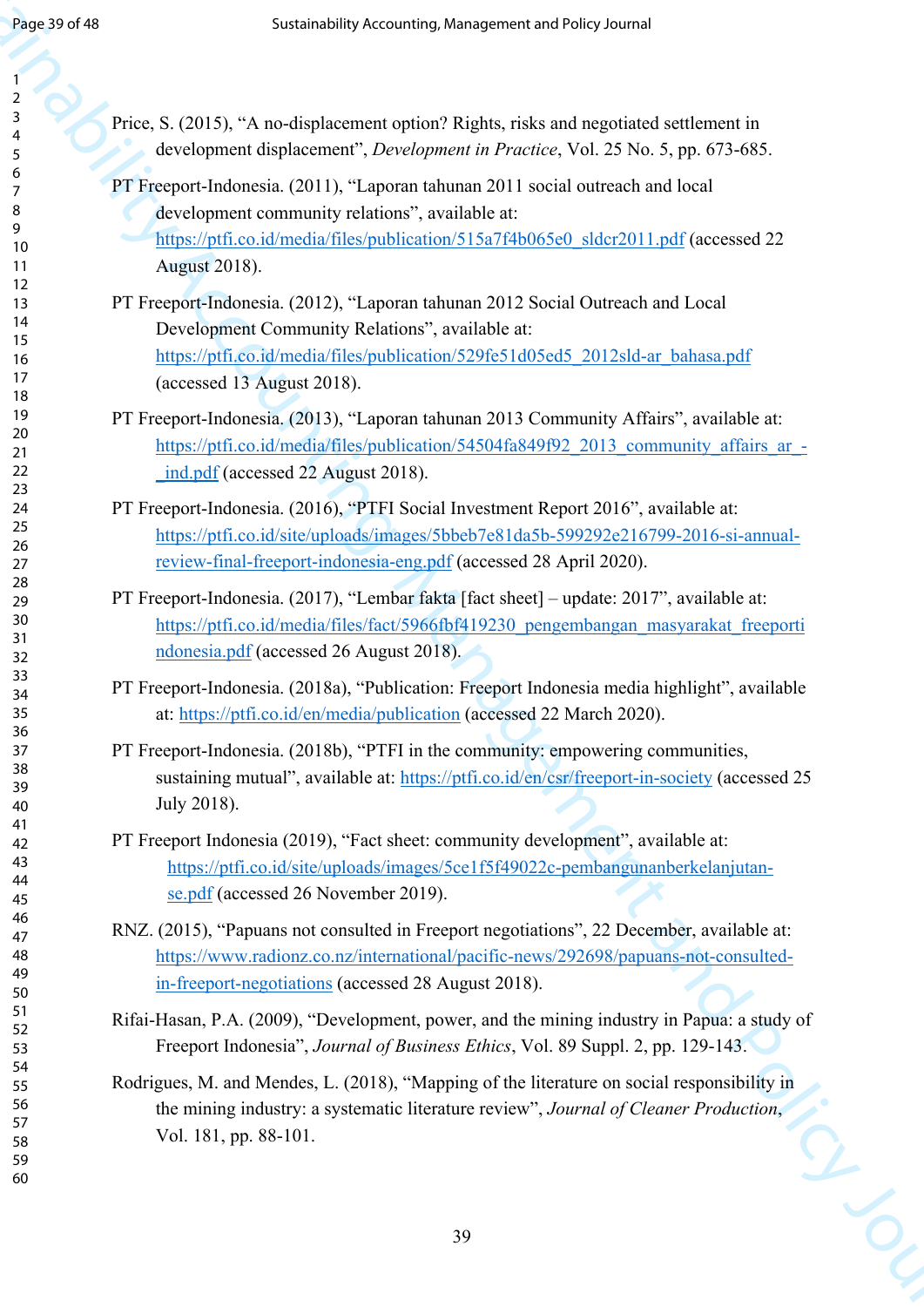- Sustainabili[ty](https://openknowledge.worldbank.org/bitstream/handle/10986/6411/439640PUB0Box310only109780821370131.pdf?sequence=1) [A](https://openknowledge.worldbank.org/bitstream/handle/10986/6411/439640PUB0Box310only109780821370131.pdf?sequence=1)ccounting, Man[ag](https://ir.canterbury.ac.nz/bitstream/handle/10092/12944/Smart%2C%20Joel%20MCom%20Thesis.pdf?sequence=1)ement and Policy Corollary (1997)<br>
Subdiment A.1, Usua, A.A. and 6: Hata, A. (2ds.), Association C Folivers is April.<br>
Subdiment A.1, Usua, A.A. and 6: Hata, A. (2ds.), Association C Folive Ross, M.L. (2008), "Mineral wealth, conflict, and equitable development", in Walton, M., Bebbington, A.J., Dani, A.A. and de Haan, A. (Eds.), *Institutional Pathways to Equity: Assessing Inequality Traps*, World Bank, Washington, DC, pp. 193-216, available at: https://openknowledge.worldbank.org/bitstream/handle/10986/6411/439640PUB0Box3 10only109780821370131.pdf?sequence=1 (accessed 12 September 2018).
	- Sarwono, S.W. (1998), "The Amungme and the Kamoro in Mimika Timur: a psychological analysis", in Miedema, J., Odé, C. and Dam, R.A.C. (Eds.), in *Proceedings of the First Interdisciplinary Conference 'Perspectives on the Bird's Head of Irian Jaya, Indonesia',* Leiden, 13-17 October 1997, Editions Rodopi, Amsterdam, pp. 351-364.
	- Scherer, A.G., Palazzo, G. and Seidl, D. (2013), "Managing legitimacy in complex and heterogeneous environments: sustainable development in a globalized world", *Journal of Management Studies*, Vol. 50 No. 2, pp. 259-284.
	- Sethi, S.P., Lowry, D.B., Veral, E.A., Shapiro, H.J. and Emelianova, O. (2011), "Freeport-McMoRan Copper & Gold, Inc.: an innovative voluntary code of conduct to protect human rights, create employment opportunities, and economic development of the indigenous people", *Journal of Business Ethics*, Vol. 103 No. 1, pp. 1-30.
	- Sillitoe, P. (1998), "The development of indigenous knowledge: a new applied anthropology", *Current anthropology*, Vol. 39 No. 2, pp. 223-252.
	- Smart, J. (2016), "Social and environmental reports and the notion of stakeholder engagement" (Master's thesis, University of Canterbury), available at https://ir.canterbury.ac.nz/bitstream/handle/10092/12944/Smart%2C%20Joel%20MCo m%20Thesis.pdf?sequence=1 (accessed 13 August 2018).
	- Swift, T. (2001), "Trust, reputation and corporate accountability to stakeholders", *Business Ethics: A European Review*, Vol. 10 No. 1, pp. 16-26.
	- Timang, S. (2016), *Amungme di antara Sejarah Pasang Surut Papua*, PT Kanisius, Yogyakarta.
	- Tregidga, H. and Milne, M.J. (2006), "From sustainable management to sustainable development: a longitudinal analysis of a leading New Zealand environmental reporter", *Business Strategy and the Environment*, Vol. 15 No. 4, pp. 219-241.
	- Van Alstine, J. and Afionis, S. (2013), "Community and company capacity: the challenge of resource-led development in Zambia's 'New Copperbelt' ", *Community Development Journal*, Vol. 48 No. 3, pp. 360-376.
	- Vanclay, F. and Hanna, P. (2019), "Conceptualizing company response to community protest: principles to achieve a social license to operate. *Land*, Vol. 8 No. 6, Article 101.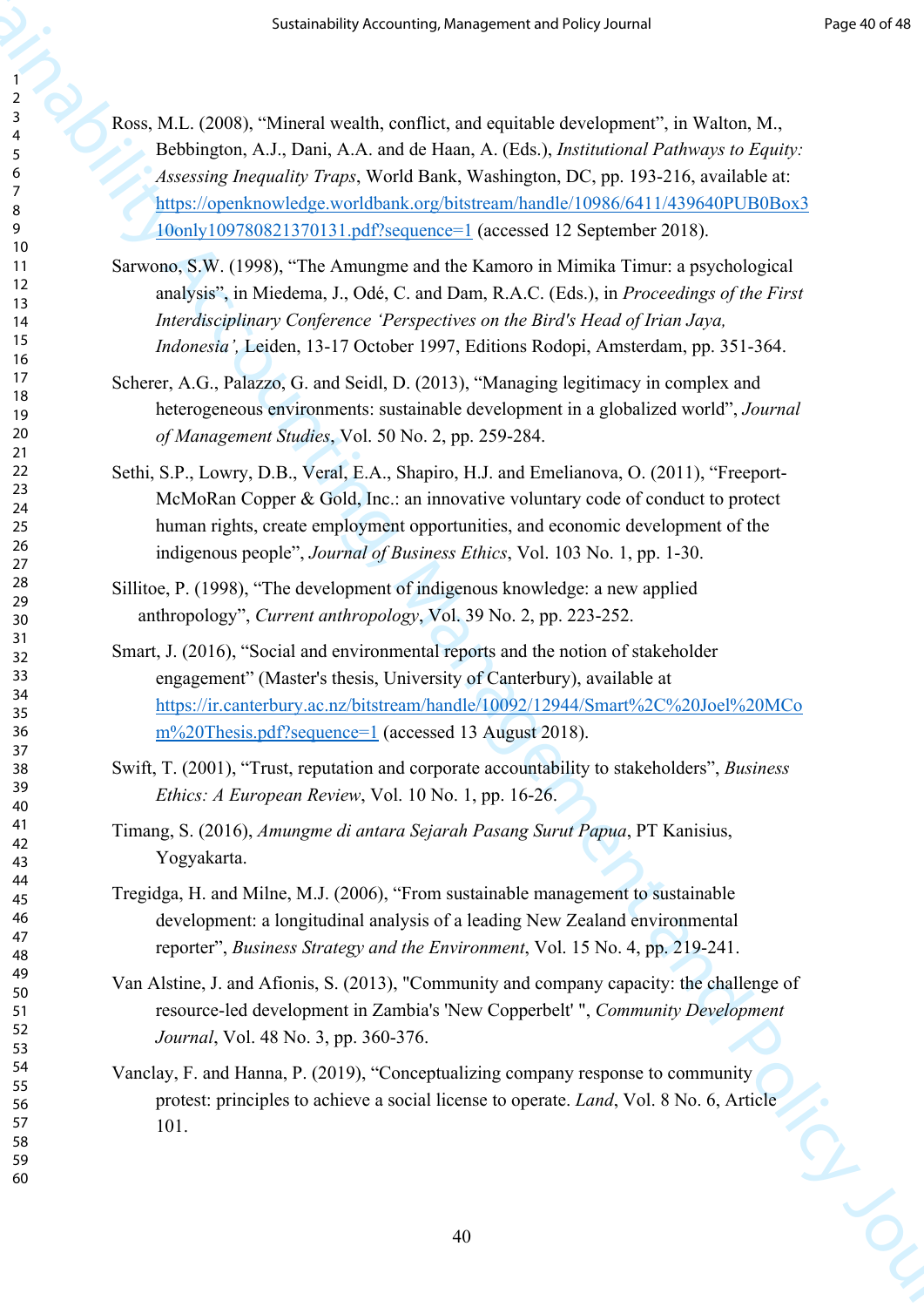> 

Victoria State Government. (2018), "Community engagement guidelines for mining and mineral exploration in Victoria", available at http://earthresources.vic.gov.au/earthresources-regulation/licensing-and-approvals/minerals/guidelines-and-codes-ofpractice/community-engagement-guidelines-for-mining-and-mineral-exploration (accessed 11 August 2018).

- Vogel, C., Moser, S.C., Kasperson, R.E. and Dabelko, G.D. (2007), "Linking vulnerability, adaptation, and resilience science to practice: pathways, players, and partnerships", *Global Environmental Change*, Vol. 17 No. 3-4, pp. 349-364.
- Waddock, S. (2001), "Integrity and mindfulness", *Journal of Corporate Citizenship*, Vol. 2001 No. 1, pp. 25-37.
- Waddock, S. and Graves, S. (1997), "Quality of management and quality of stakeholder relations: are they synonymous?", *Business and Society*, Vol. 36 No. 3, pp. 250-279.
- Sustained and the stationary control of the stationary control of the stationary control of the stationary control of the stationary control of the stationary control of the stationary control of the stationary control of Wagiman, W. (2017), "The negotiations between Indonesian Government and PT Freeport Indonesia ignoring environmental recovery and community welfare", *Institute for Policy Research and Advocacy (ELSAM) Press Release*, available at: https://elsam.or.id/the-negotiations-between-indonesian-government-and-pt-freeportindonesia-ignoring-environmental-recovery-and-community-welfare/ (accessed 16 March 2020).
	- Wu, J. (2001), "Pursuing international environmental tort claims under the ATCA: Beanal v. Freeport-McMoRan", *Ecology Law Quarterly*, Vol. 28 No. 2, pp. 487-508.
	- Xanthaki, A. (2003), "Land rights of indigenous peoples in South-East Asia". *Melbourne Journal of International Law,* Vol 4, pp. 467-496.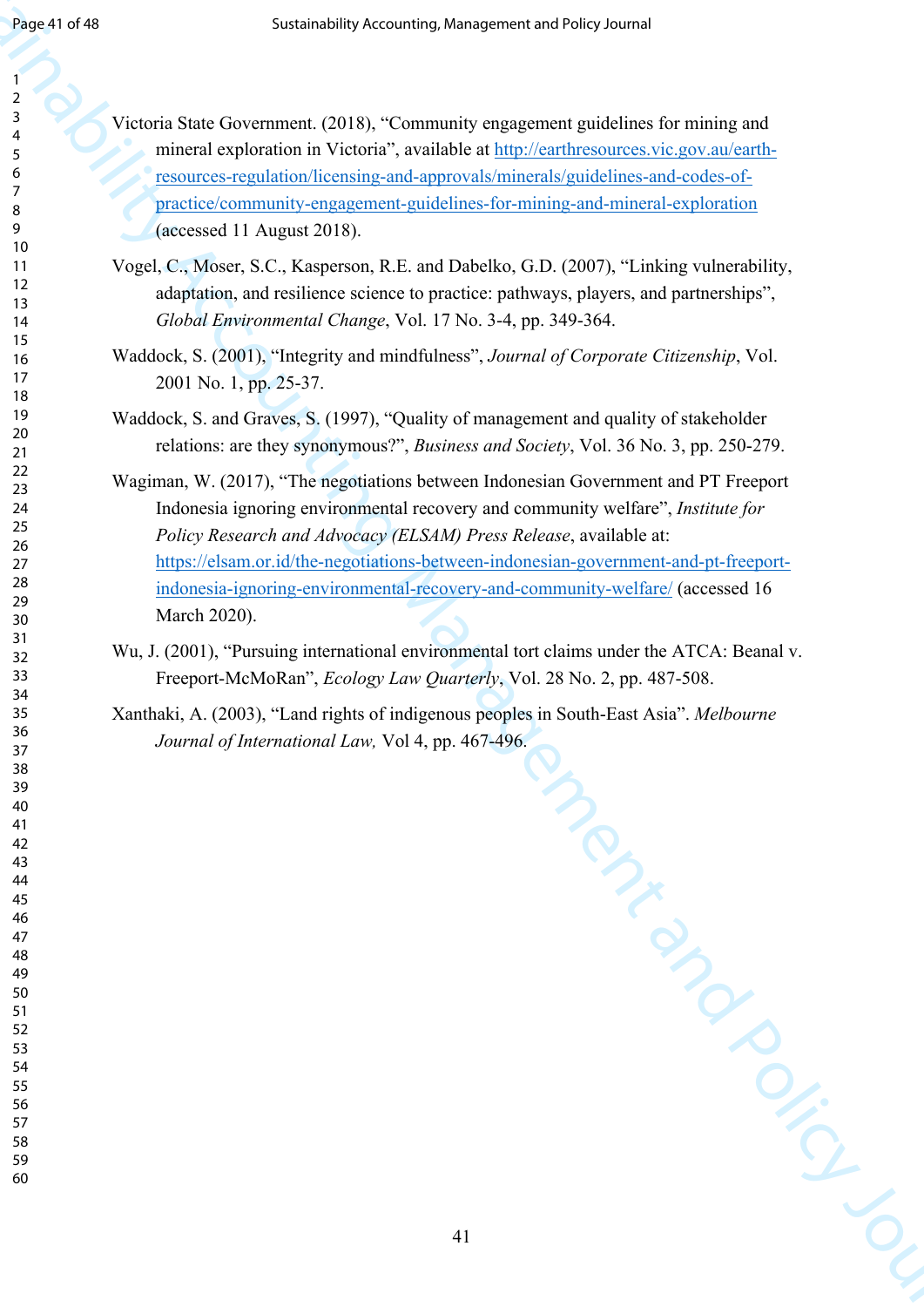1 For a technical summary of the Grasberg mining complex and the mining and ore processing methods employed, see Meinert *et al*. (1997) and Mining Data Online (2018). The mine itself is on lands to which the Amungme have traditional claims, while the ancillary operations are conducted on lands and waterways between the mine and the Arafura Sea which traditionally are those of the Kamoro.

2 This has come to be known variously as the *One Percent (Trust) Fund*, the *Freeport Partnership Fund for Community Development* (Freeport-McMoRan, 2017b, 2017c), or the *PTFI Partnership Fund* (PTFI, 2016). It is not clear what the annual amount contributed is one percent of.

Sustainability Accounting, Management and Policy Journal in Policy Journal in the Control of the Control of the Control of the Control of the Control of the Control of the Control of the Control of the Control of the Cont 3 Lembaga Pengembangan Masyarakat Amungme dan Kamoro. The others in this category are associated with the Amungme, the Kamoro and five other Papuan peoples. They comprise the Amungme Tribal Council *(Lembaga Musyawarah Adat Suku Amungme* – hereafter, *Lemasa*), the Kamoro Tribal Council *(Lembaga Masyarakat Adat Suku Kamoro* – hereafter, *Lemasko*), the Waartsing Foundation (for the benefit of Amungme), the Yu Amako Foundation (for the benefit of Kamoro), the Foundation for Human Rights and Anti Violence *(Yayasan Hak Asasi Manusia Anti Kekerasan* – hereafter, *Yahamak*) and the Forum MoU 2000 (PTFI, 2012, 2016, 2017).

4 There is a discrepancy between this amount and the US\$89 million reported for 2016 in Figure 2. The amount in Figure 2 seems to be an update of what was previously reported in this chart from PTFI (2016).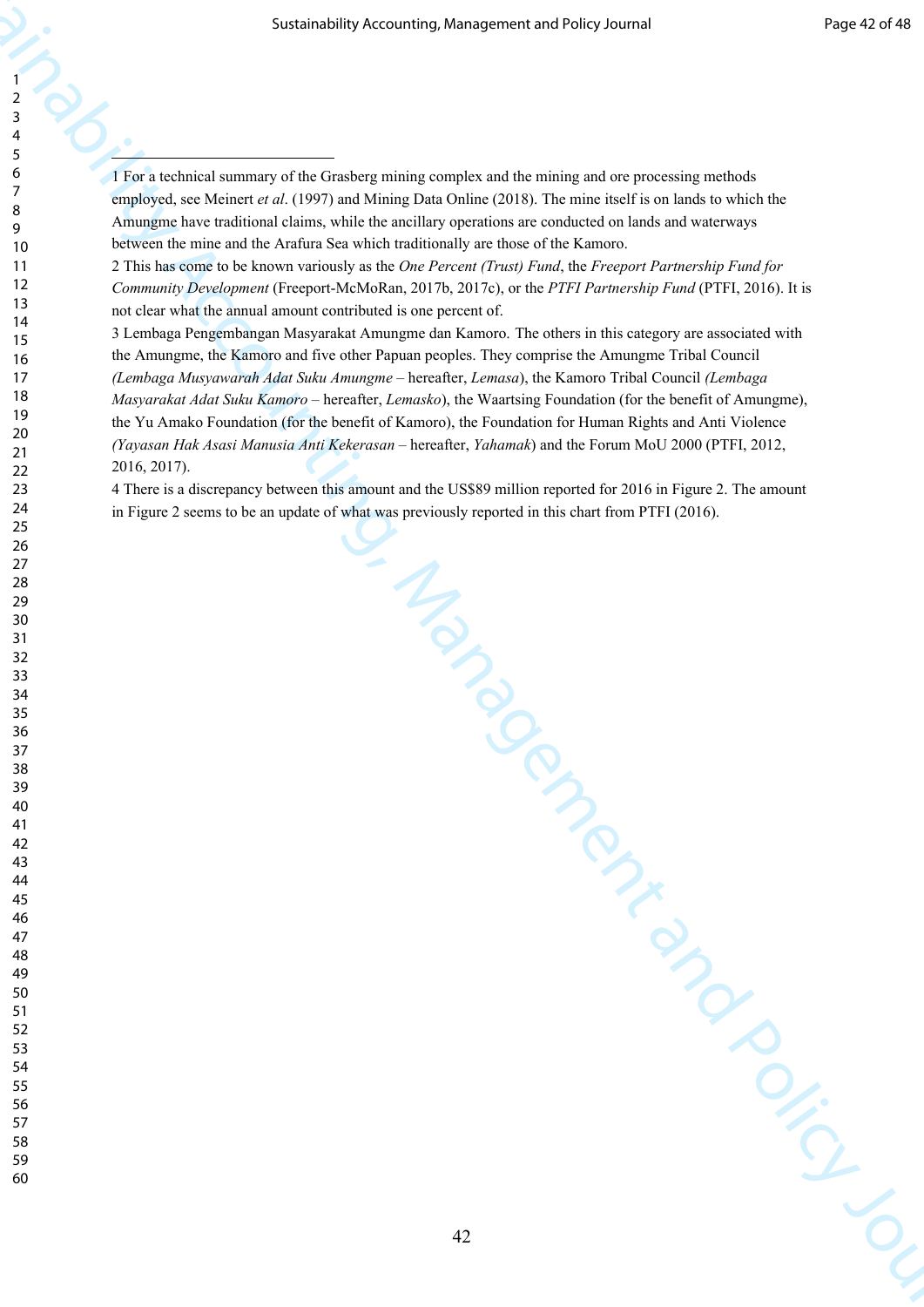

Figure 1. Timeline of major incidents in study domain to 2010 (Source: constructed by the authors from Derksen, 2016; Meinert *et al.*, 1997; Sethi et al, 2011)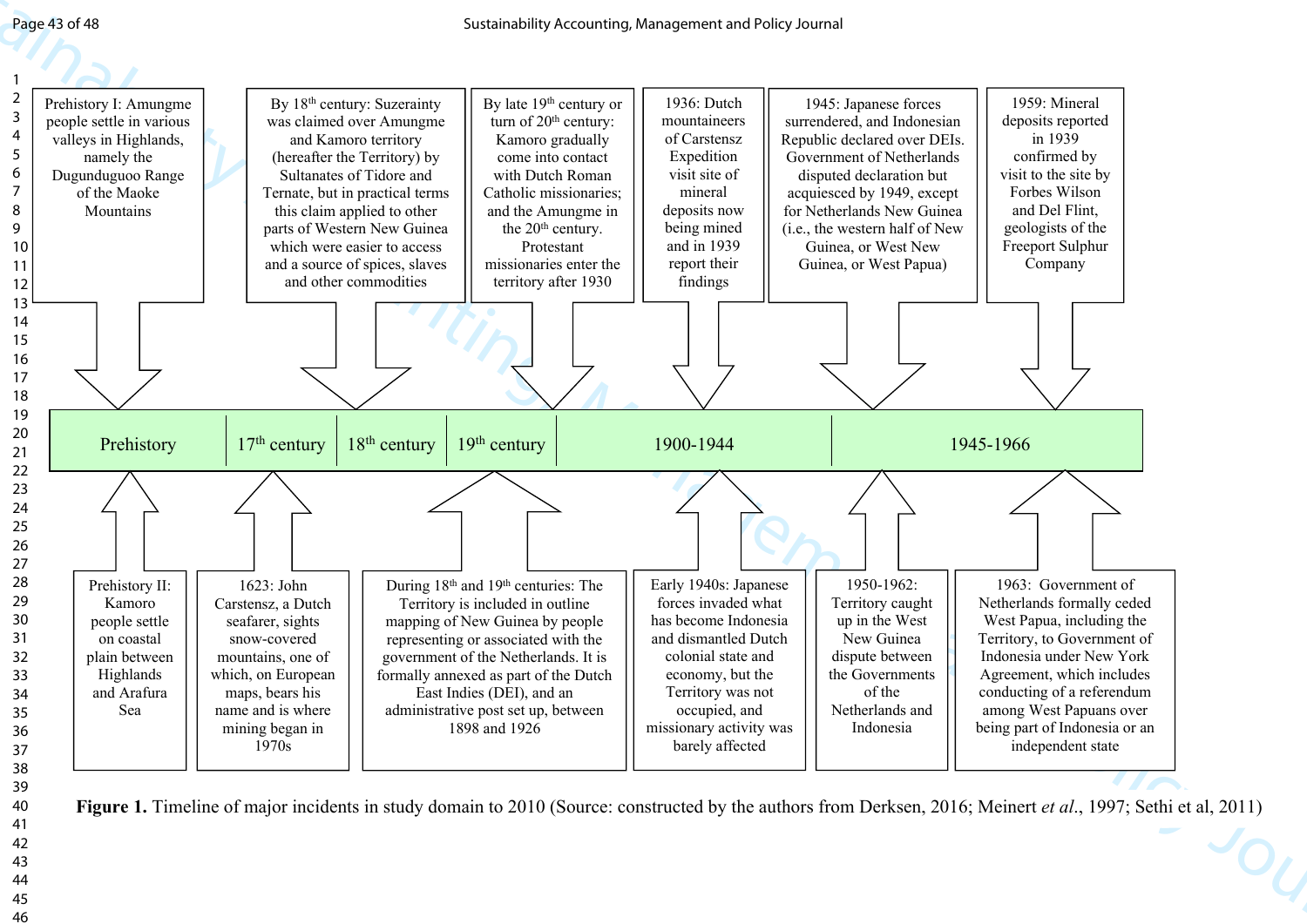

Figure 1. (Continued)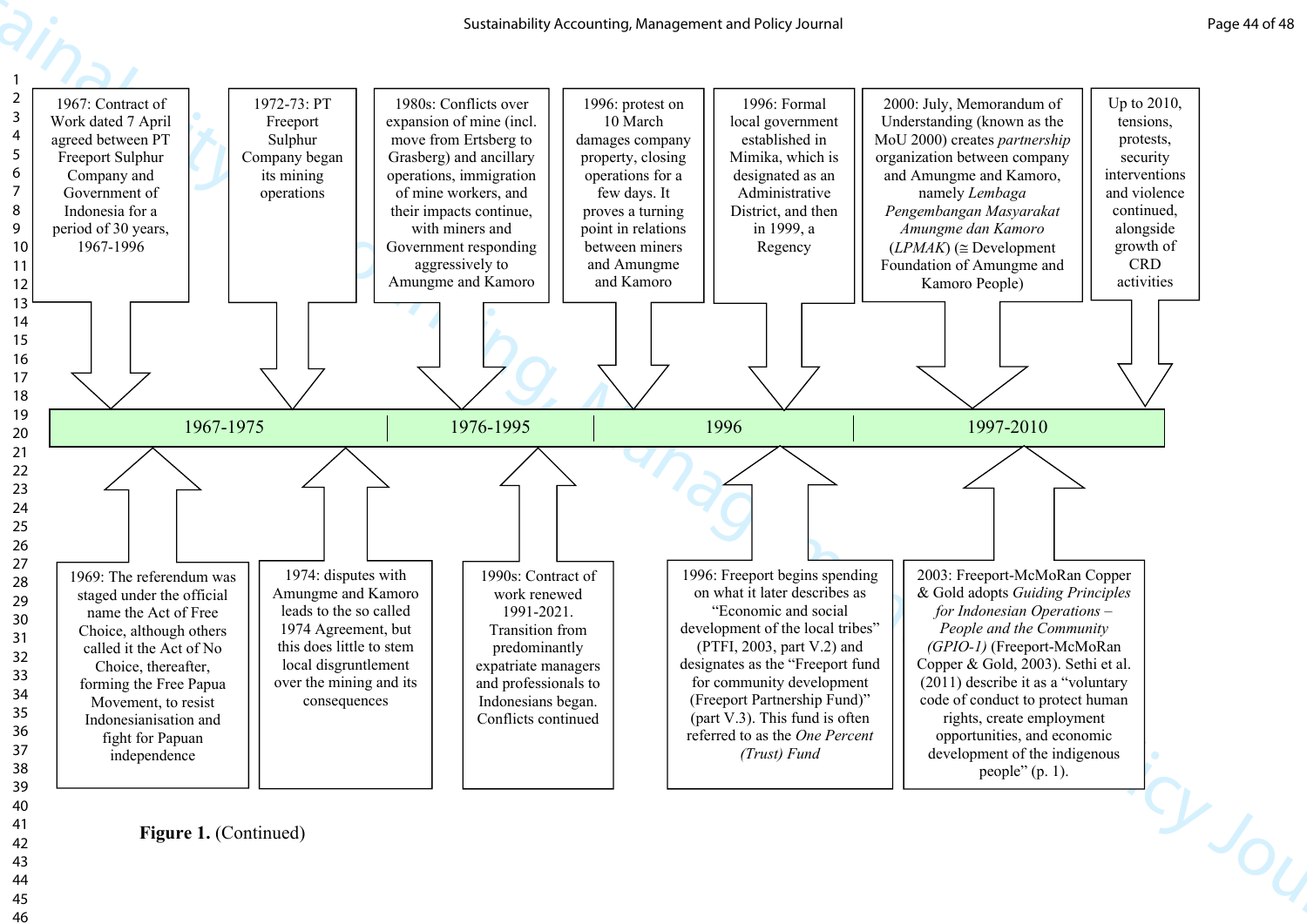



**Figure 2.** PTFI's community relations and development contributions (million US\$) 1992 to 2018 (Source: PTFI, 2019)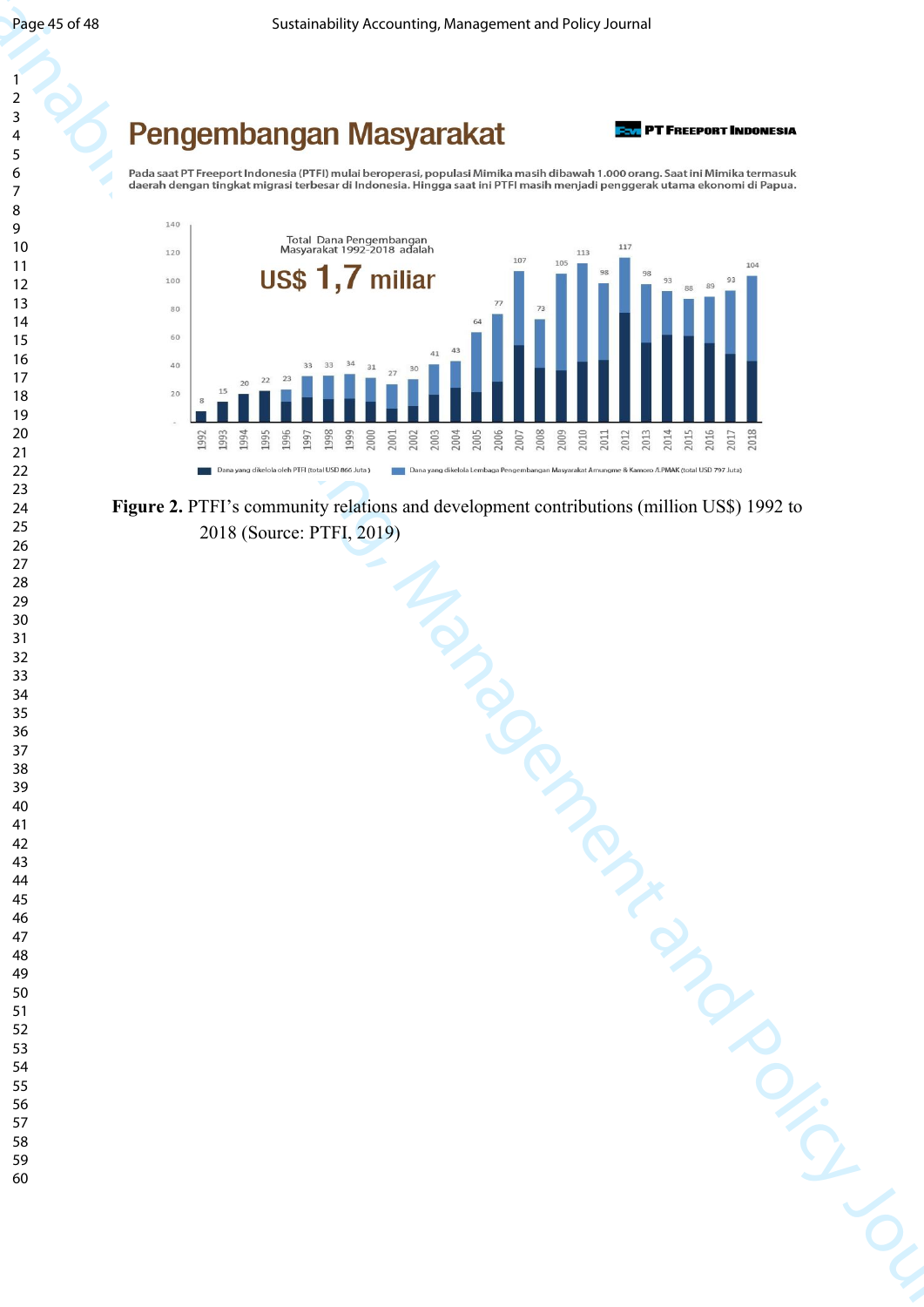

**Figure 3**. Social Investment Spending of \$93.5 million for 2016 by Programme (Source: constructed by authors from data in PTFI, 2016)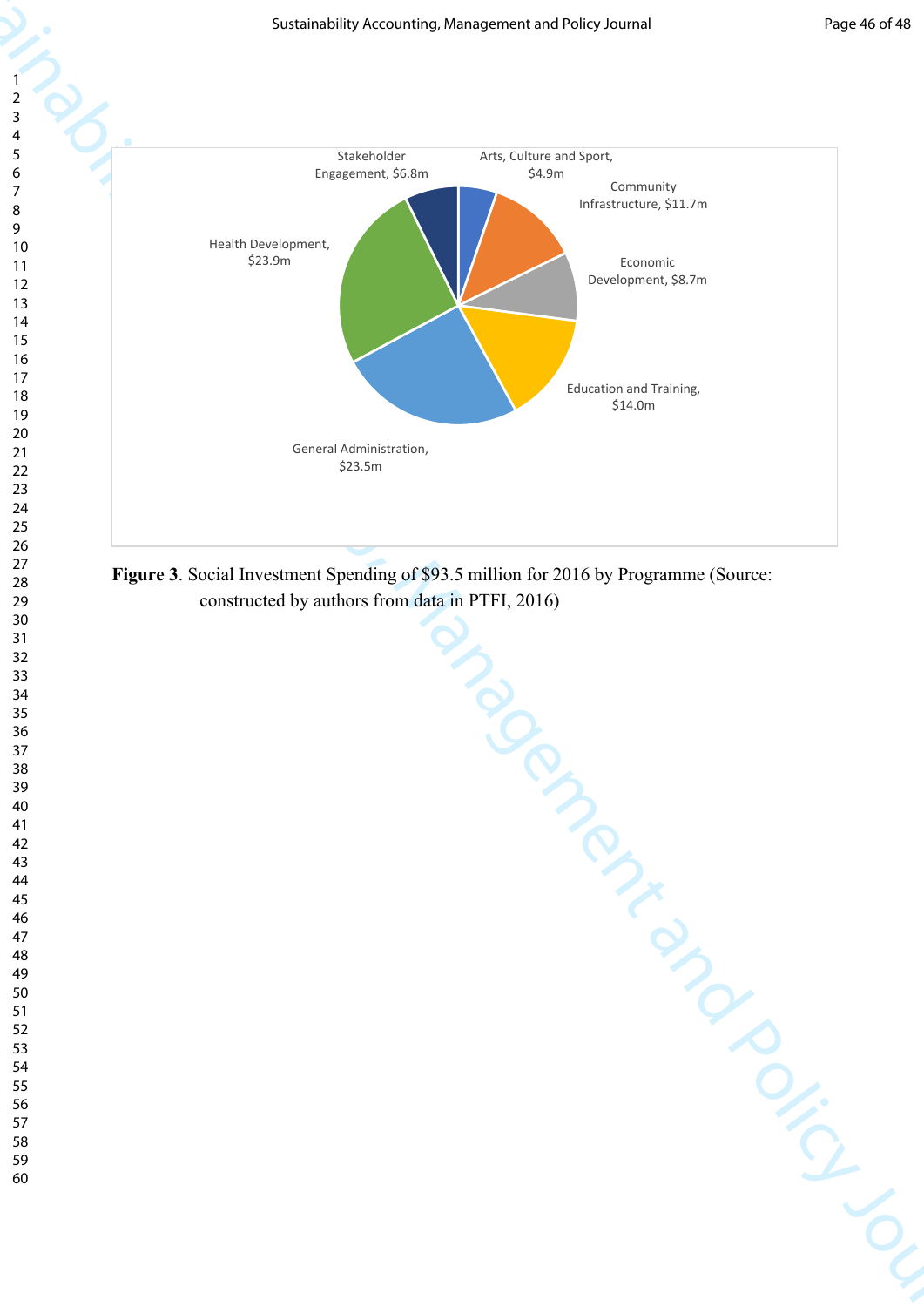

**Figure 4**. Framework for analysing community relations and development activity programmes (Source: constructed from field data gathered in 2017)